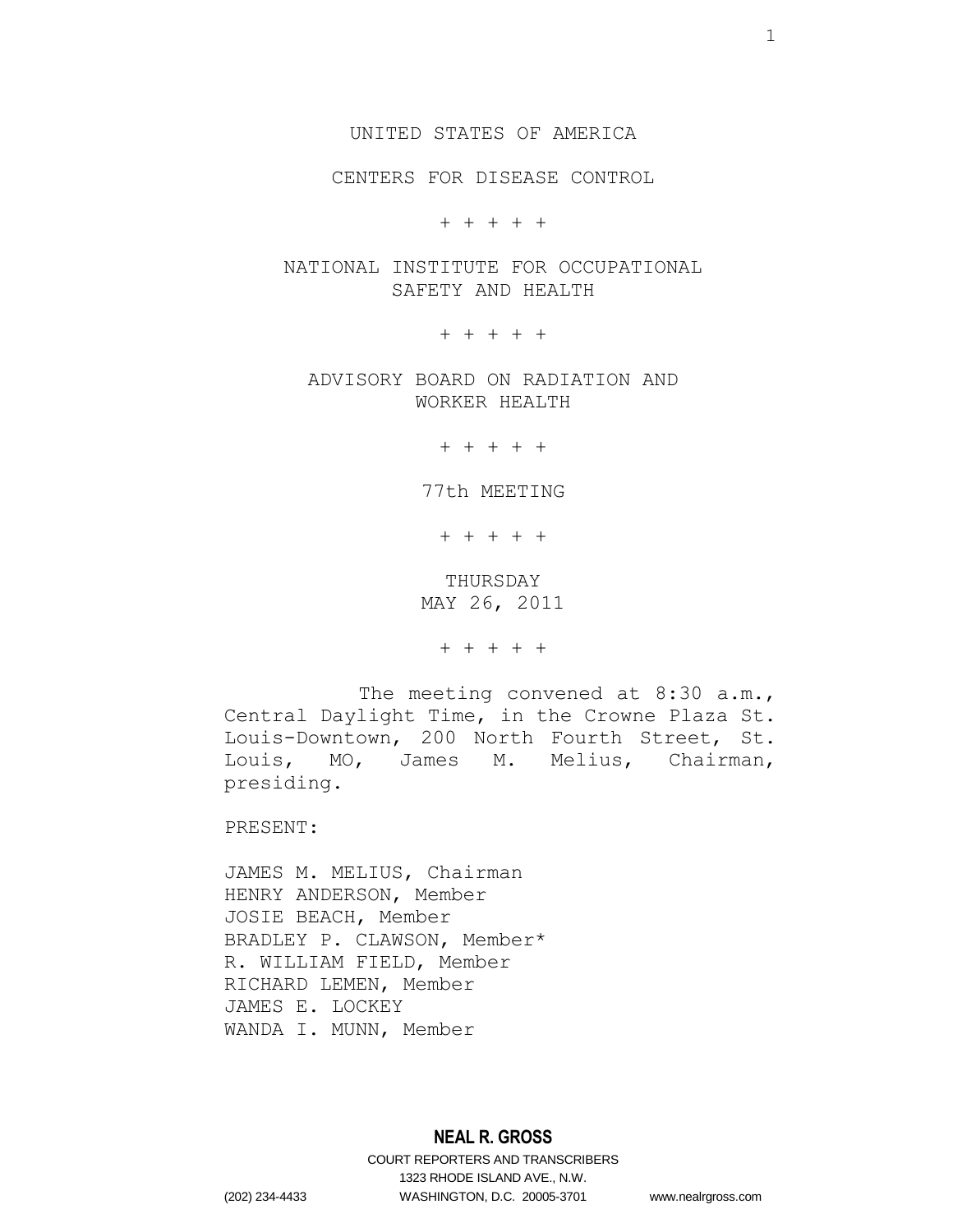PRESENT: (continued)

ROBERT W. PRESLEY, Member GENEVIEVE S. ROESSLER, Member PHILLIP SCHOFIELD, Member PAUL L. ZIEMER, Member\* TED KATZ, Designated Federal Official

# **NEAL R. GROSS**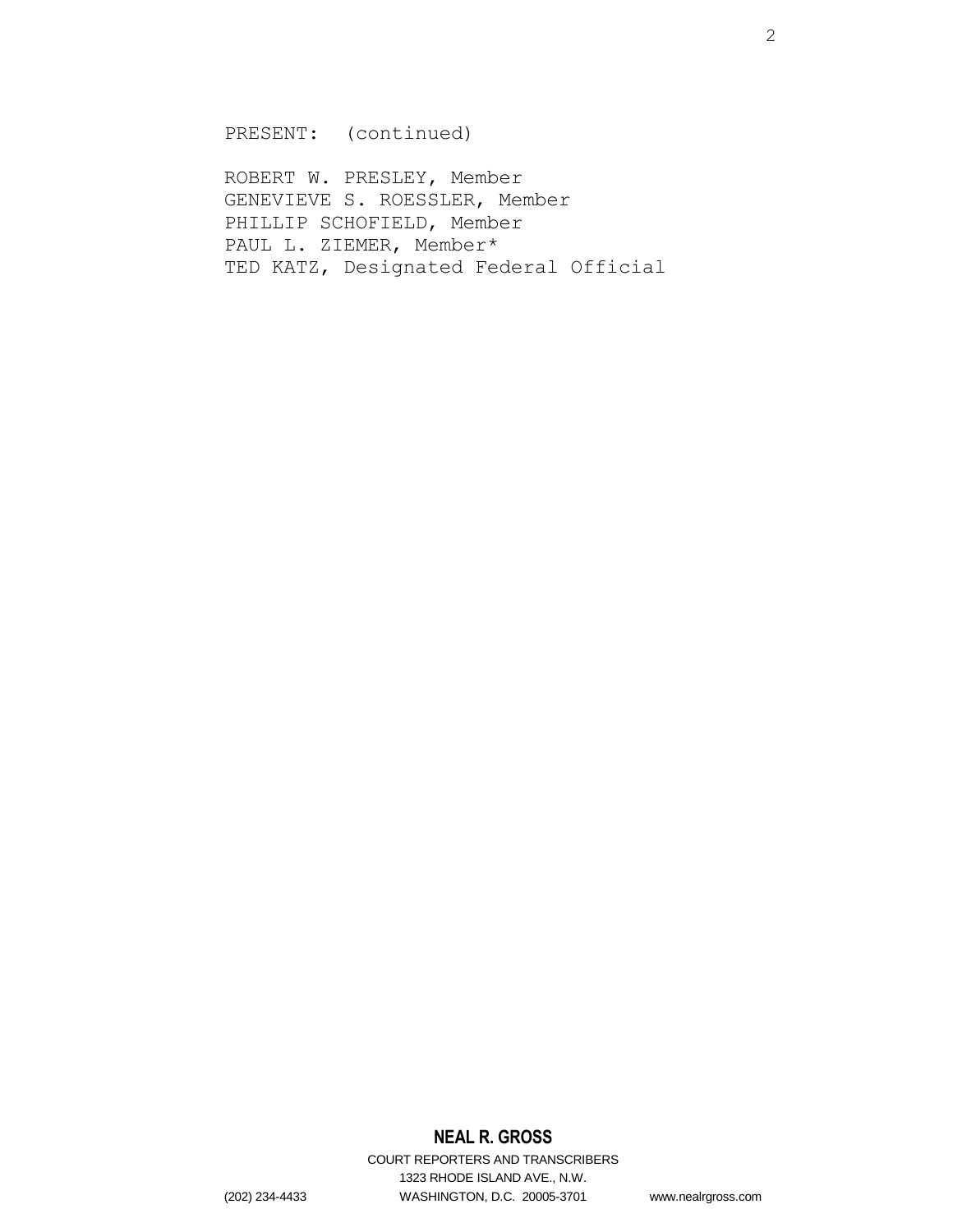REGISTERED AND/OR PUBLIC COMMENT PARTICIPANTS:

ADAMS, NANCY, NIOSH Contractor AL-NABULSI, ISAF, DOE DANIELS, DOUG, NIOSH ELLISON, CHRIS, DCAS GLOVER, SAM, DCAS HINNEFELD, STU, DCAS KOTSCH, JEFF, DOL KINMAN, JOSH, DCAS LEITON, RACHEL, DOE LEWIS, GREG, DOE LIN, JENNY, HHS MAKHIJANI, ARJUN, SC&A McFEE, MATT, ORAU Team NETON, JIM, DCAS RABINOWITZ, RANDY RAFKY, MICHAEL, HHS ROLFES, MARK, DCAS RUTHERFORD, LAVON, DCAS STEINBERG, GARY, DOL STIVER, JOHN, SC&A TAULBEE, TIM, DCAS WADE, LEW, NIOSH Contractor

\*Participating via telephone

# **NEAL R. GROSS**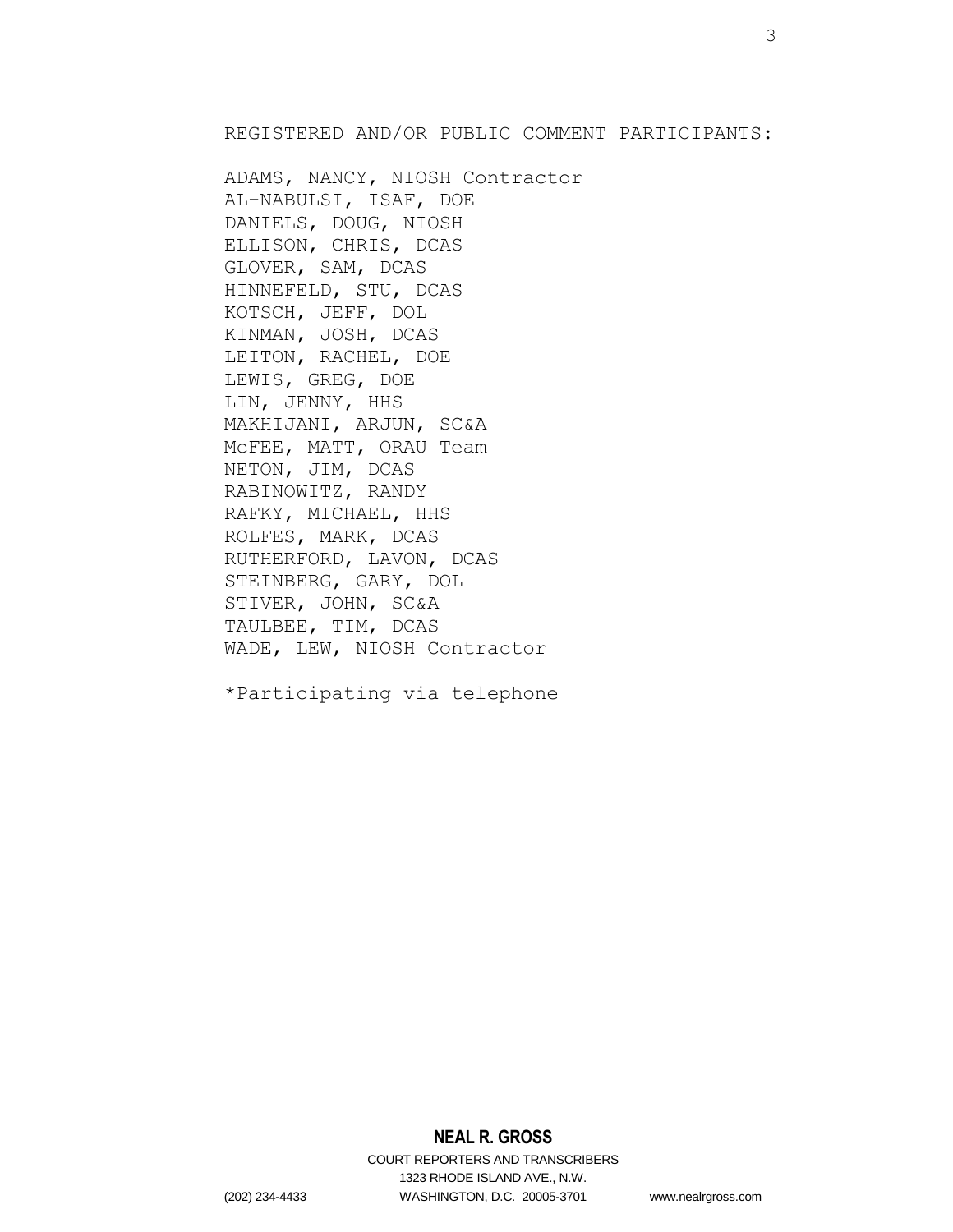| $\mathbf 1$    | $P-R-O-C-E-E-D-I-N-G-S$                       |
|----------------|-----------------------------------------------|
| $\mathbf{2}$   | CHAIRMAN MELIUS: Good<br>morning              |
| 3              | everybody. We'll get started now. Relatively  |
| $\overline{4}$ | -- as I told you relatively short agenda for  |
| 5              | this morning.                                 |
| 6              | MEMBER MUNN: We're here for the               |
| 7              | party.                                        |
| $8\,$          | CHAIRMAN MELIUS: Here for the                 |
| $\mathsf 9$    | party? Is there a party later? I was going    |
| 10             | to say we're all probably out at the airport. |
| 11             | By the way, if any of you are interested,     |
| 12             | Mark Griffon did make it out of town<br>last  |
| 13             | night, so he made it to Washington.           |
| 14             | Few hours late, but he emailed me             |
| 15             | late and said that he -- he did make it. We   |
| 16             | had saved a place at dinner for him thinking  |
| 17             | that he would be coming back and join us. But |
| 18             | he did make it to that.                       |
| 19             | This morning we have just one                 |
| 20             | agenda item. But first, Ted, do your --       |
| 21             | MR. KATZ: Right. We have a very               |
| 22             | short agenda here. We're just doing quality   |

# **NEAL R. GROSS** COURT REPORTERS AND TRANSCRIBERS

1323 RHODE ISLAND AVE., N.W.

(202) 234-4433 WASHINGTON, D.C. 20005-3701 www.nealrgross.com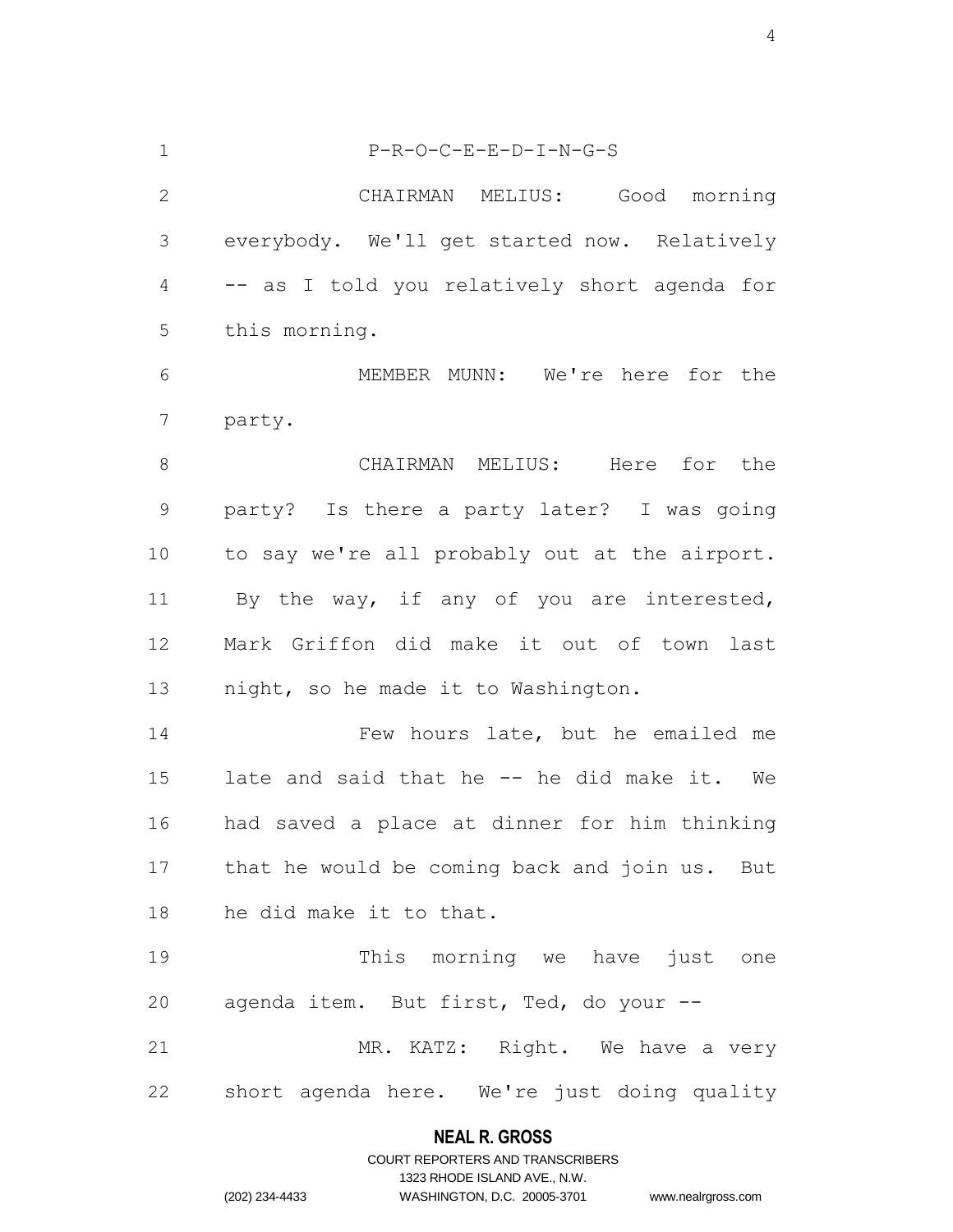1 of science review, the ten year program review. But let me check on the line and see if we have Board Members with us. MEMBER ZIEMER: Paul Ziemer here. MR. KATZ: Welcome, Paul. MEMBER CLAWSON: Brad Clawson.

 MR. KATZ: Welcome, Brad. Any other Board Members? Very good. Let's get going.

 CHAIRMAN MELIUS: Okay, this morning we're going to talk about one -- one 12 report that on the quality of science, part of the ten year review.

 And Doug Daniels was good enough to change his itinerary and come into -- just that be able to come in and present to us today. I think it's a interesting report, and I thought it would be like helpful in some of the things we need to consider as well as give us a chance to ask questions and -- and understand it better.

22 So, Doug. Thank you. Welcome.

#### **NEAL R. GROSS**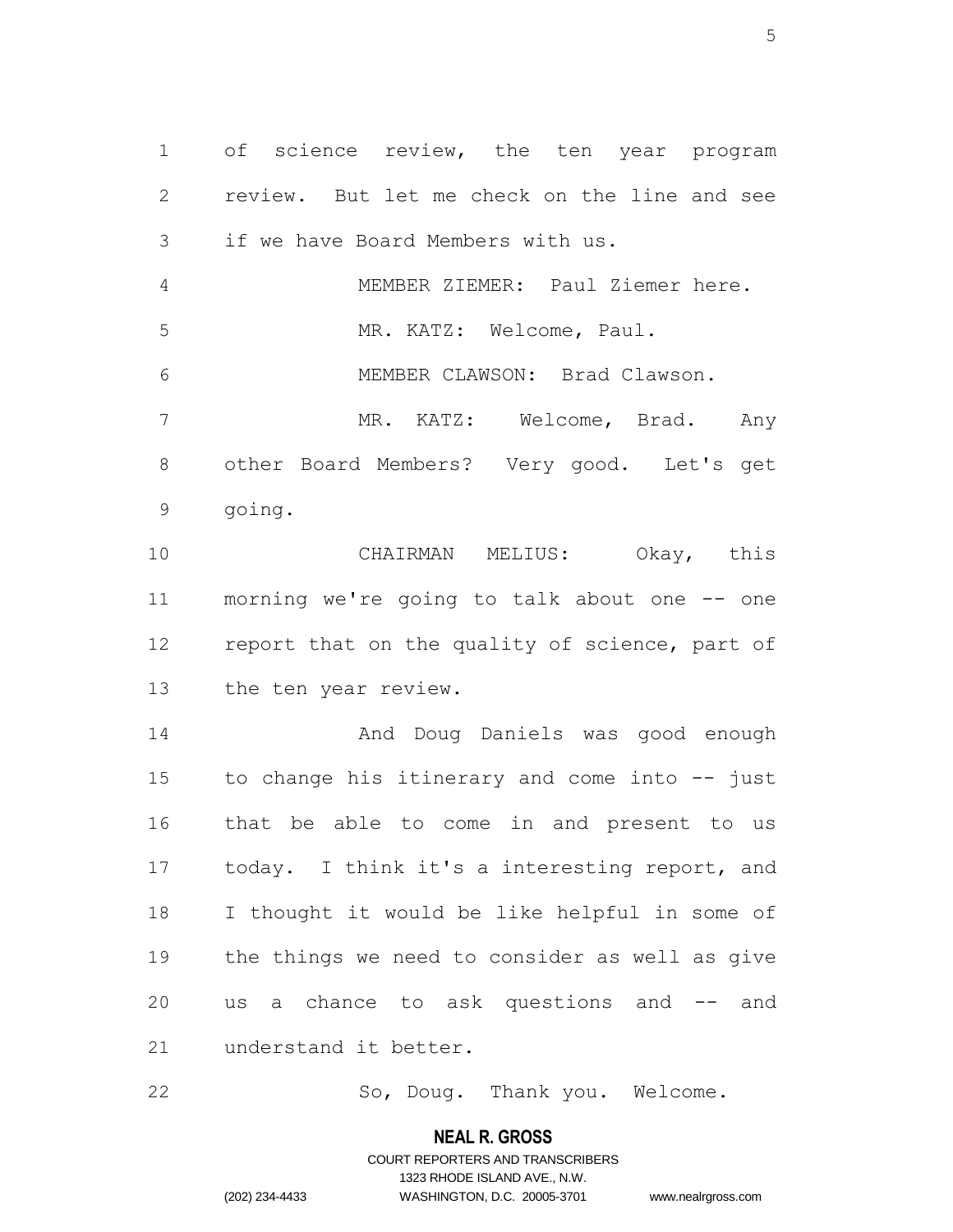1 MR. DANIELS: Well, thank you. And I'd like to thank everyone for inviting me here. I had a wonderful day of travel last night. And that's the first time I've ever traveled 300 miles, at 1,400 miles. So it was great. Fantastic. But I'm glad to be here this morning -- CHAIRMAN MELIUS: Where'd you come through? MR. DANIELS: Well, I flew from Cincinnati to -- to St. Louis via Louisiana. CHAIRMAN MELIUS: Well, thank you for taking -- taking the trouble. Lew came via Peoria. MR. DANIELS: My name is Robert Daniels. I am a NIOSH employee. I'm not assigned to the Division of Compensation

19 Analysis and Support. I work with a -- a colleague, Dr. Henry Spitz, University of Cincinnati professor of Nuclear Engineering, to do the quality of science element of the

#### **NEAL R. GROSS**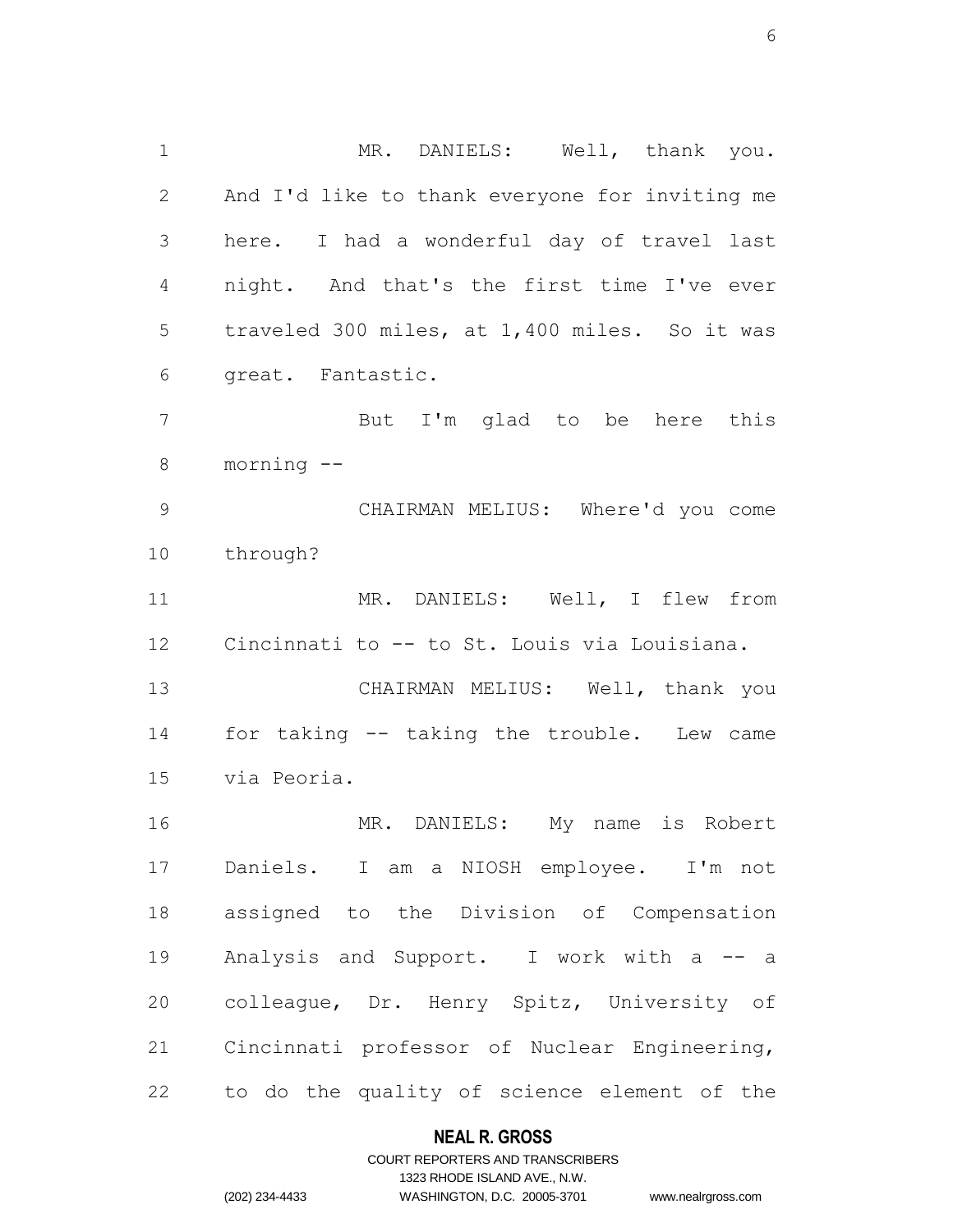ten year program review report.

 Just briefly on this slide, Dr. Howard initiated this program review in February of last year as part of his -- our commitment to the highest quality science and NIOSH programs, and also to recognizing the importance of program transparency and the need to be responsive to stakeholders and members of the public and claimant. So -- so it was an effort put in place to improve the program. The quality of science was a key element of this program

 review. There are several facets to the review.

15 The one we're talking about today is the review on the quality of science, which is a rather broad term. So the -- at the time, there were many questions on using exposure proxies and dose reconstruction. And so we thought that the best focus for our review was to also look at methods of indirect exposure assessment.

#### **NEAL R. GROSS**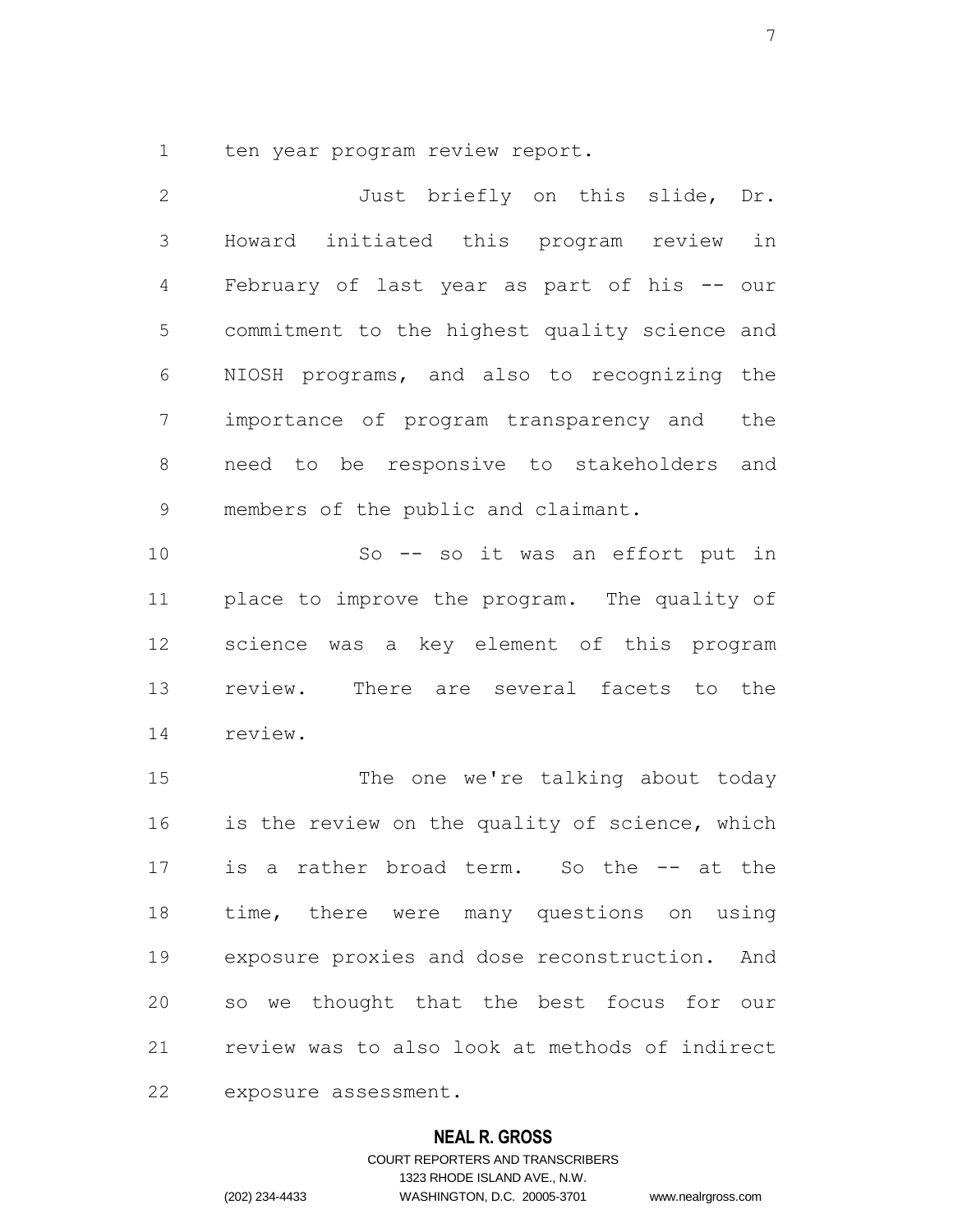1 As you know, NIOSH is charged with providing reasonable estimates of dose to cover employees under the Act. So for us, reasonable, we determine to mean well based in science, obviously is an important tenet as well as timely and fair.

 And that's the essence of NIOSH dose reconstruction. NIOSH is charged with evaluating the completeness of the individual monitoring data for -- for claimants and providing remedies when there are gaps in that information.

 And that therein lies the use of indirect methods to fill these data gaps. So 15 the scope and conduct of the review, quality 16 of science, as I said, is a very -- is very broad.

 We narrowed it to indirect exposure assessment methods, and more specifically, looking at -- at coworker and surrogate data use. Now, the dose reconstruction program makes a distinction

## **NEAL R. GROSS**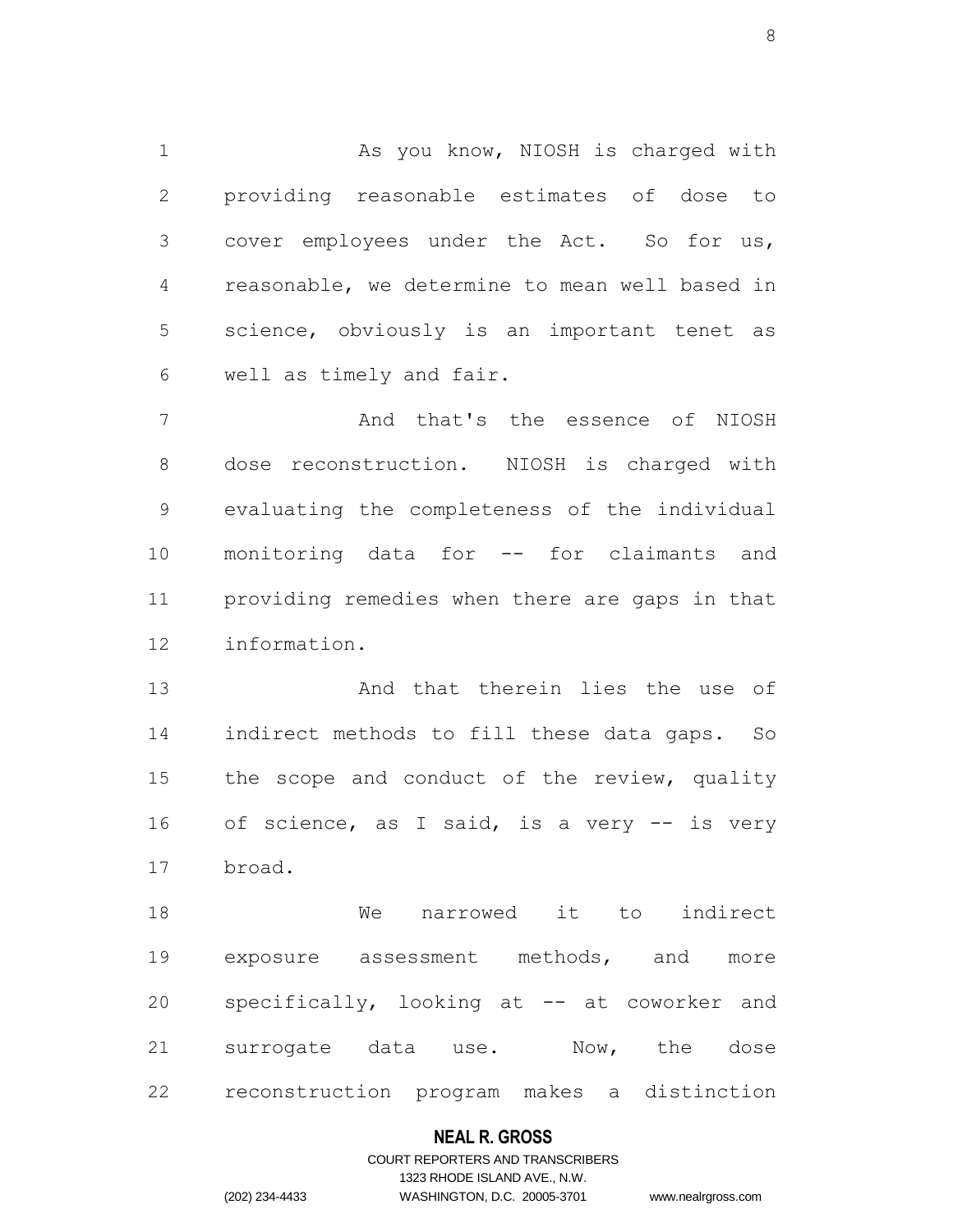between those where surrogate data is referring the information from facilities other than the covered facility of the covered worker.

 And coworker data, as you would expect, it's -- it's exposure data from similar workers within the facility. There 8 were two of us working on it, myself and Dr. Spitz.

 I focused on issues related to coworker models, and Dr. Spitz, working independently, was looking more into the issues of surrogate data. So you could 14 imagine if you read the report, there -- there certainly is a lot of redundancy where we -- we talk about the same -- the same things a number of times throughout the report.

 That's to be expected given the fact that we were actually working independent for most of the time on the report until we brought it together in a single document.

It has been reviewed. It's still

### **NEAL R. GROSS**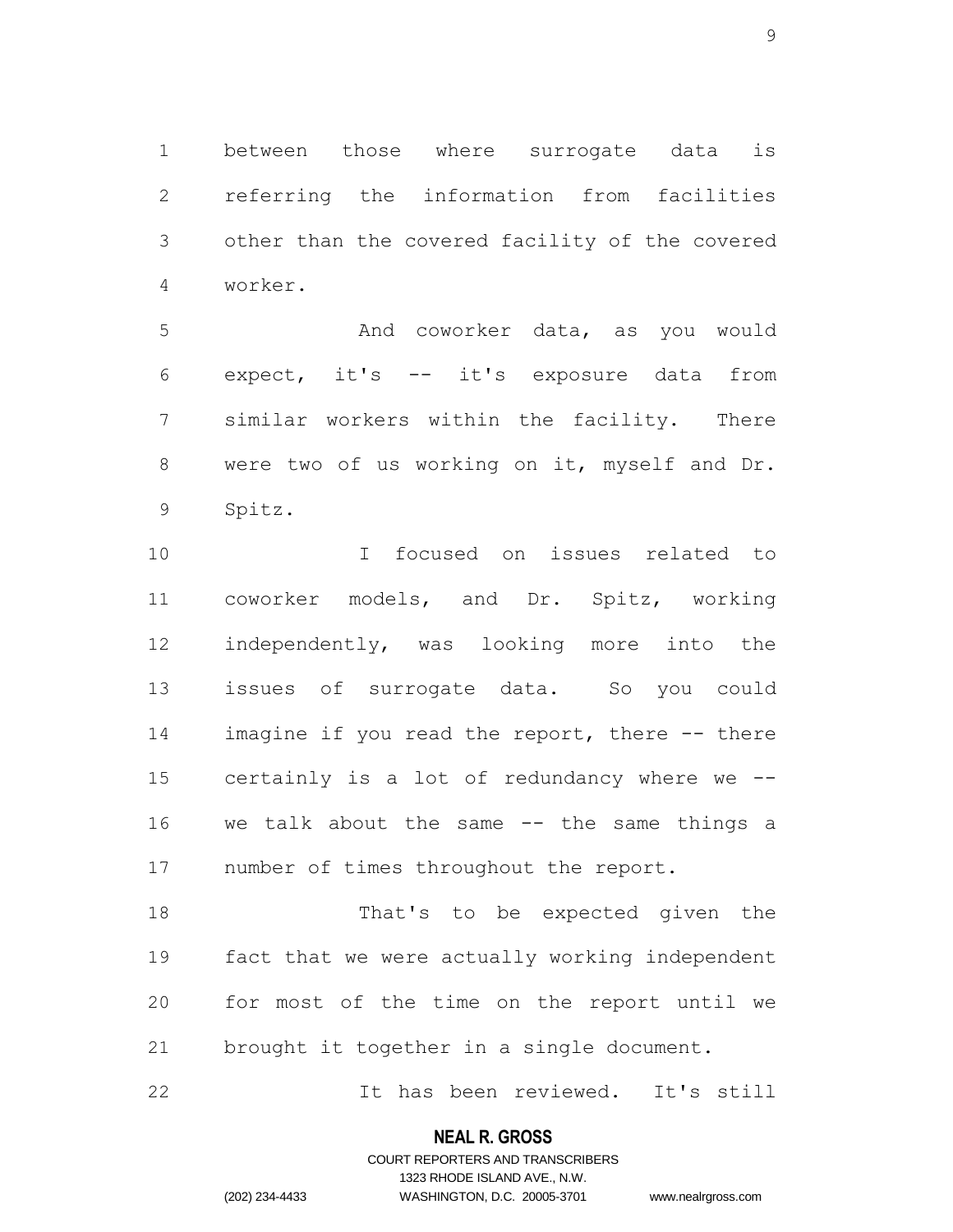draft. I consider it still draft anyway, because the public -- the docket's still open for public comment. So -- so as we get public comment, I've been making revisions.

 I think the latest revision has been posted on the -- on the docket for -- for 7 continued review. And however, it's -- it's not finalized yet. It was reviewed by my management team as the internal review.

 We did have some scientific peer review on it. We did not have any review or comment from members of Office of Compensation 13 Analysis and Support. So it's -- it's independent of that office.

15 And of course, public comment is ongoing. So the structure of the report is -- is -- there are three key elements. The first is the general program where we discuss our findings regarding the scientific basis of -- of the dose reconstruction program's use of indirect exposure assessment methods, the quality of the documentation that's used in

#### **NEAL R. GROSS**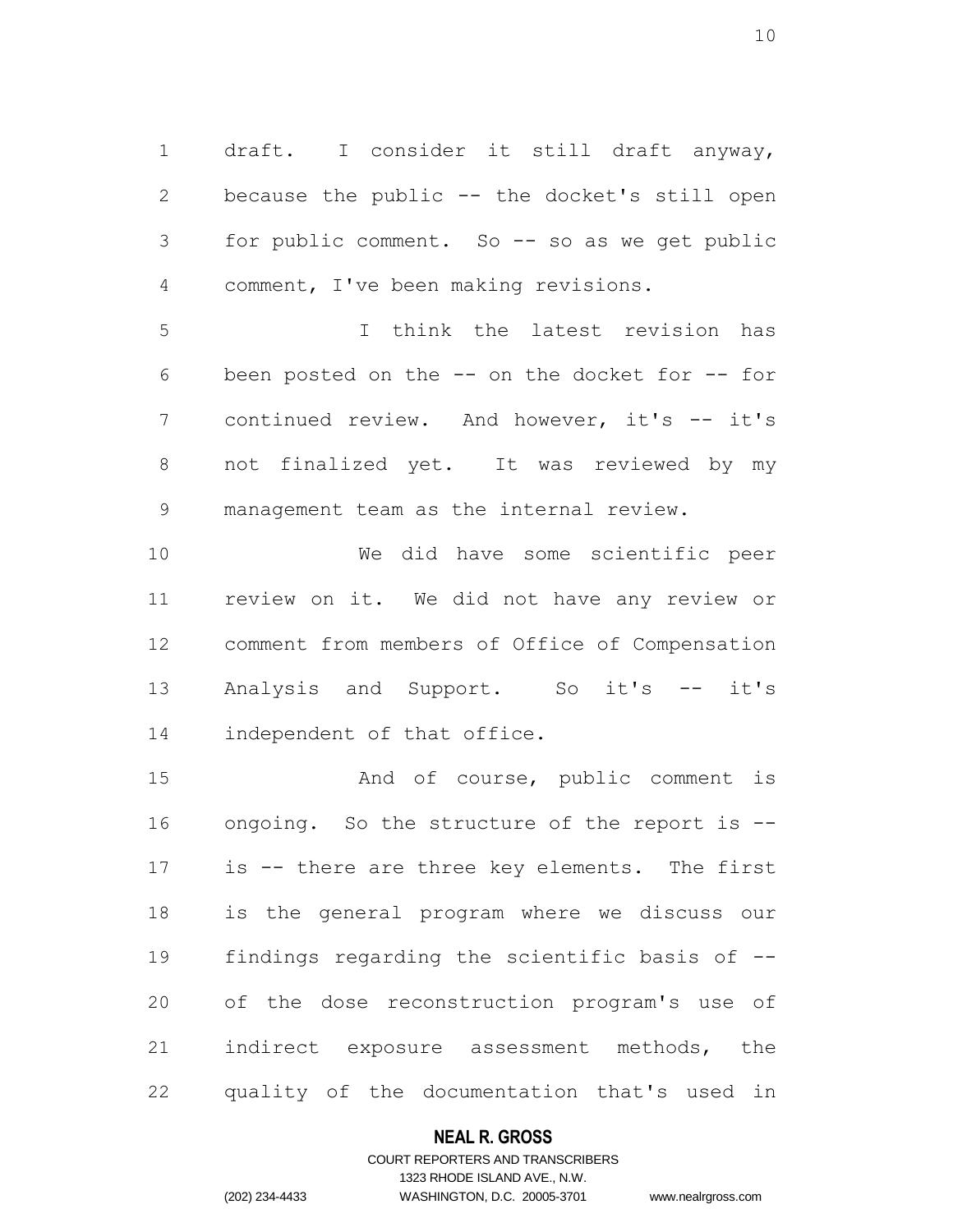conducting those reconstruction, and the review process that is part of that system.

 The second part was -- was specifically looking at external radiation coworker analysis. So again, I'm parsing things down to look very narrowly at a single component of the dose reconstruction program, which is external radiation coworker analysis. We looked at the scientific methods that were used as well as we replicated a model that was used by the NIOSH dose reconstruction program for -- for the Oak Ridge gaseous diffusion plant.

 The third element was public comment. We reviewed a number of comments that were received in regard to the -- the program review. This is prior to the first publication of the draft report we have now. And I summarized those comments in the -- in the back portion of the -- of the report to give you an idea of stakeholder concerns.

22 And then there is a summary of the

### **NEAL R. GROSS**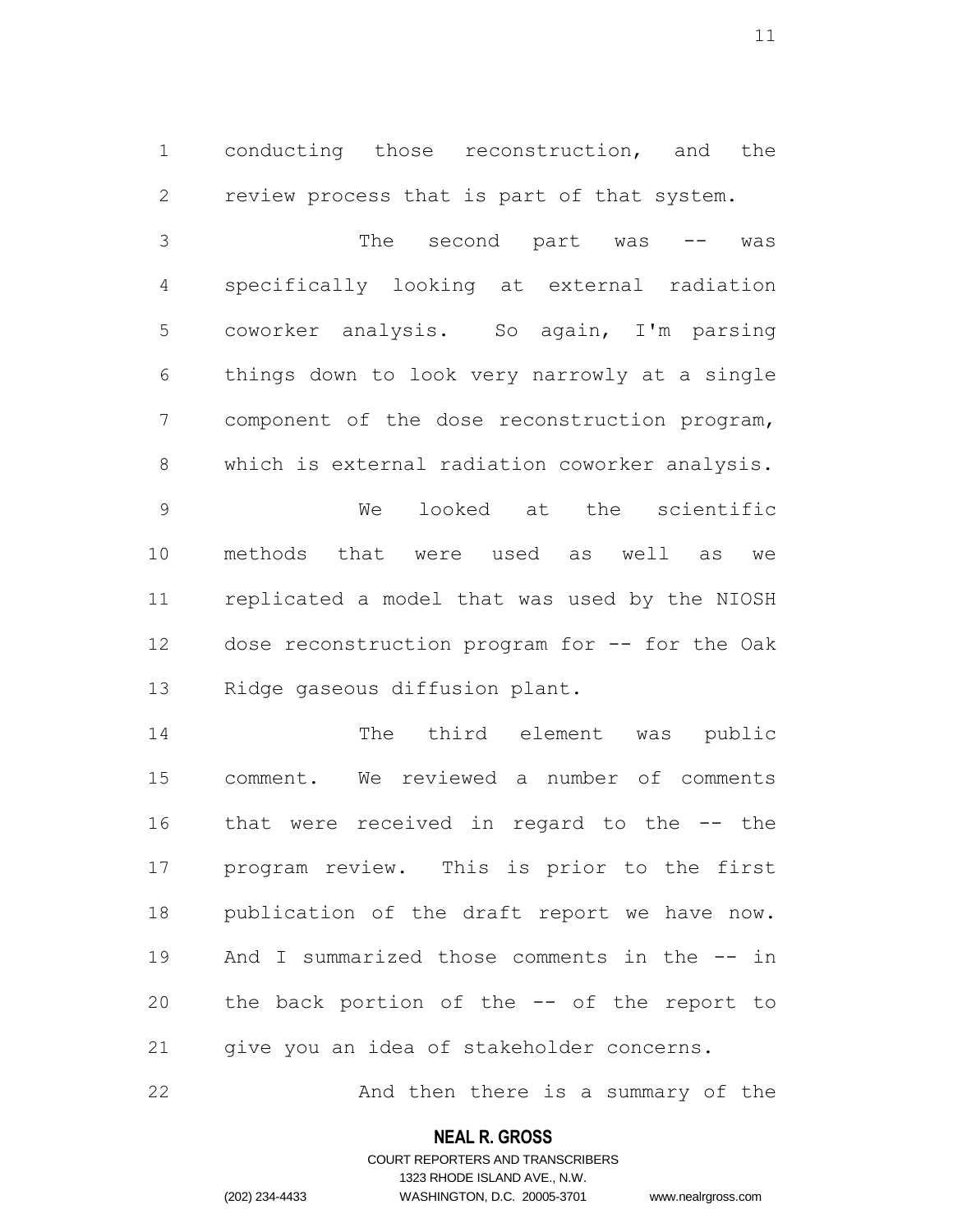findings and recommendations. And then finally, there is an appendix on surrogate data use in the end of the report.

 So, general findings, first it's noteworthy that the dose reconstruction program has made a number of accomplishments since its beginnings. There have been over 24,000 dose reconstructions at the time of the report.

10 The report is -- is getting close to a year old now. So certainly that number has increased since. The group itself has made several advancements in exposure assessment methods.

 And they've made these methods available to other researchers outside of dose reconstruction. So they have contributed to the scientific literature in a number of ways. And many of the methods that were developed essentially in support of the compensation program are now being used in other sciences.

So that's a key accomplishment.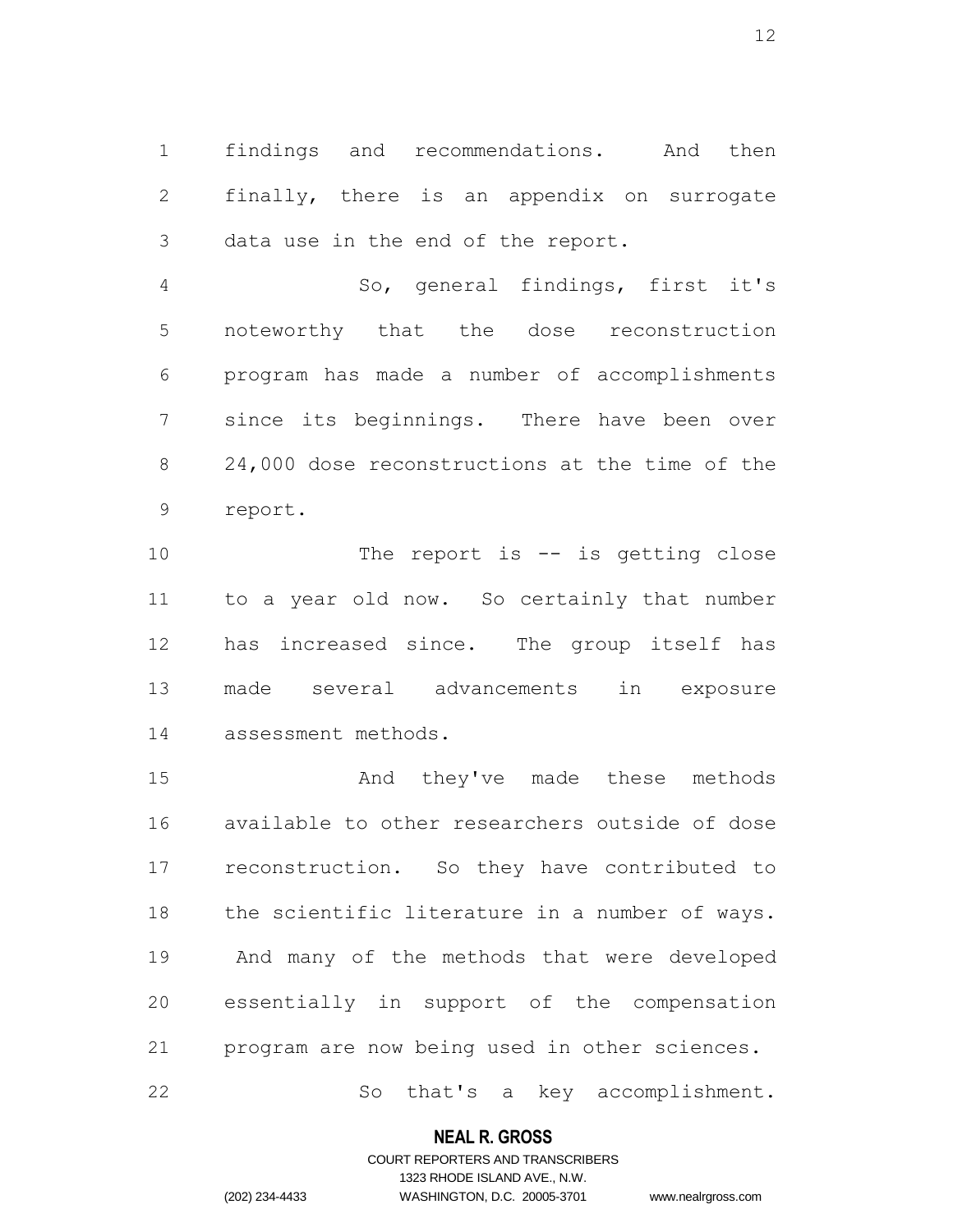They gathered an enormous amount of information on the U.S. Atomic Weapons Workers program. I do believe there's hundreds of thousands of images.

 I think the last count was 300,000 images on the Department of Energy documents that have been collected in support of this program as well as other key sources of information.

 That will be useful for science as well as compensation. And they've developed and published over 100 technical documents on dose reconstruction, and made these documents available to the public and other researchers. General findings on authority, it was obvious that epidemiologic studies also rarely benefit from complete exposure information. So it wasn't a stretch to see that many of the methods that are used under dose reconstruction were developed during epidemiologic studies.

22 And they basically have started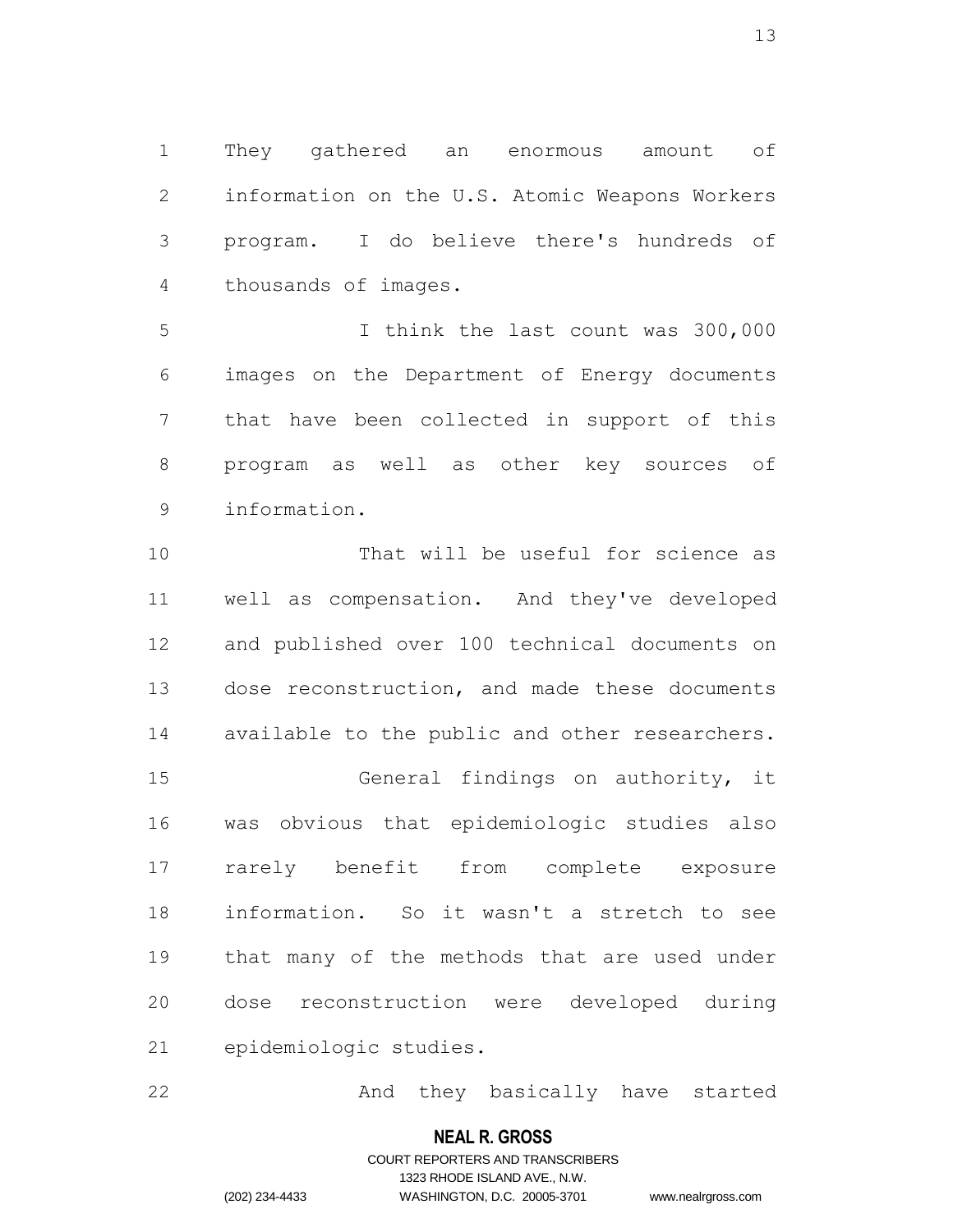with those methods and enhanced them specifically to support individual dose reconstruction for compensation purposes. So there's a lot of similarities in the science with regard to methods of indirect exposure assessment.

 There's a firm foundation within the Act for using the supplement data for indirect exposure assessment. The use of information from coworkers is clearly authorized.

12 And although it's not specifically 13 stated in the Act, the use of data from other facilities, it -- it seems to be referred to such that you can provide data to complement, but not supplant to plan information from -- from preferred sources.

 So there's a hiearchical tree of data used. And where there are gaps it seems perfectly acceptable, at least from a scientific perspective, to use data from other facilities and other workers to fill these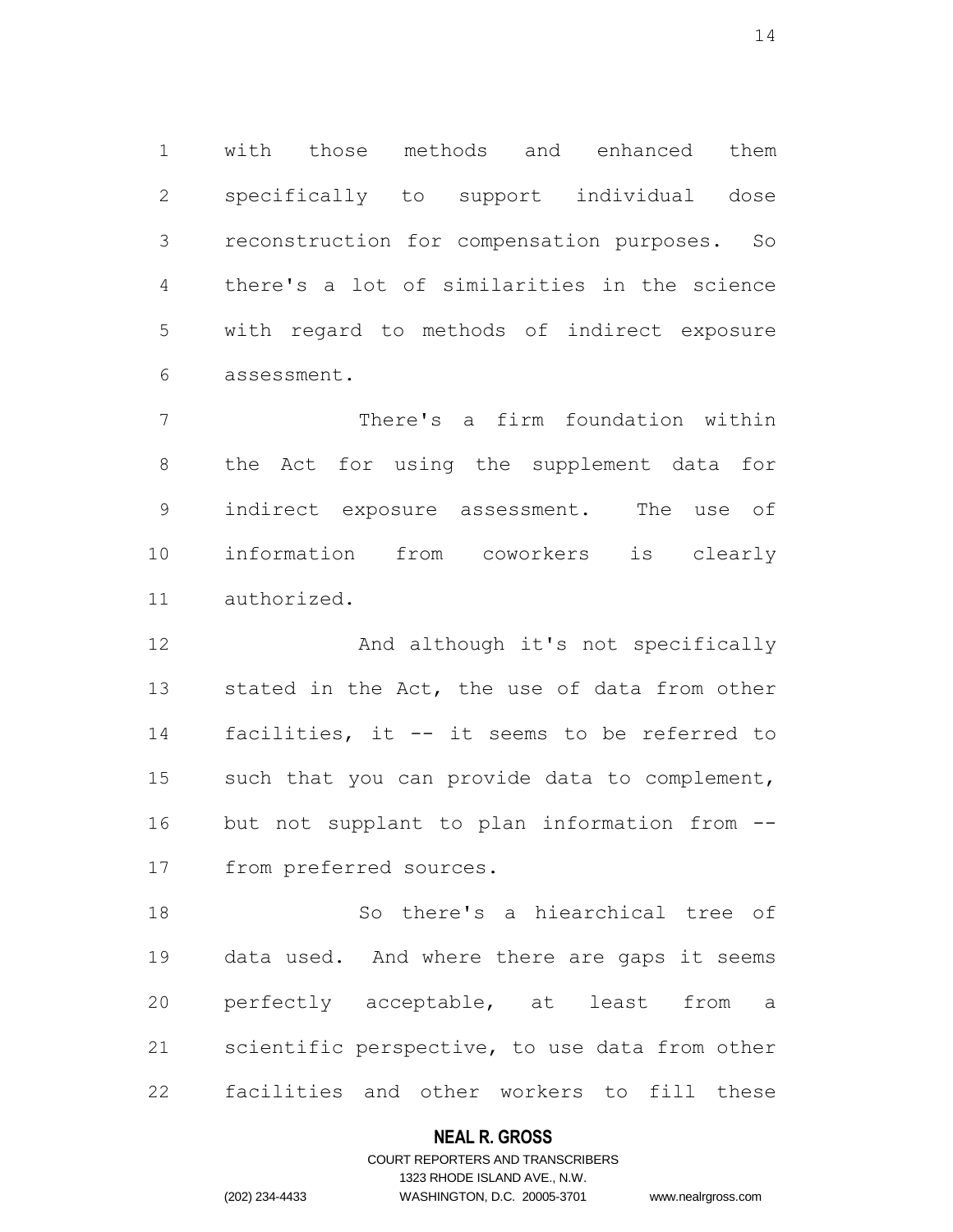gaps in our information.

 General findings and documentation 3 of the -- the program itself uses a -- a process that's similar to standing -- standard operating procedures that you would see in a high functioning industrial setting. There's a very layered structure of policies, plans and procedures. They have systems in place to standardize the use of terms and the format of the documents. The documents are internally reviewed prior to issuance. 13 There are sign offs. There are  $-$  they are controlled. Nevertheless, given the vast number of documents and the vast number of document authors, there were some inconsistencies between documents. 18 And the content of documents, in some cases, varied markedly, even though they had similar uses. So -there could be room for improvement in future revisions to maybe clean some of that up.

#### **NEAL R. GROSS**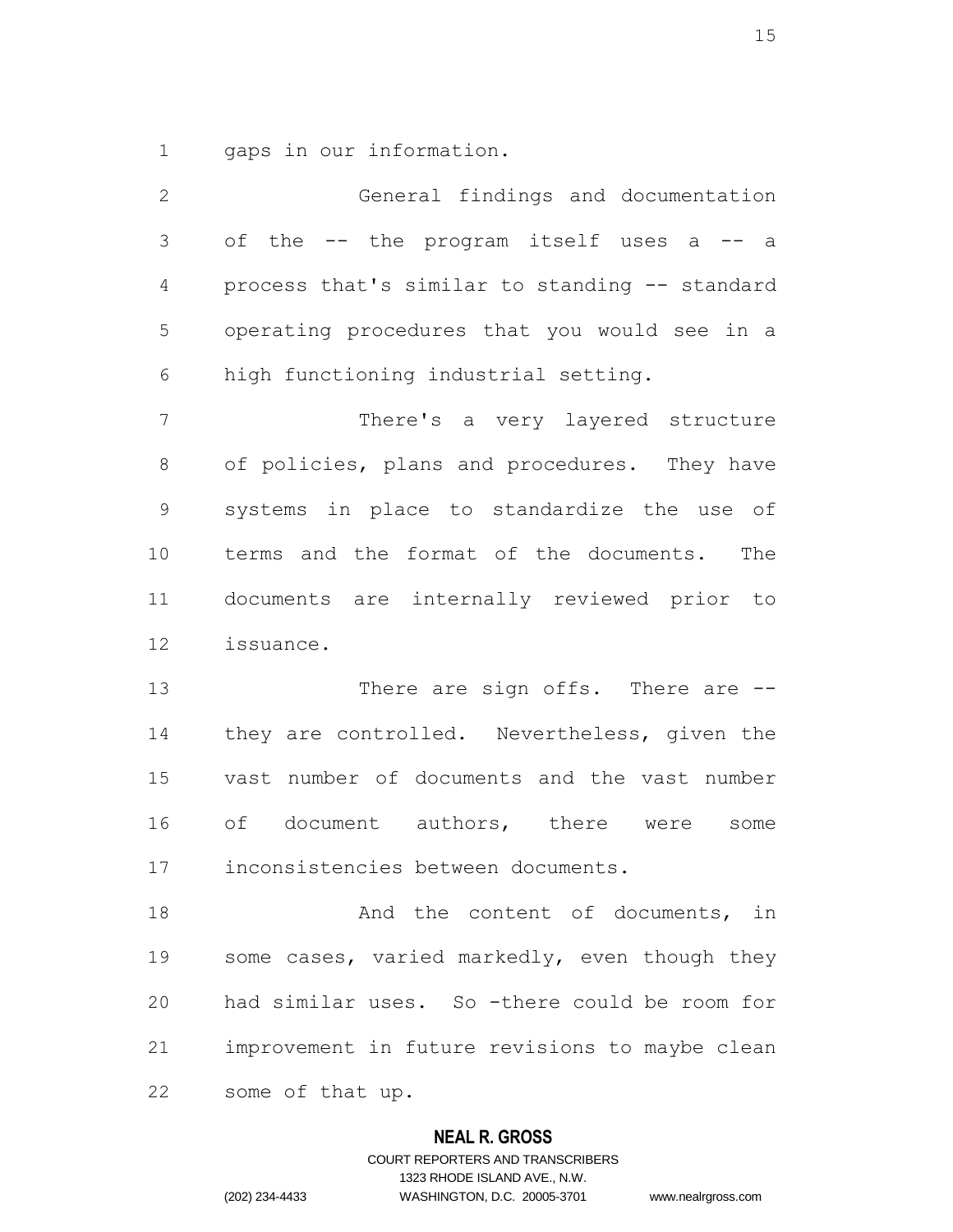One other noteworthy component of this was we noted that even those these are controlled documents that are -- and industry settings, standard operating procedures are routinely reviewed and revised, given the dynamics of a system.

 We would expect that those reconstruction could be dynamic as well. And so we -- we thought that perhaps revisions, in some cases, were infrequent and there could be improvements made there.

12 Methods, it's very clear that in dose reconstruction, there's a graded approach applied that attempts to balance precision and accuracy with fairness and efficiency. So there's a give and take with respect to the scientific rigor that's done for dose reconstruction.

 It's also clear that when in doubt there's always attempts made for claimant favorability and decisions and assumptions that are made. However, even though claimant

#### **NEAL R. GROSS**

### COURT REPORTERS AND TRANSCRIBERS 1323 RHODE ISLAND AVE., N.W. (202) 234-4433 WASHINGTON, D.C. 20005-3701 www.nealrgross.com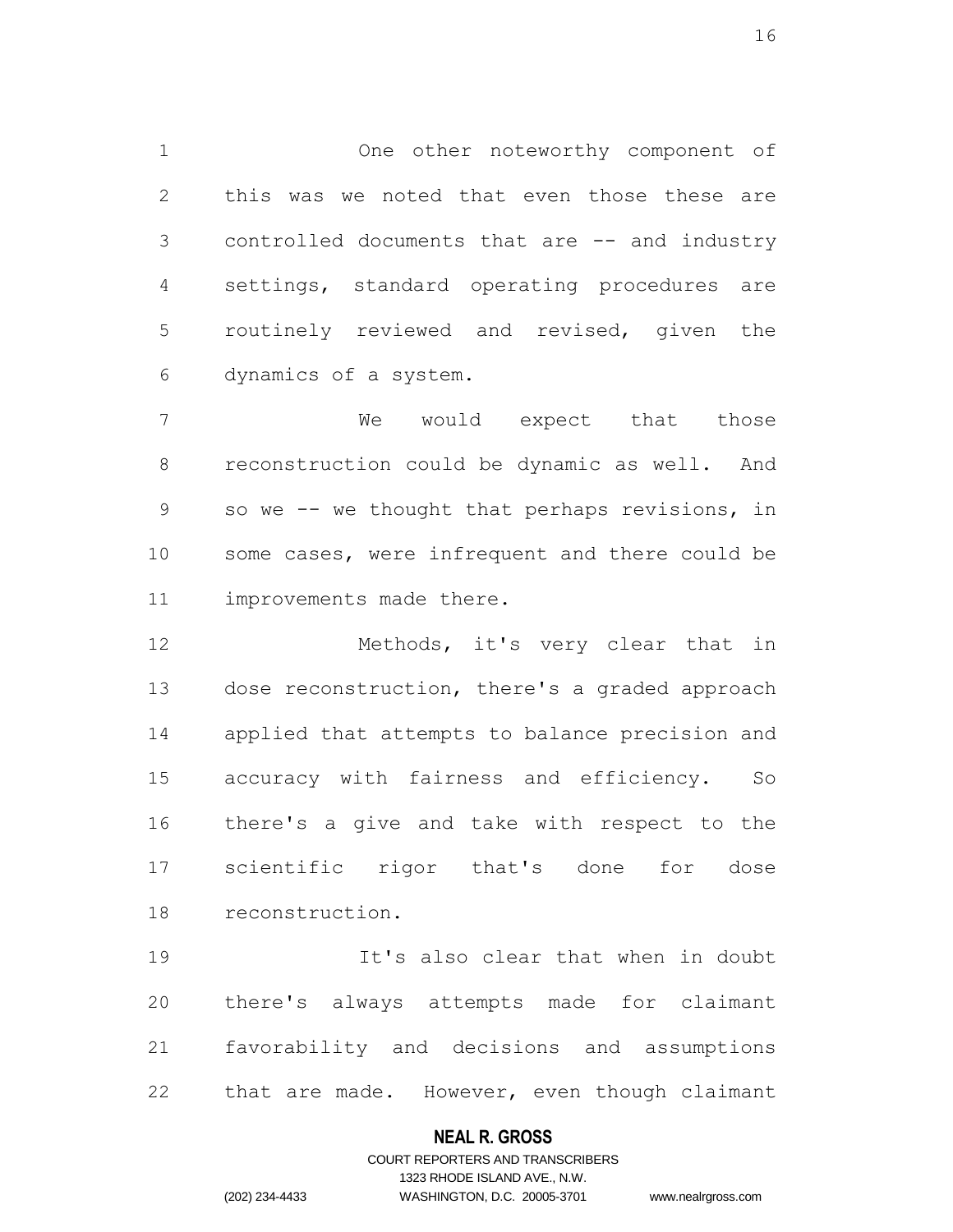favorability, in most cases, could be intuitive, it has rarely been quantified in NIOSH dose reconstruction.

 So we feel that there is room for improvement in this area to where they could start looking at trying to quantify a margin of claimant favorability in certain circumstances.

 Better assessment of bias may greatly improve the competence of the program and reinforce assertions of claimant favorability. What I'm speaking of here is it's recognized in the case of NIOSH dose reconstruction in contrast to epidemiologic research.

 We're interested in risk to individual. So small biases could play a large role in adjudication. So I think it's important to -- to give more emphasis in trying to quantify these biases.

 So in the -- in the end of the report there was series of specific findings

#### **NEAL R. GROSS**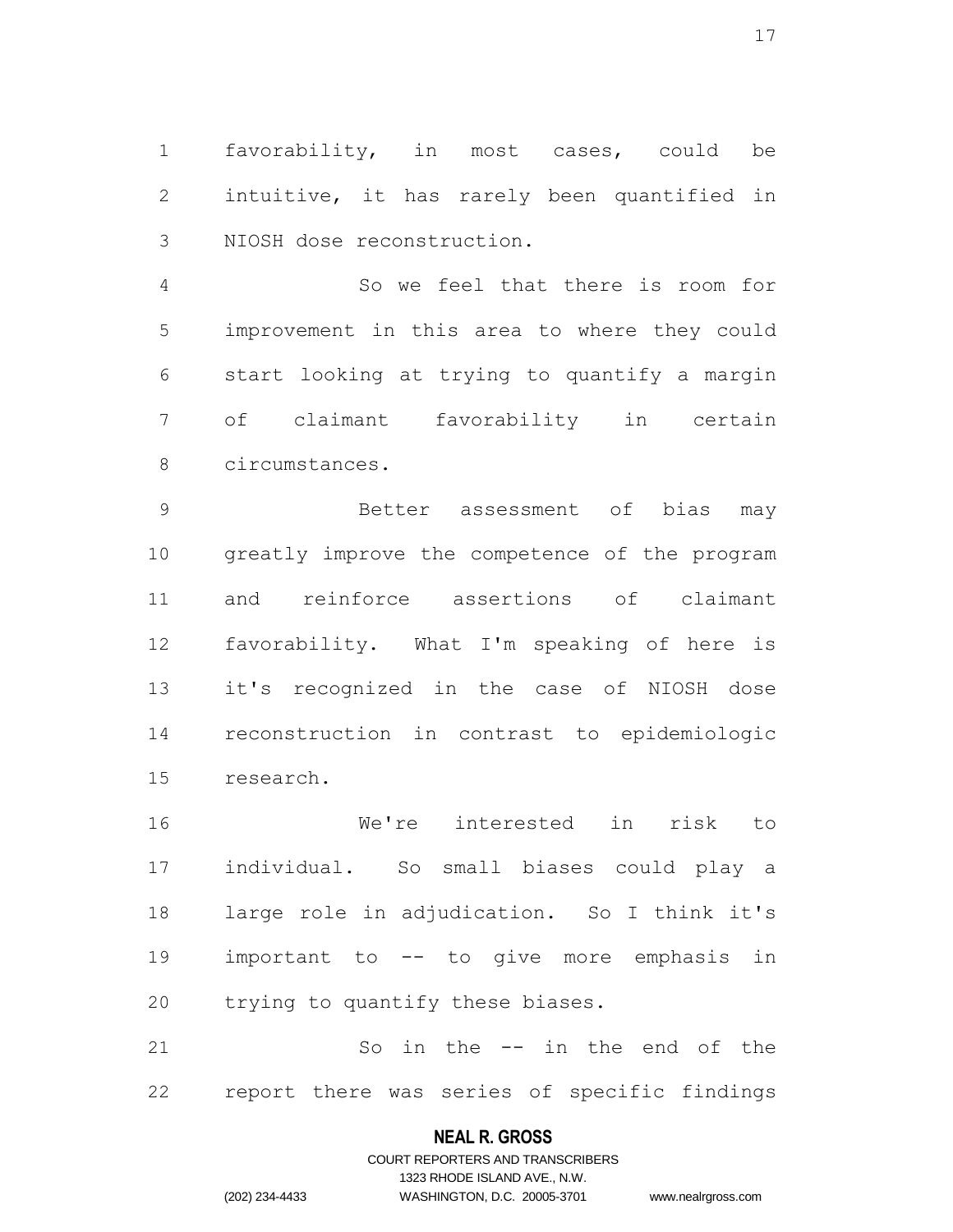and recommendations. We had two on documentation. There were two on peer and stakeholder review. And there were seven on methods validation.

 I'm briefly going to go over these methods a little bit now. They're quite detailed in the report. So in documentation, we found that the system provided documents that were clear and concise and relevant to the points of views.

 However, we did note several, or not several, there were errors and inconsistencies among some of the documents. One of the key findings, at least with regard to documents, is the fact that they use a hiearchical system of records where they have a parent Technical Basis Document.

18 And then in turn, they derive more site specific information from that. And they will refer back to the parent, which is a good approach to -- to eliminate redundancy in documentation.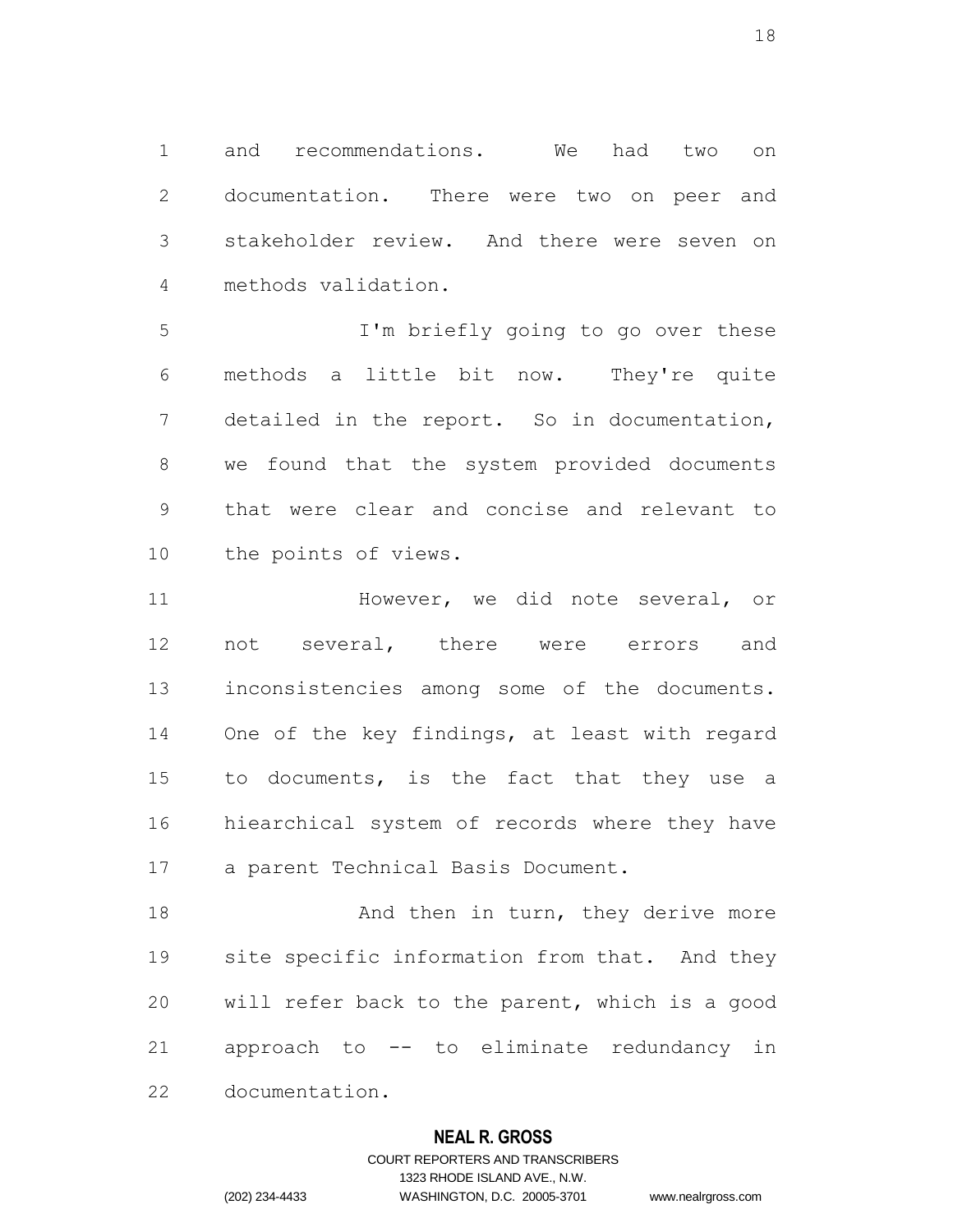However, it's also -- there are pitfalls there to where you can carry on inconsistencies in children documents, or perhaps you revise the parent and not revise the documents that are referring the parent. And so you have inconsistencies.

 So we thought they could improve upon that by developing a system to monitor layered documents and effectively revise documents. Have a way to trip which documents are affected by revision of another.

 Revisions lack timeliness, and in some instances appeared unresponsive to concerns raised in previous reviews. Again, this goes back to the revision process.

 One of the things we found was as in any scientific process, there's a very deliberate manner in which certain science issues are resolved between the Board and the Division of Compensation Analysis and Support staff, as well as the Board's contractor, which is great.

#### **NEAL R. GROSS**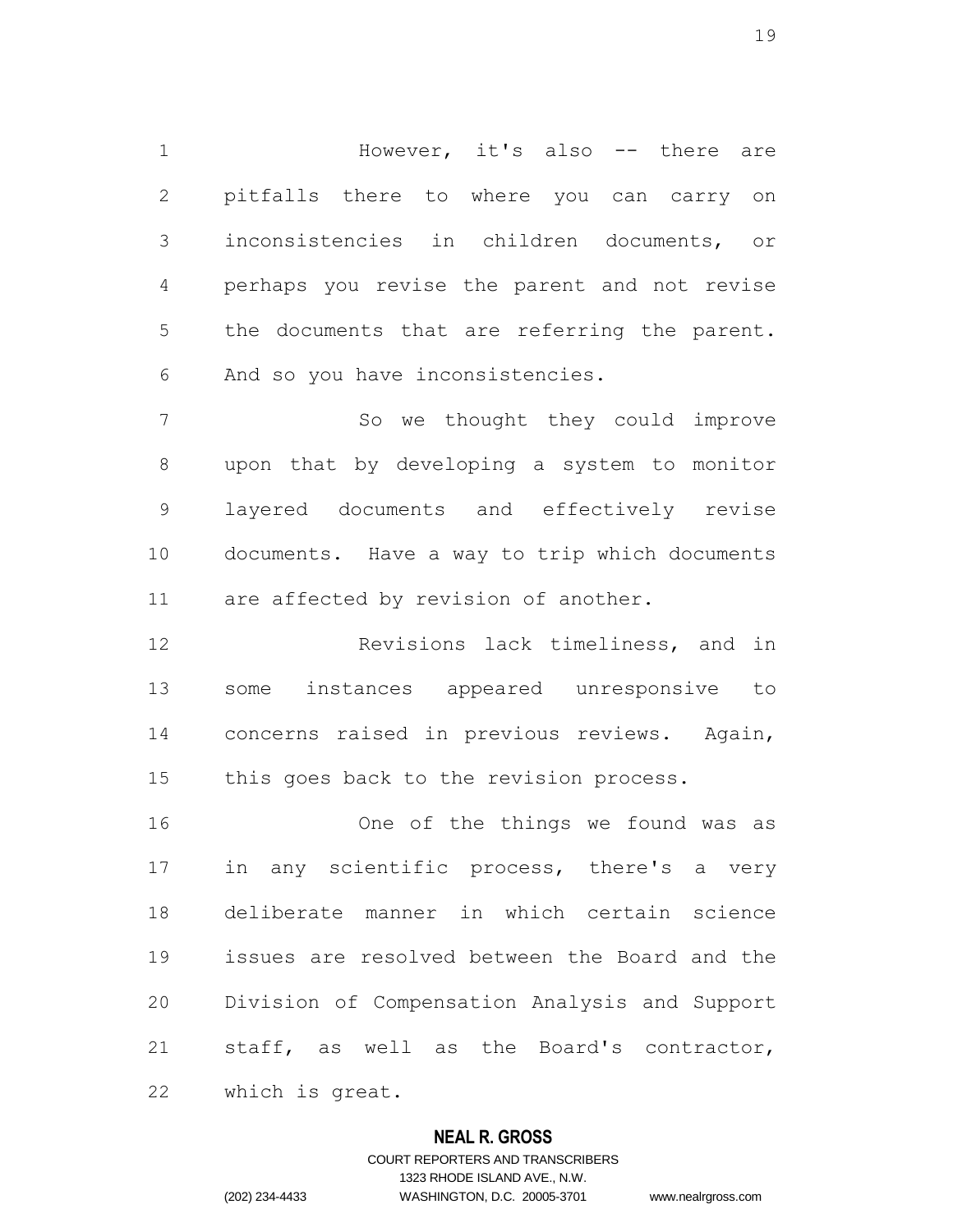That process itself has really benefitted the quality of certain documents. But it does slow the revision process down. Another problem that appeared during our review is there was a concern that certain revisions could trigger more work, even if that revision really didn't play a key role in dose reconstruction or the dose estimates that are provided under that document. So what I'm saying here is that it's recognized that if we make changes to our methods that we have to evaluate the impact on the program from those changes. And there's a very deliberate process in doing that, which if the worse

 reopening a claimant's file, then there is a process in place to do that.

substantive changes, which would require

19 But on the other hand, when there are revisions that are necessary, which are minor technical inaccuracies, let's say, that are well known, that have been identified by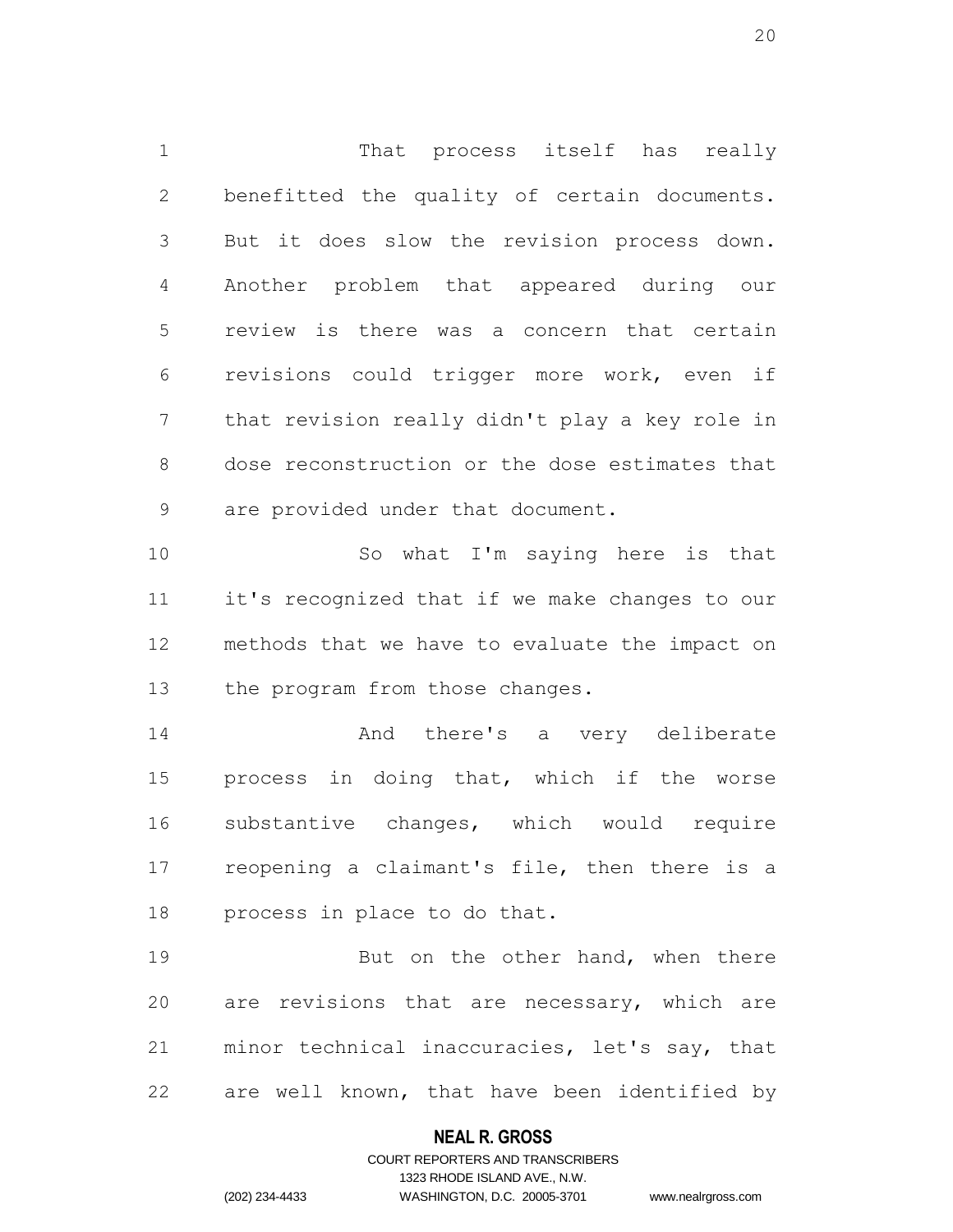stakeholders or other members of the public, there's a reluctance to make those changes early on, waiting for more substantive changes later because it invokes this process of reevaluating the claims.

 So that doesn't seem to be an efficient way of handling certain non- substantive revision. It would seem prudent, especially given the fact that these documents are available and these inconsistencies have been identified by claimants and other members of the public that we could better revise those in a more timely manner without, you know, waiting for the final substantive revision.

16 And of course, another -- another finding was that many of these documents have not been reviewed since they've been first issued. Some of these documents have gone five or six years and haven't been revised or, to our knowledge, reviewed for revision.

So although several documents,

#### **NEAL R. GROSS**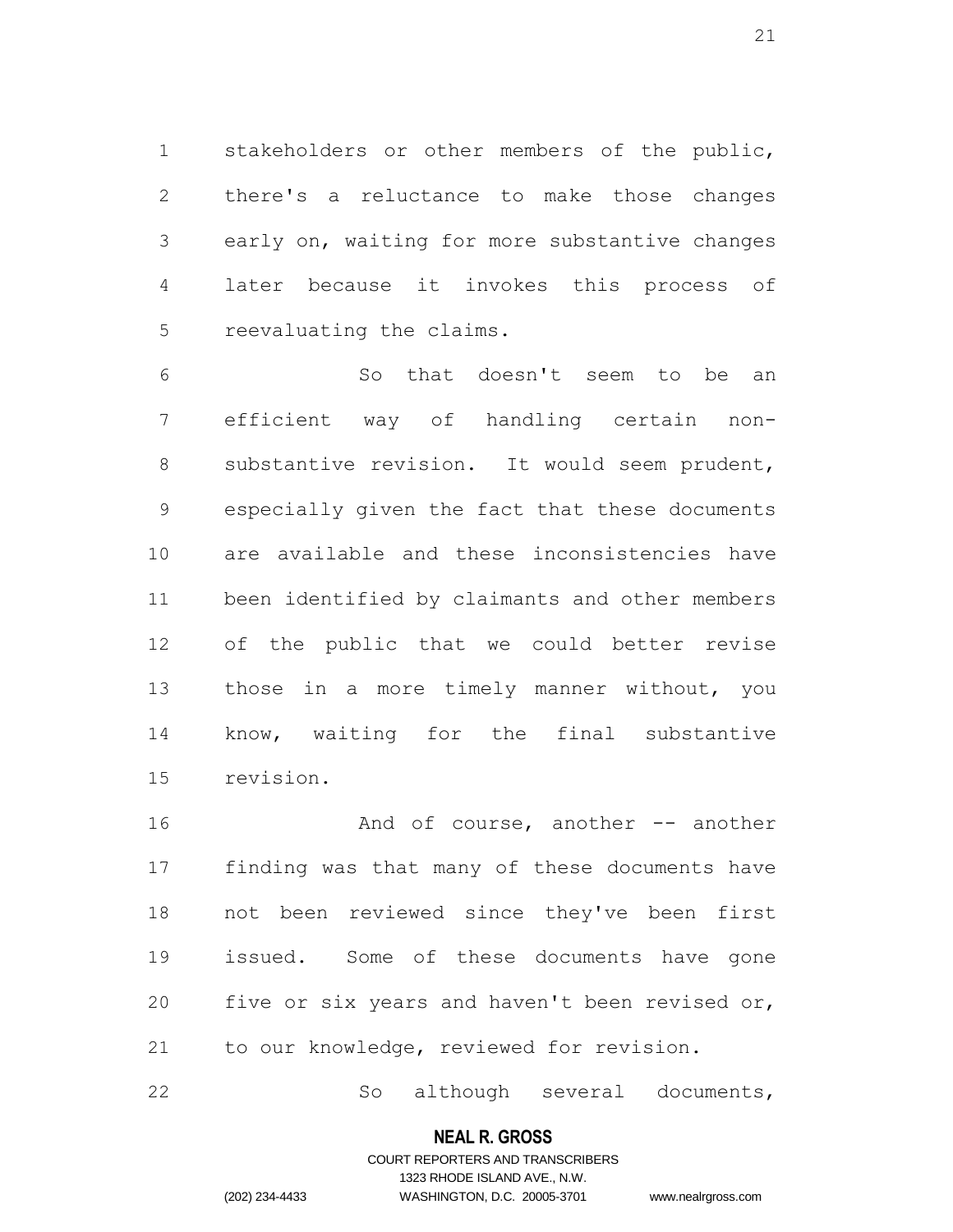well over 130, let's say, documents have been reviewed by the Board, and well over 500 findings have come as a result of those reviews, and a lot of those documents have been revised, there still are a great number that are left to be reviewed and revised.

 So our key recommendations were to put in place some sort of process to recognize interrelationships between documents and avoid these transfers of technical inaccuracies that we found on our review.

 We suggest including periodic reviews by subject matter experts to uncover inconsistent and erroneous text. And we suggest avoiding delays in correcting technical inaccuracies, especially if they really clearly have no impact on the claimant's dose estimates.

19 The review process -- the current review process for dose reconstruction documentation is internal only, although the documents are all available for review by the

### **NEAL R. GROSS**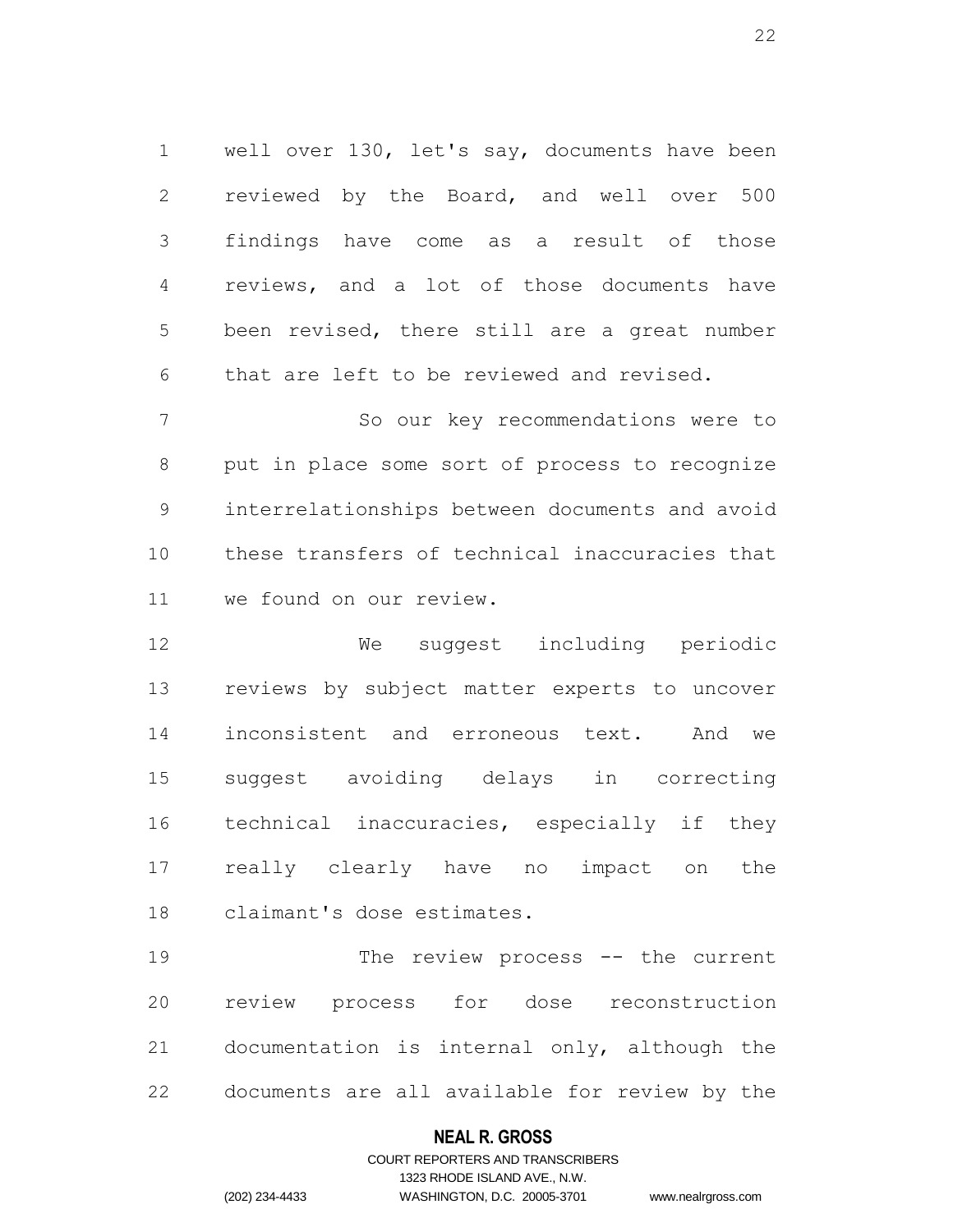Board. And the Board has reviewed many of them.

 So there is no requirement for external scientific or stakeholder review. We noted that many of the documents have benefitted from the Board's review, although, as I mentioned before several have not been reviewed.

 Information is inconsistently sought from stakeholders and only after publications. So we were a little bit concerned in the instance where we -- it seemed in the sake of expediency.

 We published a number of documents to get the process going. And then after the documents were available there were comments received by former workers and other members of the public, which suggested that we could have done a better job.

 So at this point it seems like there was advantages, at least from a scientific perspective, to get more feedback

#### **NEAL R. GROSS**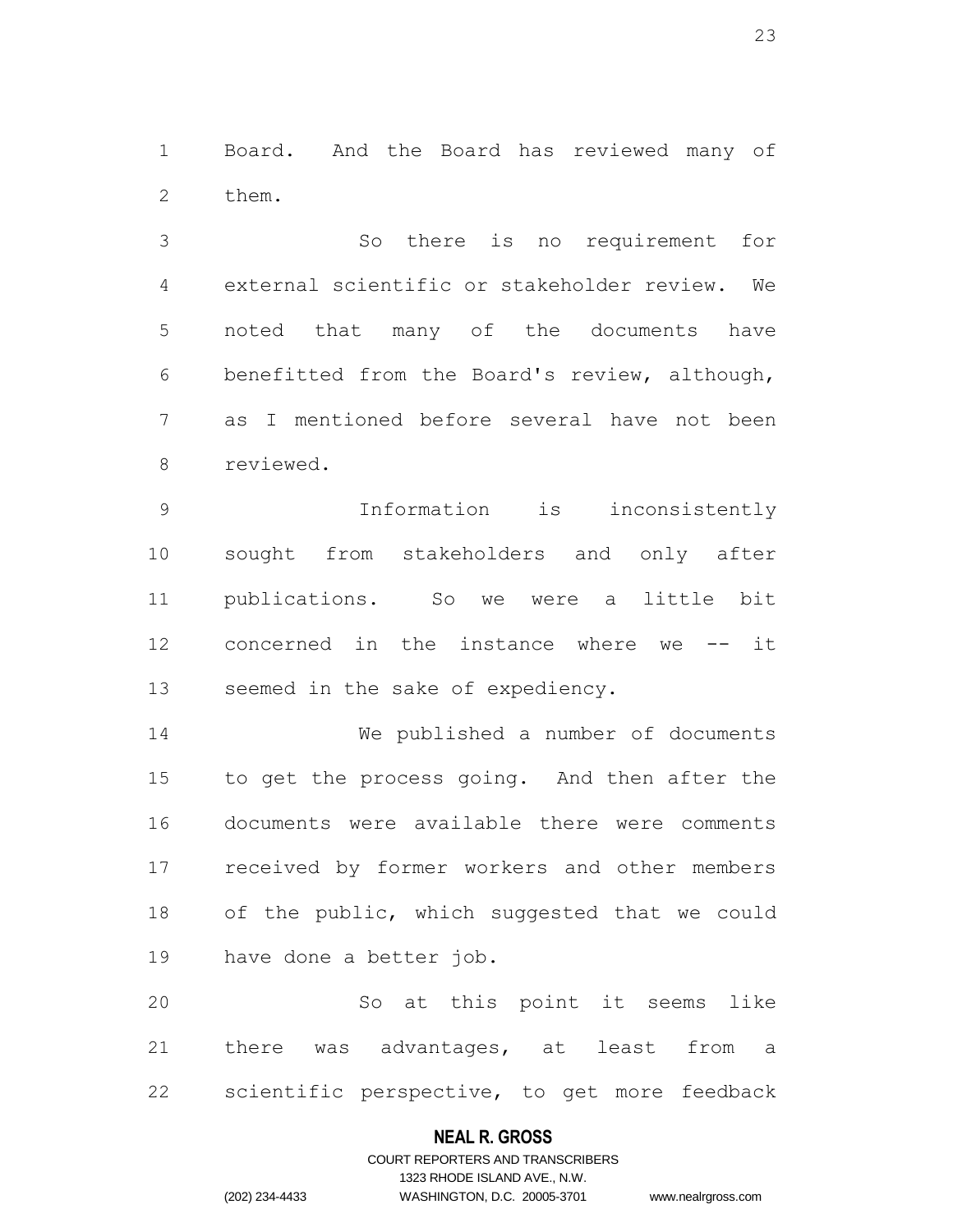prior to publication. Now that we have a working body of documents, it would seem the emphasis should be placed on getting that feedback and organizing that feedback to where we can effect revision as needed.

 Right now there's a weekly define process for comment resolution. When I say that that's mostly in regard to public comment. We'll receive several comments from the public and former workers.

11 And they're handled individually, usually by a letter. It would be better to track these, if possible, in a more efficient means, and to see if it's necessary to effect changes to these documents based on the new information that's provided.

 This was a problem with another dose reconstruction program from DETRA. They also had a number of comments about weekly taking advantage of worker input.

 So here's an opportunity to improve the signs by improving the use of

## **NEAL R. GROSS** COURT REPORTERS AND TRANSCRIBERS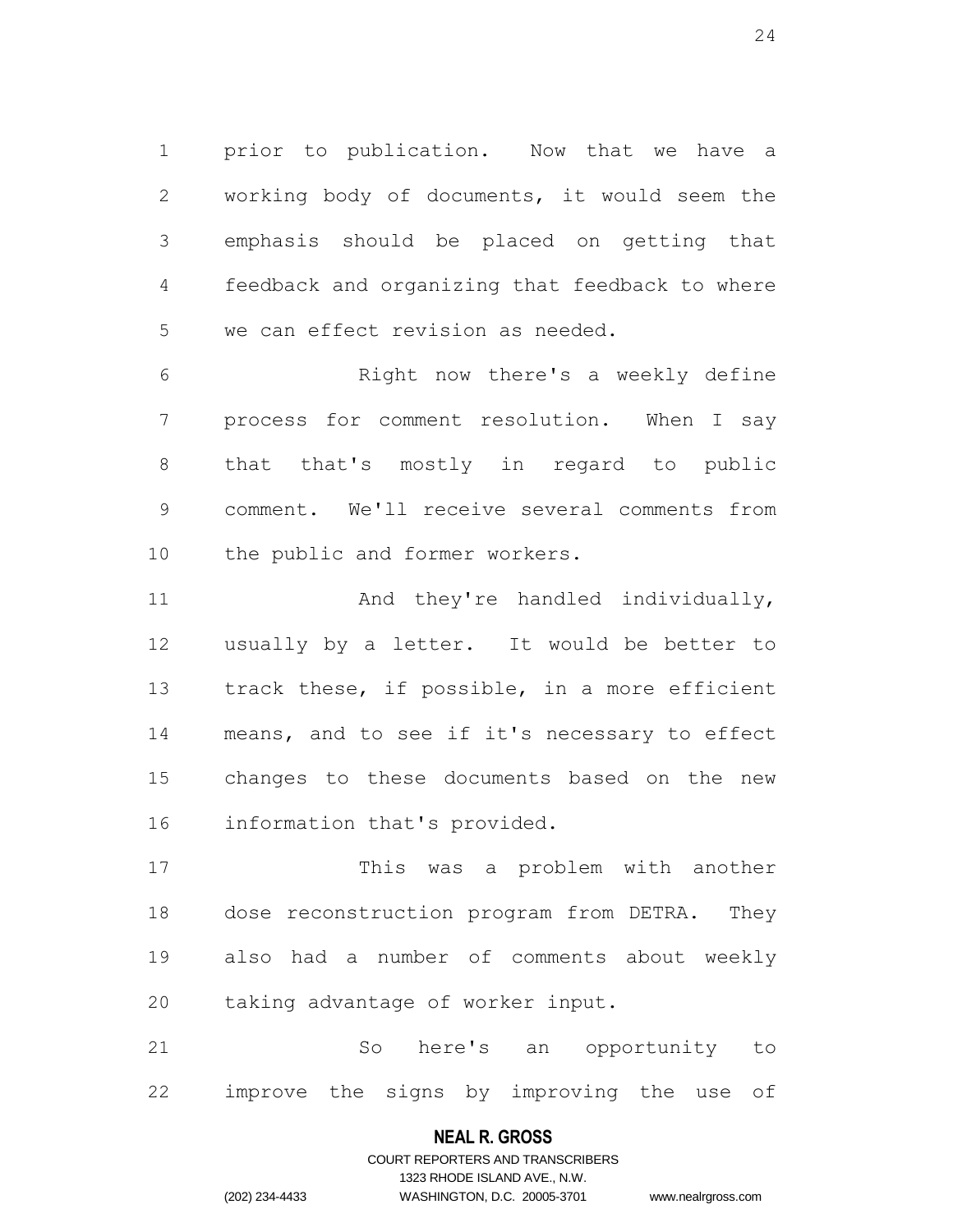worker input in the -- in the current documentation. We recommend that you seek external peer review on science documents that have not been reviewed by the Board.

5 So as I said before, there a number of documents that haven't been reviewed. It would seem to be wise to look for independent scientific peer review on those documents as a means to sort of catching up and cleaning shop, with respect to external science review.

 Expand reviews to systematically solicit input from peers and stakeholders on important scientific individuals prior to 15 publication. Again, better use of -- of information from former workers and other members of the public.

 And develop a more formal process to handle comment resolution. That would readily document the resolution that has been made, the actual comment, the source of the comment and what changes have been made.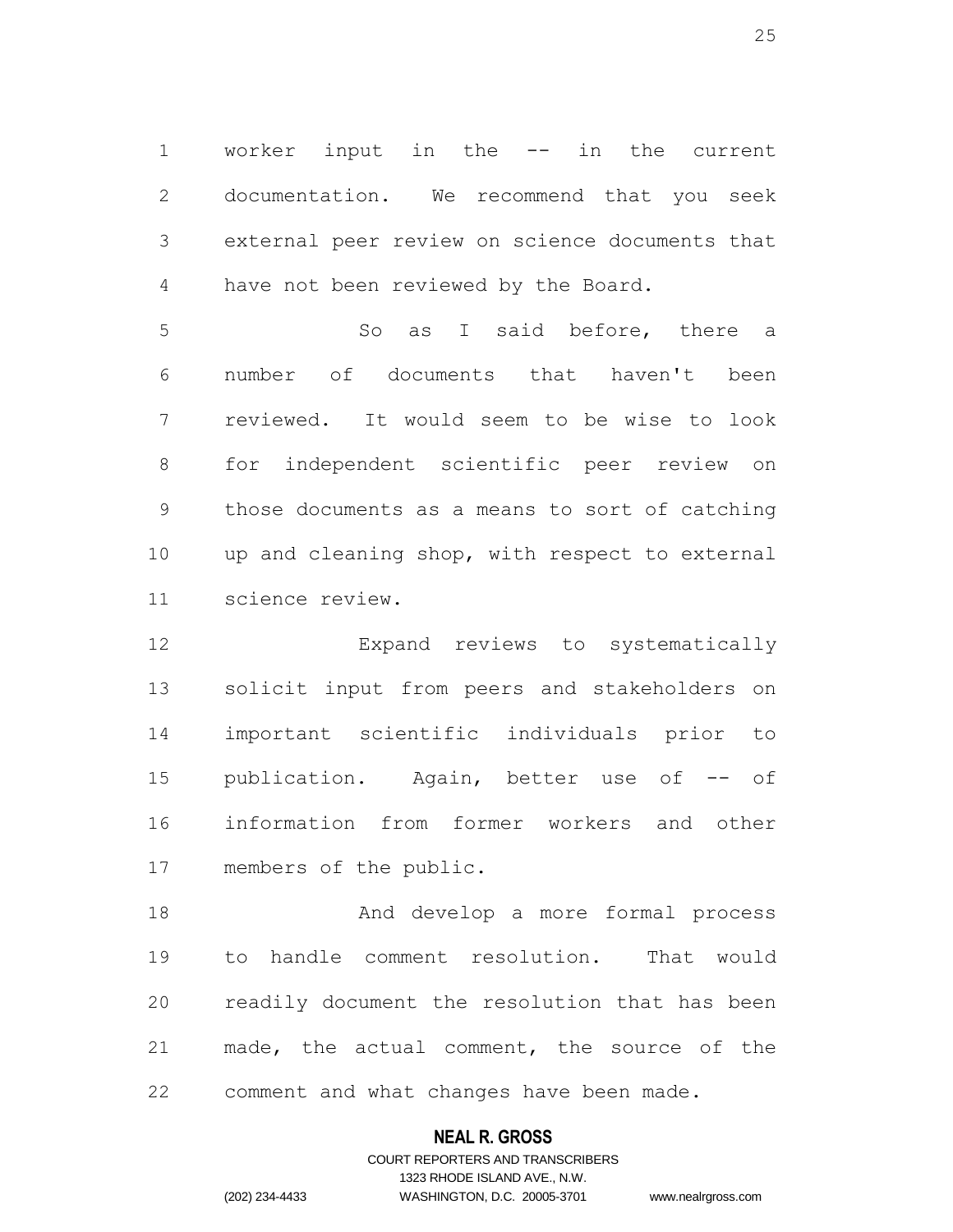Methods. Dose estimates from independent modeling were comparable, but on average less than the dose reconstruction results. So what I'm talking about here, we did a replication model of the K-25 coworker study, and using the methods that are outlined by the Division of Compensation Analysis and Support, but using other data sources and other means to complete that replication.

10 And in essence, we got the same answers. We got the same estimates that DCAS came to in their models, although on average they were less than. So the conclusion is that their coworker models are reproducible, and supported their claim of claimant favorability.

**However, we did note that there is**  room for improvement in these models. Some models lack information on source data assumptions, statistical methods and limitations.

22 These types of things, I think,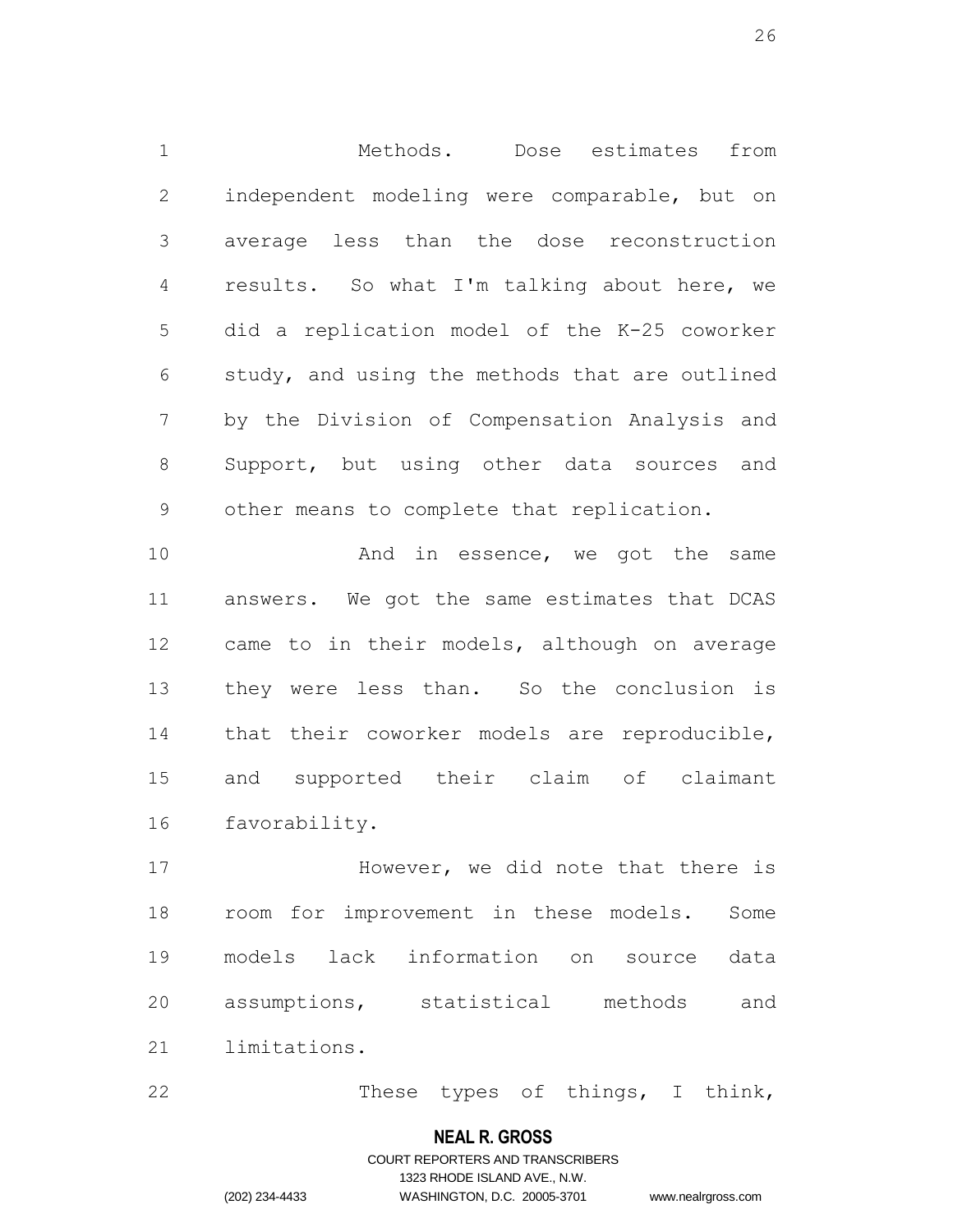would be readily identified in scientific peer review. Validation was inconsistent or absent from some models.

 So I think from a take-home message, if I really wanted to stress any facet of this report, the most important finding was that a great number of things have been done in support of the program in expeditious manner and keeping with timely and efficient dose estimates for covered workers.

11 However, the time might be now to focus more on validating these methods. There has been limited work done in the -- in the indirect exposure assessment methods that have been used in trying to validate the margin of safety, if you will, for claimant favorability.

18 I think that's the key here. How bounding is bounding? So if I were -- on this slide if I were to just emphasize one point, it would be the validation was inconsistent or absent and where there is room for improvement

### **NEAL R. GROSS**

### COURT REPORTERS AND TRANSCRIBERS 1323 RHODE ISLAND AVE., N.W. (202) 234-4433 WASHINGTON, D.C. 20005-3701 www.nealrgross.com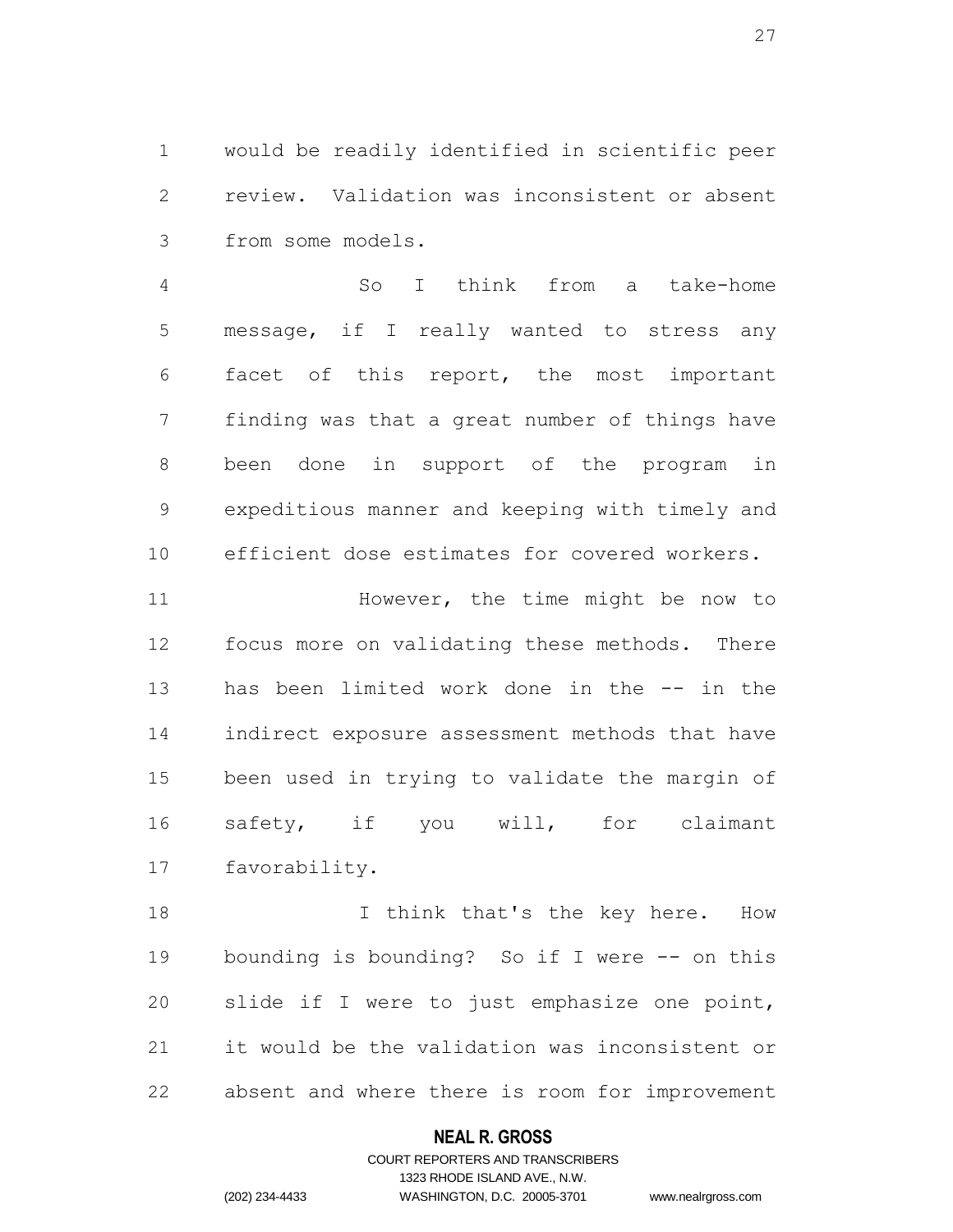in this area.

 So of course that goes back to recommendations as I just said. We think you could -- we could do a lot more in assessing the validity of these estimates. And there were some wonderful comments raised by Dr. Richardson on this area, suggesting using some of the modeling that has been done in epidemiologic research as a gold standard, if you will, and making comparisons. 11 And that's somewhat what was done

 in this report. But it gives an idea of how much the bias is away from the null, assuming that we do have claimant favorability in our dose estimates.

 So we think that we could do more in quantifying the coverage anomalies and limitations in the data that are selected, you know. In any model, the model is only as good as the data that's going in it.

 So there should be some more discussion in these coworker models and some

## **NEAL R. GROSS** COURT REPORTERS AND TRANSCRIBERS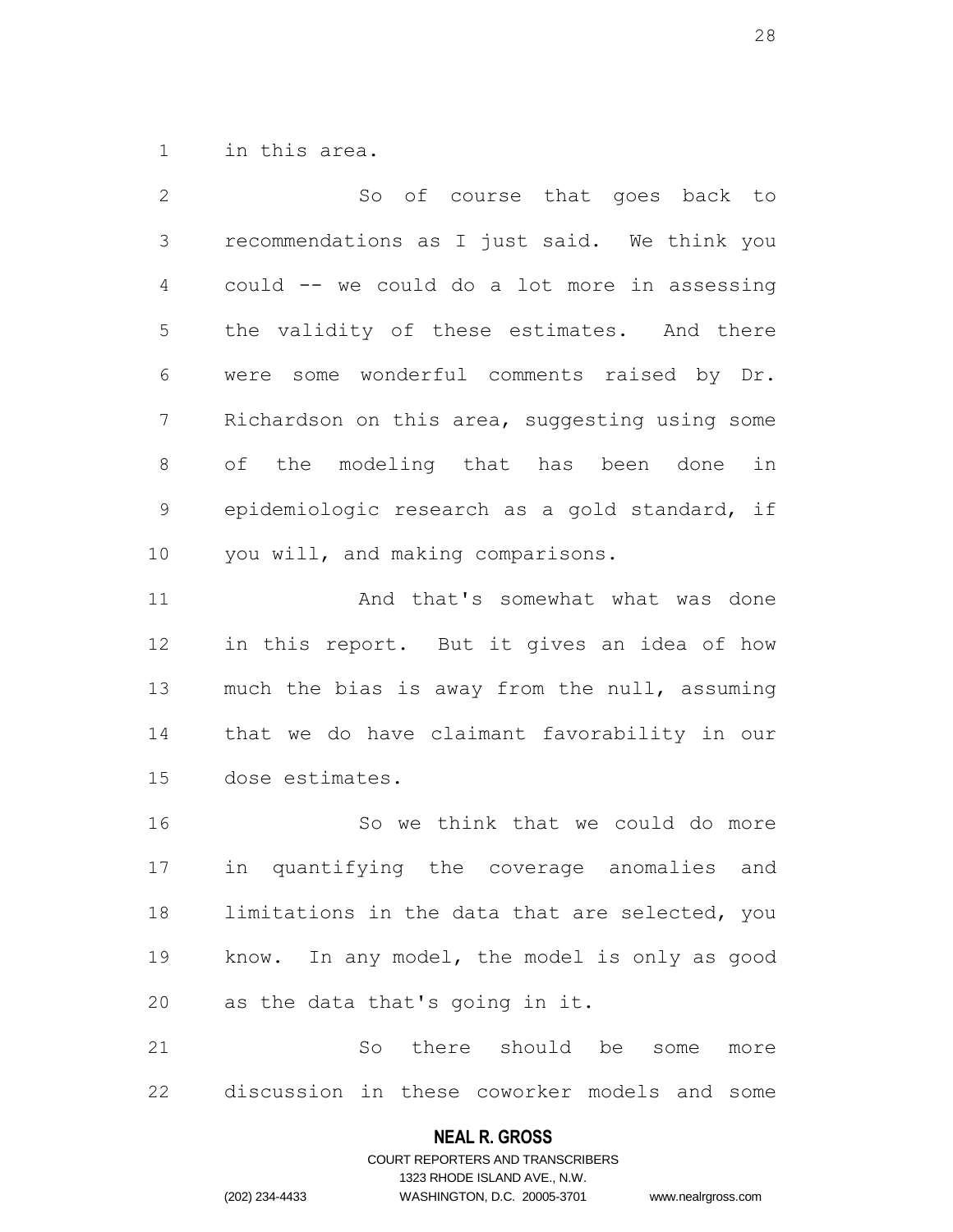more review -- some more critical review on the data that are being used.

 Examine between and within worker variance components of the coworker models. What I'm speaking of here is a lot of the coworker models are based on standard statistical models, which rely on dose distributions.

 And what isn't really clear is the fact that those distributions within a worker group, let's say millwrights compared to an office worker, are going to differ.

 So there's opportunities to improve the estimates based on looking at different strata. And so we're suggesting to look at those between worker strata as well as looking at within worker, because the statistical models may assume there's no correlation from year to year for a worker. 20 And in fact that's not the case.

 In some cases it has been identified that some workers are dose-prone. So you really need to

### **NEAL R. GROSS**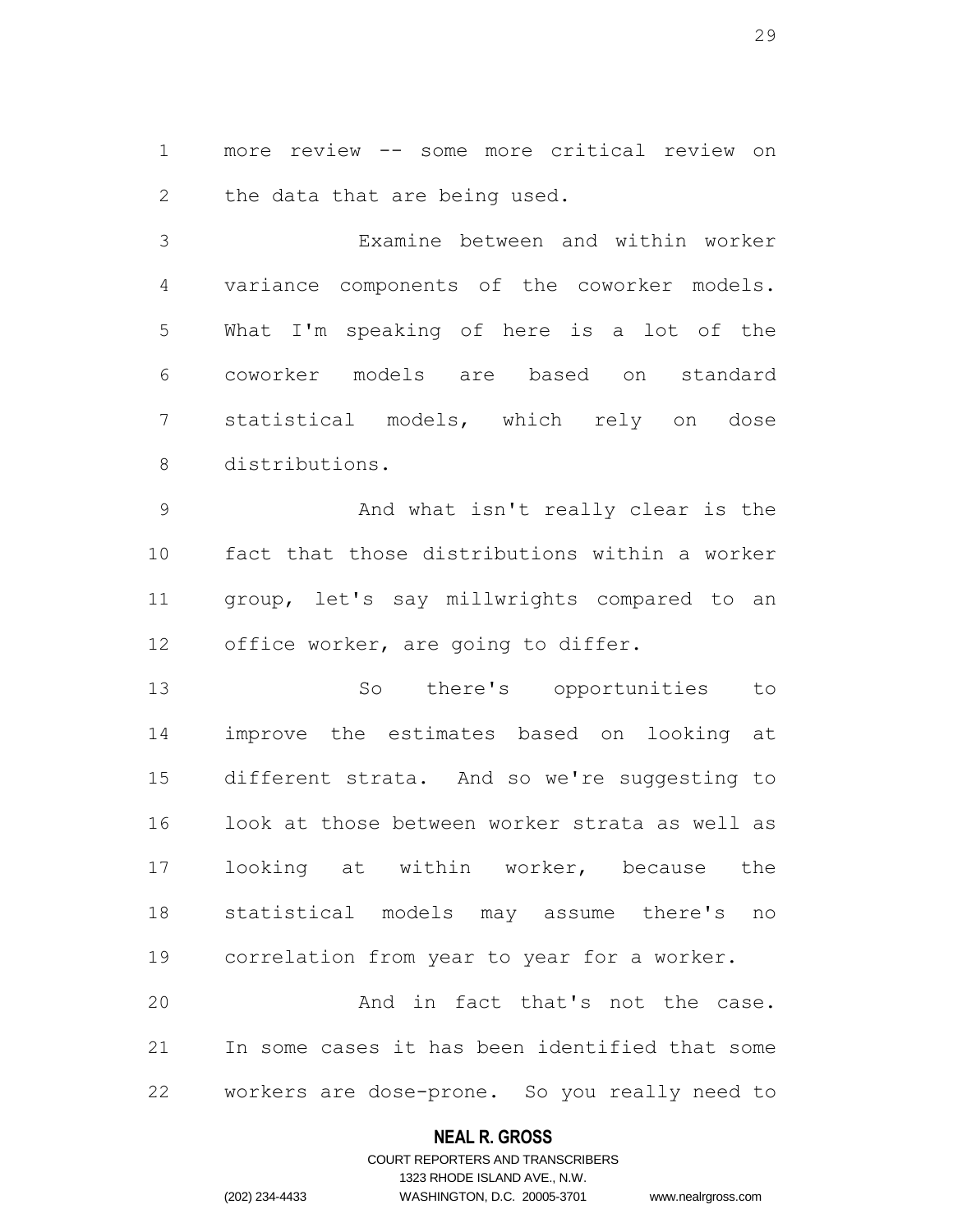consider correlations.

 I think intuitively when we look at the external coworker model, which the premise is you take the 95th percentile of each year. And if you were to sum those up over all years, that would be a conservative estimate. 8 But there are ways that you can judge the amount of conservatism in that estimate, based on looking at these different strata. Use well defined gold standards. **Again, this goes back to the issue**  of using epidemiologic information as sort of a gold standard to do your comparisons and to judge validity. And it goes back to what I said very early on in the discussion, quantify the degree at which claimant favorability is achieved. You know, we talk about it all the time. It's inferred. Some of the estimates

we haven't really spent enough time, I

are clearly claimant-favorable estimates, yet

#### **NEAL R. GROSS**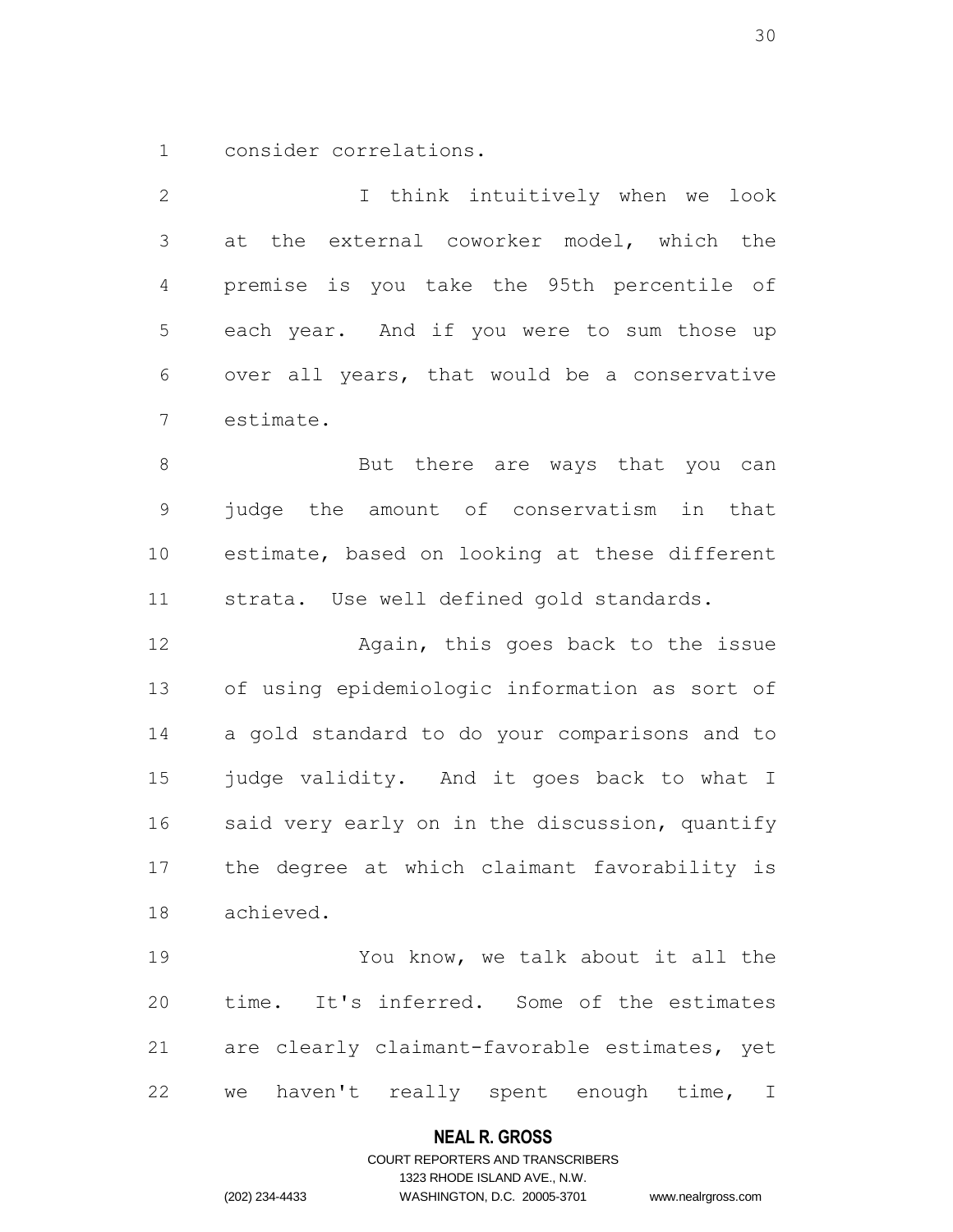believe, in trying to quantify that claimant favorability.

 At the very end of the report -- oh, sorry. Excuse me. Okay. At the very end of the report I tried to summarize the stakeholder comments that were on the docket 7 at the time that I did the report.

8 and these and these and these certainly aren't surprising, but it was recognized that dose reconstruction is a lengthy and complicated process. And we know that. We know that it's very difficult to do individual dose reconstruction in a way that's simple to understand.

 So I'm not quite certain how much we can work to improve upon that. But it is recognized that that, of course, is an issue with the claimants. And then the second one is comments were wary of differences and facility and jobs that may be inadequately addressed in current models, using coworker or surrogate data.

#### **NEAL R. GROSS**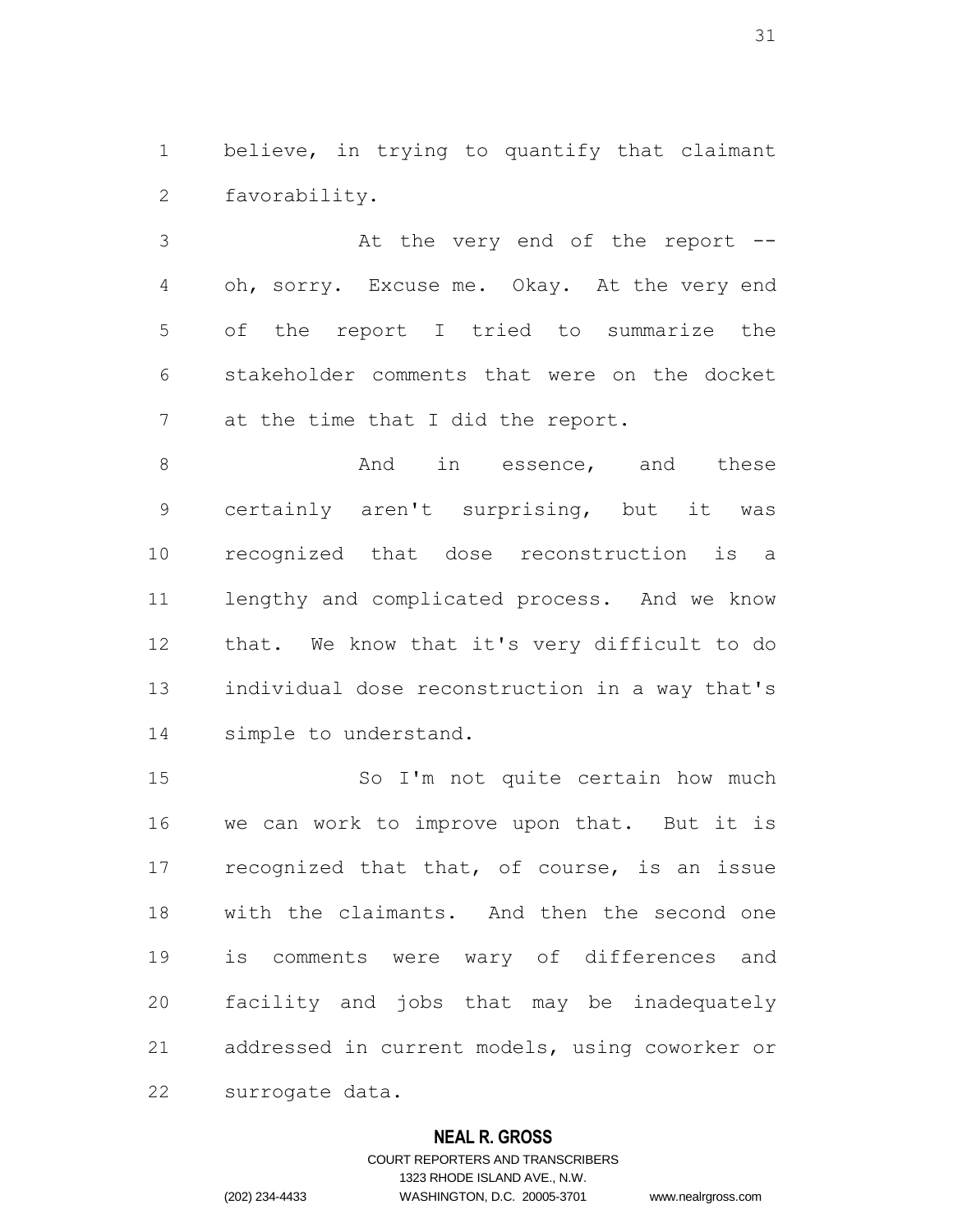So this goes back to really two issues. One issue is the use of input from the workforce in the models that have been developed. Have we assessed all the scenarios? Are there other scenarios that are put out by the workforce that may not be covered under the current model? 8 Those types of things, a systematic approach to that, and weeding out those things would improve this bullet, I believe. And the second thing is a judgement on claimant favorability. 13 13 If we're going to assert that we

 are claimant-favorable, then some efforts to validate these dose estimates in a means to quantifying that claimant favorability would go a long way in doing that.

 So with that I believe that was the end of my slide. And thank you.

 CHAIRMAN MELIUS: Thank you. And Wanda, then Jim.

MEMBER MUNN: Mr. Daniels, I want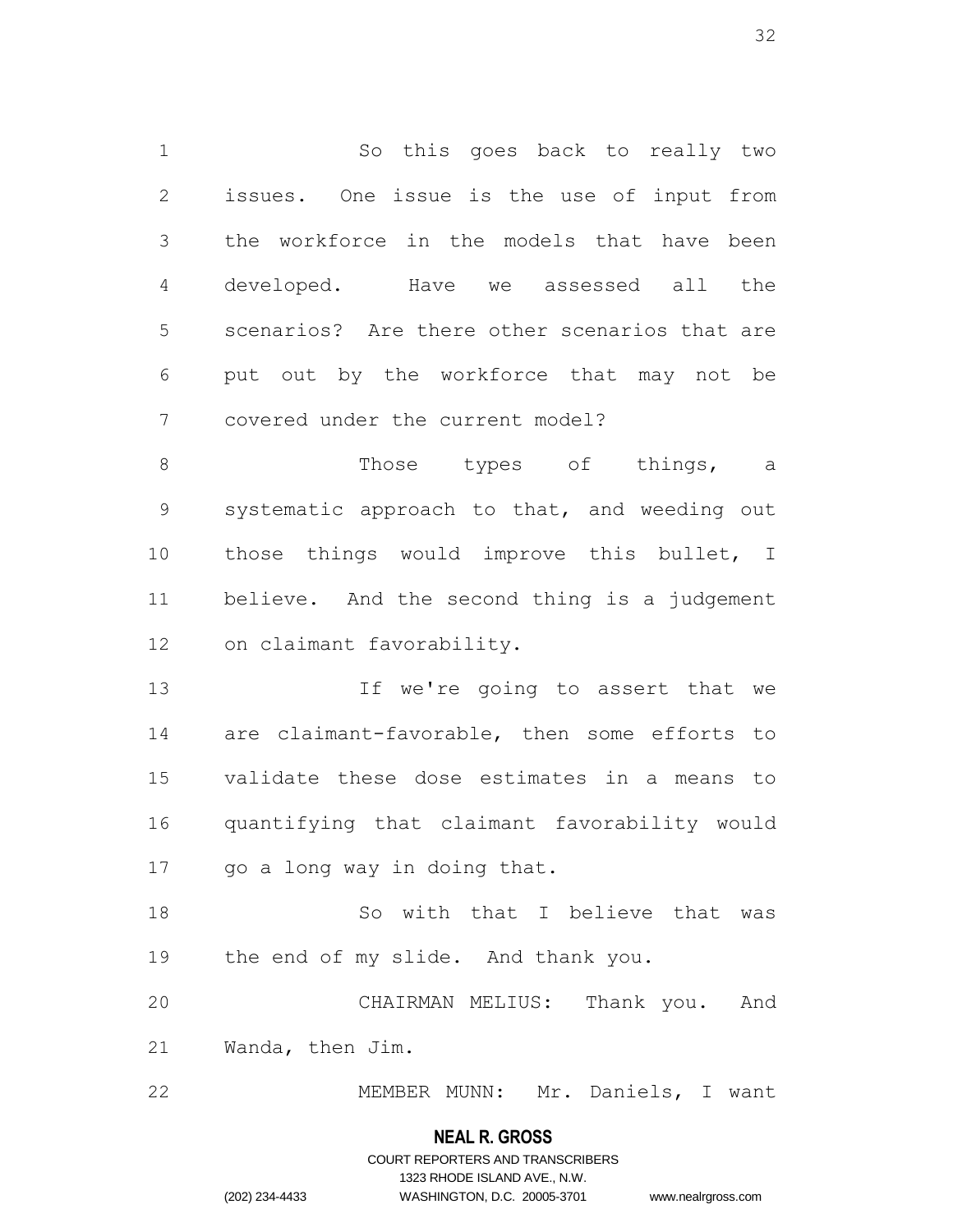to thank you for the obvious effort that you and Dr. Spitz have put into this. I have so much to say about it that I would delay the departure of about 90 percent of this Board if I were to actually launch into it.

 And I hesitate to do that, specifically because I have not given the original document the amount of study that I need to do. But the tension that is frequently spoken of here, with respect to timeliness as opposed to completed science, is more than amply demonstrated by your notes here.

 It raises an enormous number of questions, not the least of which from some perspectives would be how would you propose to do some of the things that you are suggesting be done here?

 For example, the quantification of how favorable is favorable, boggles the mind when one begins to imagine how one would address that question. I have a very simple

### **NEAL R. GROSS**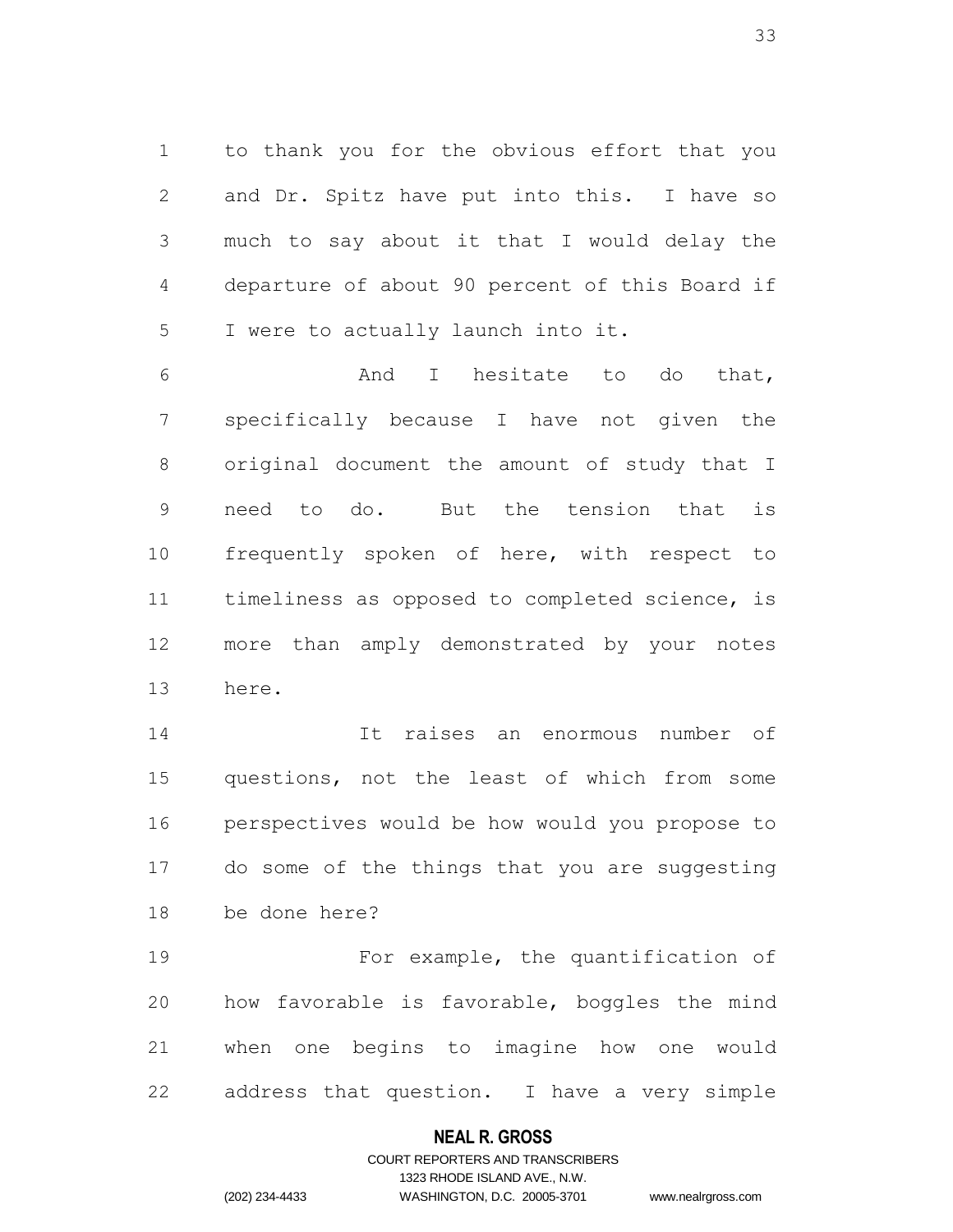question to begin with. This is an easy one. Over on your general findings authority you said epi studies rarely benefit from complete exposure information. Are you saying they rarely enjoy complete exposure information? 7 Am I misreading the word benefit?

 I cannot imagine how one would not benefit from complete exposure information if one could only get it.

11 MR. DANIELS: Well, I agree with your statement at the end there. Yes, what I meant to say was that --

14 MEMBER MUNN: The last one.

 MR. DANIELS: Right. An epidemiologic study, especially an occupational epidemiologic study, we very rarely have complete monitoring information on any individual.

 MEMBER MUNN: That's all I needed to hear. The use of the word benefit was what raised the question in my mind. Why would it

#### **NEAL R. GROSS**

### COURT REPORTERS AND TRANSCRIBERS 1323 RHODE ISLAND AVE., N.W. (202) 234-4433 WASHINGTON, D.C. 20005-3701 www.nealrgross.com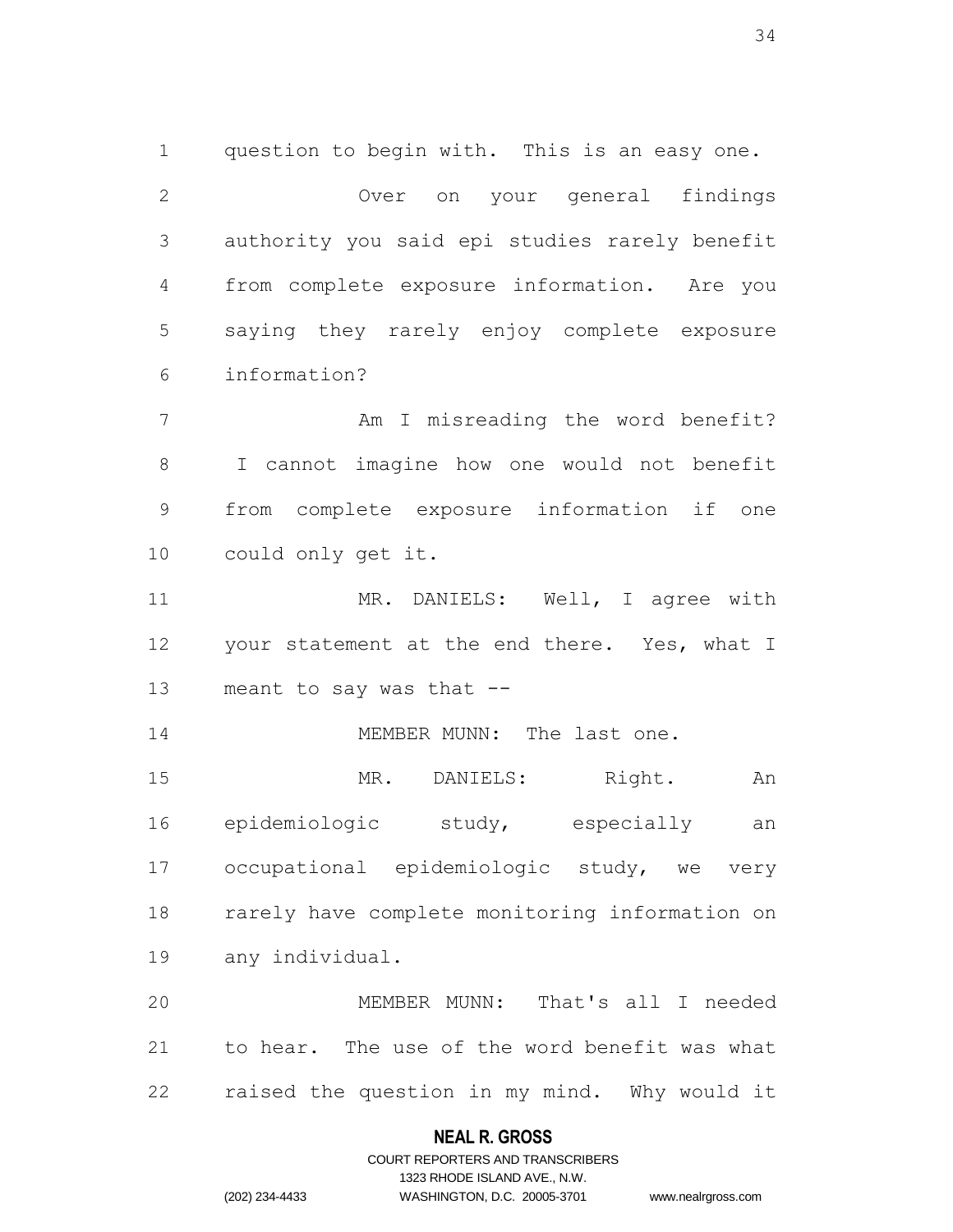not benefit. You're saying you seldom enjoy  $that$   $-$ 

 MR. DANIELS: That's correct. MEMBER MUNN: That plethora of information that we would all like to have. Did either of the preparers go so far as to suggest some metric by which this assessment of quantity of bias could be addressed?

 MR. DANIELS: Right. That's a very good question. And I do understand the difficulties that I raise by suggesting improved validation of these methods.

13 It's impossible to truly validate 14 because we don't have true dose. However, putting that aside, if you really look at what was done through the report, I took a very crude approach to validating the K-25 external coworker model.

 What I did was I replicated the model with another data source and compared those results to measured value. And then by looking at that, I can judge whether or not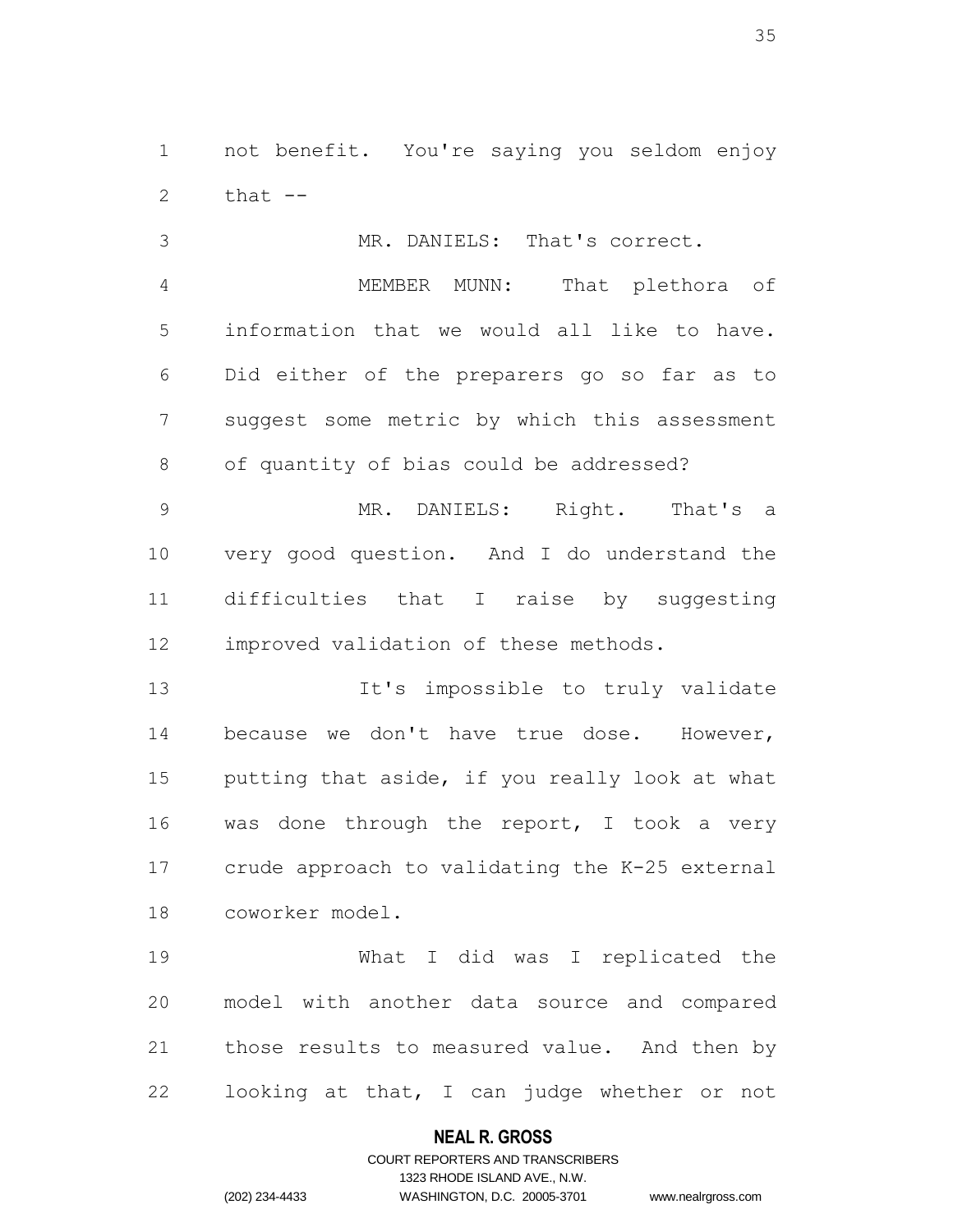you would expect, in the case of the coworker model that is based on a claimant favorability that the values would be biased high from the coworker model compared to my model.

5 And they were. So that was a very crude approach. What I'm suggesting could be 7 done is more detail -- is given the fact that in epidemiologic analysis, let's say the Savannah River cohort for example.

10 There was a cohort study. And there was great efforts made in doing dose assessment and constructing exposure estimates for every individual at Savannah River, based on their measured data as well as missed dose from non-measured doses.

16 That could be a gold standard, which could be used as a basis for comparison to estimates derived from a coworker model. That would be one way of determining, you know, if there is claimant favorability in the estimates, and to what degree.

| 22 | Now. | certainly | there |  |
|----|------|-----------|-------|--|
|----|------|-----------|-------|--|

### **NEAL R. GROSS**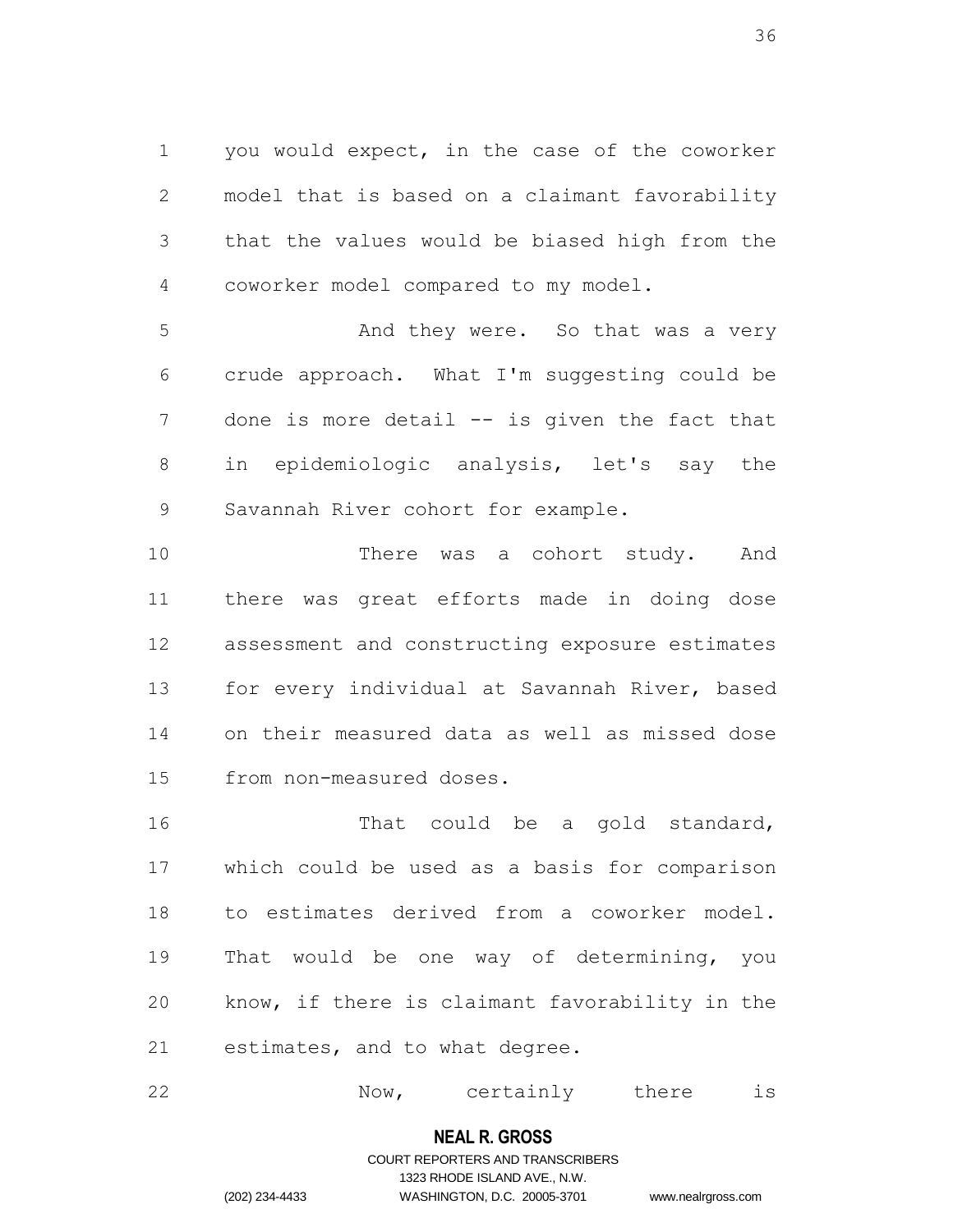uncertainty in that estimate of claimant favorability. But at least you get an idea. Are we talking about a factor of two or are we talking about a factor of three?

5 It would be, I think, important to at least try to get our arms around that to some extent. So there are a number of methods 8 that could be used to independently -- and I would suggest that this would be done 10 independent of -- not within DCAS, but perhaps look at other persons to take a crack at validating their models.

13 And I think that would go a long way in assurances of claimant favorability. So that's just one example. I think, you know, that was the reason why we replicated the K-25 coworker model, was first off, wasn't reproducible.

19 And I get the same numbers. And second off, are the estimates accurate? And when I say accurate, in the context of biased high, biased away from the null. So that's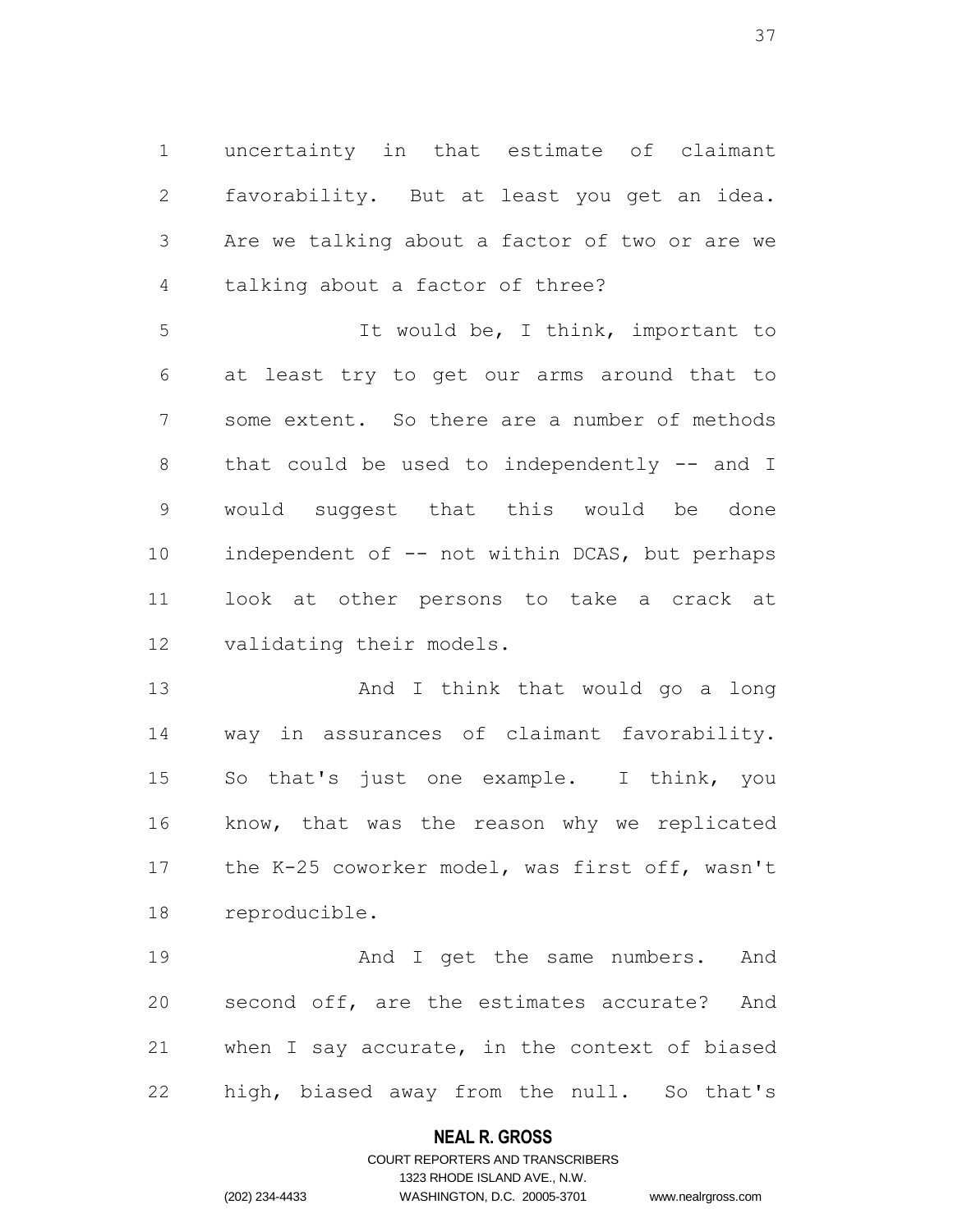kind of what were trying to do with that part of the analysis.

 CHAIRMAN MELIUS: Okay, Gen? MEMBER MUNN: Oh, I haven't 5 anywhere near stopped. However, as I -- as I said to begin with, this could go on from this chair for a long, long time. And I don't want to do that. There were several more questions that I have -- if we run out of time. Go ahead. CHAIRMAN MELIUS: We had said we'd go to 10:30. MEMBER MUNN: Go ahead. CHAIRMAN MELIUS: But I wanted -- I assumed you were just going to do one question. 17 MEMBER MUNN: No. I have about eight. But that's -- CHAIRMAN MELIUS: You can submit more to the record. MEMBER MUNN: We won't attempt to do that. I=ll provide written comments.

|                | COURT REPORTERS AND TRANSCRIBERS |                    |
|----------------|----------------------------------|--------------------|
|                | 1323 RHODE ISLAND AVE N.W.       |                    |
| (202) 234-4433 | WASHINGTON, D.C. 20005-3701      | www.nealrgross.com |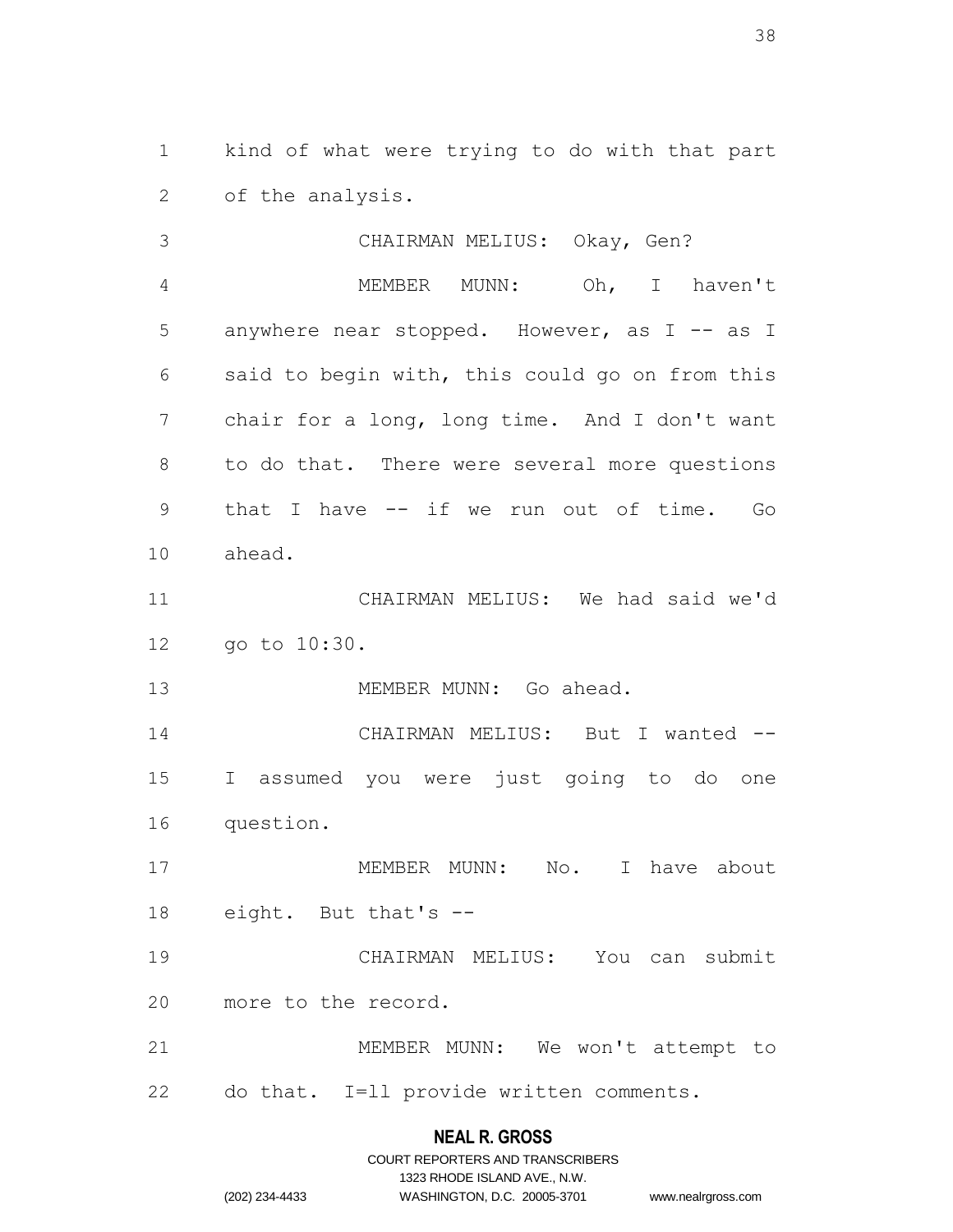CHAIRMAN MELIUS: Gen? MEMBER ROESSLER: I think one of the really high points in this whole program has been in the advances in science that have come about through this, particularly in retrospective dose assessment. I think you call it exposure assessment. But I'm going to -- I'm going to call it dose assessment. And in fact, I think we should recognize the peer review publications that have come about as a result of some of the science. And I'm familiar with the ones that have appeared in Health Physics. My question is have there been publications in other peer reviewed journals? MR. DANIELS: Yes. Of course you are referring to the one special series that was published in the Health Physics B MEMBER ROESSLER: Well, I'm -- in particular. But there have been other ones too.

### **NEAL R. GROSS**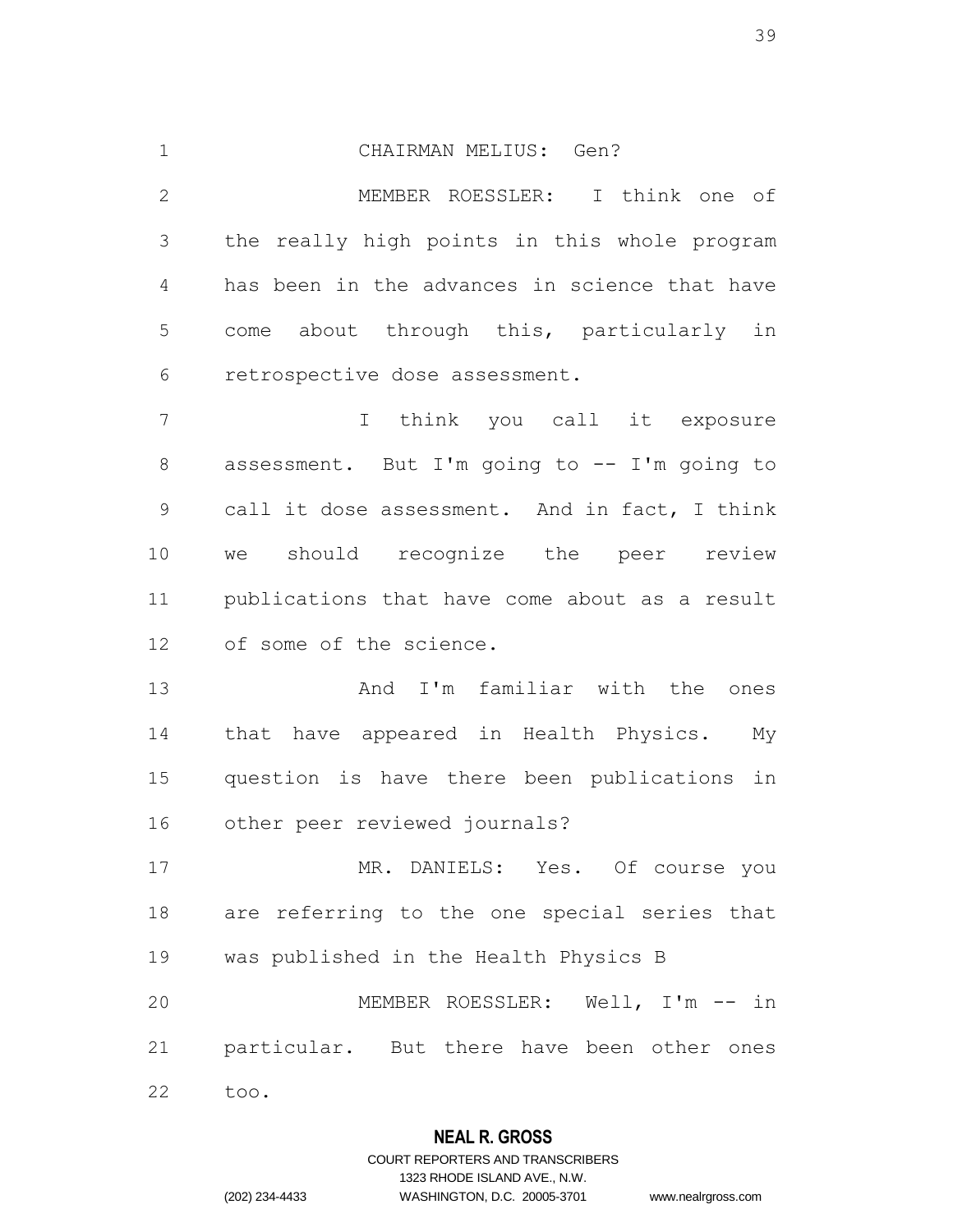1 MR. DANIELS: Certainly. And as well, the recent report by the NCRP on dose reconstruction has a large section devoted to dose reconstruction for compensation purposes, which is largely a result of the work that the Division of Compensation Analysis and Support has done.

8 CHAIRMAN MELIUS: Henry? MEMBER ANDERSON: My question was most of your slides here in presentation focused on coworker models. And I'm more interested in the surrogate data use. And if you could give us some examples of other surrogate data use.

 NIOSH has industry-wide studies that, you know, have studied across all sorts of industries. I'm just not that familiar 18 with that surrogate data -- using data at one, you know, chemical factory has been assigned to do epi studies at another chemical factory manufacturing the same products and things like that.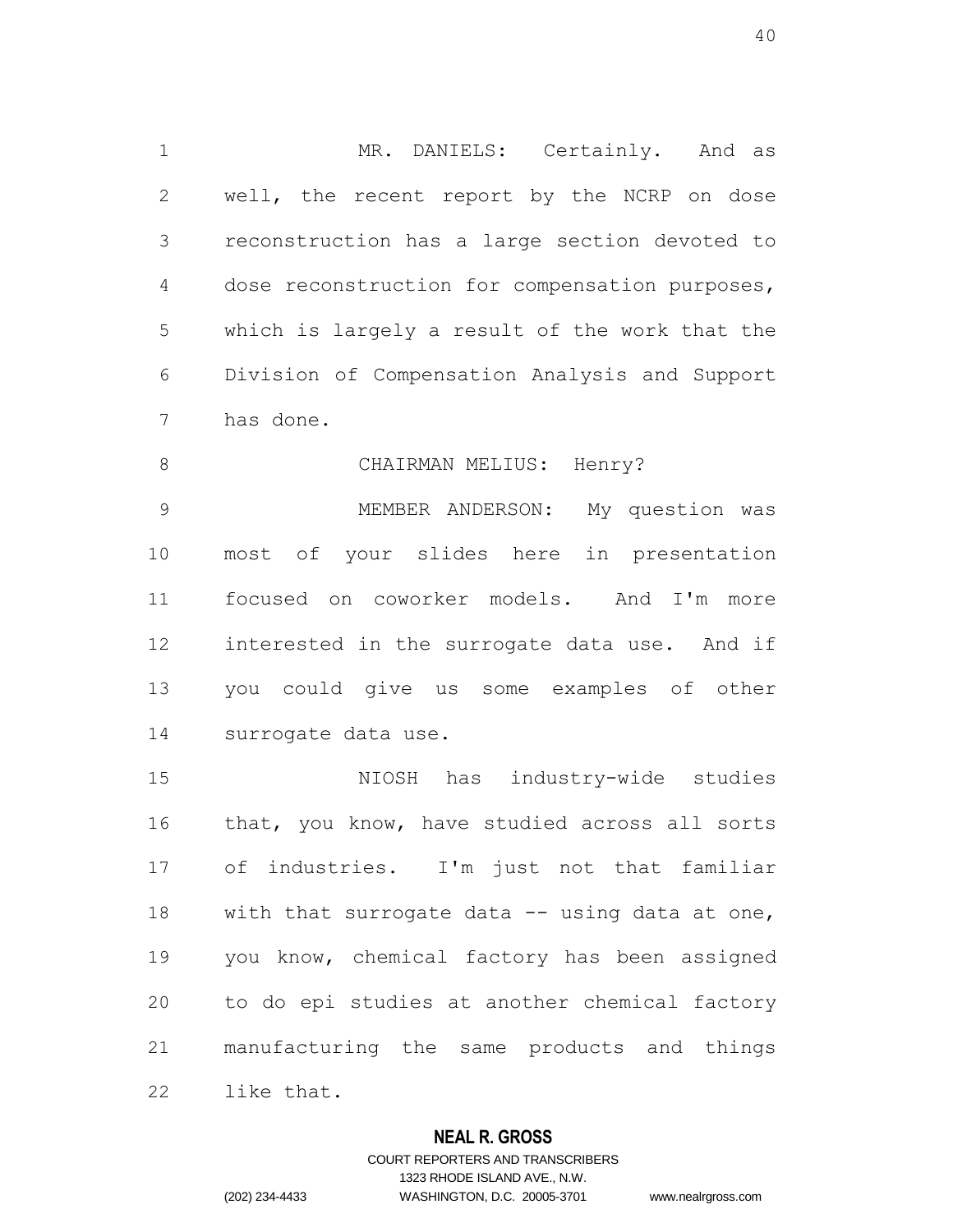So what were your comments regarding surrogate? Coworker is pretty well recognized and has been used. But going afield for surrogate data is somewhat unique, I think, to this program.

 MR. DANIELS: Yes. It's very interesting you say that, because in the exposure assessment sciences they really don't distinguish between surrogate and coworker data. It's all forms of indirect exposure assessment.

 Exposure proxies. And in some cases, the proxies are coming from, you know, other buildings, other facilities within the industry. One key example is in the petroleum industry looking at benzene.

 A lot of the exposure matrices that were developed in support of the health effect studies for that industry are based on maybe one facility that actually had some monitoring data.

22 And then they would just as we've

#### **NEAL R. GROSS**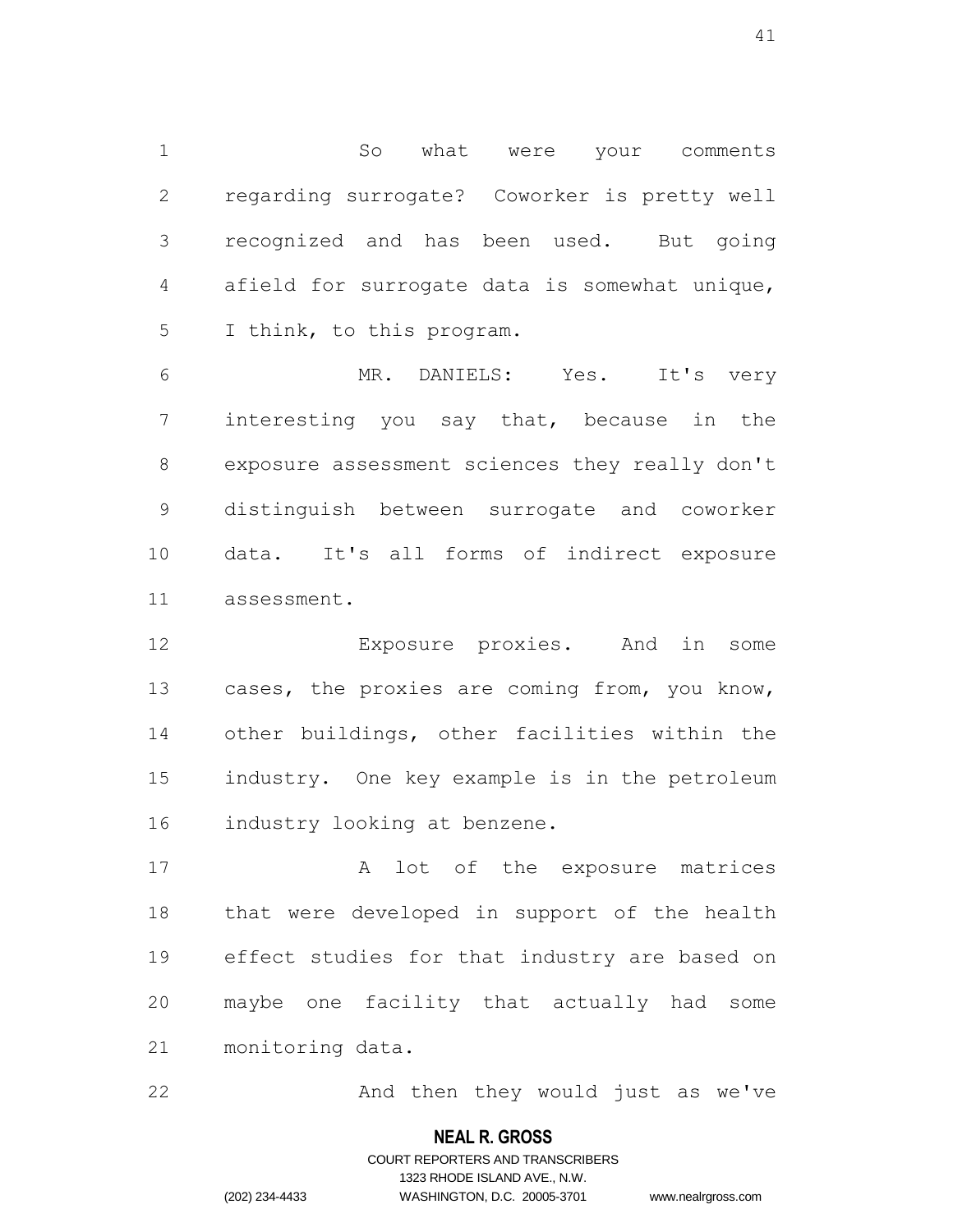done in dose reconstruction, apply those in similar work locations across the industry. And so it's more common than you would expect. I do list in the report, in the section discussing epidemiologic methods, several studies that have been done using both nearby methods, coworker methods and surrogate data use. So there's a number of examples in there. CHAIRMAN MELIUS: Dr. Lemen? MEMBER LEMEN: To follow up on Dr.

 Anderson's comments of which go along the same lines that I have, first of all I'd like to say you've put in a lot of work on this. And I appreciate that.

 And it's a very useful document for the Board to have. As far as surrogate data though, when you state -- I think on page A-12 is just an example that the use of surrogate data to estimate occupational radon exposure for workers who were unmonitored or

## **NEAL R. GROSS**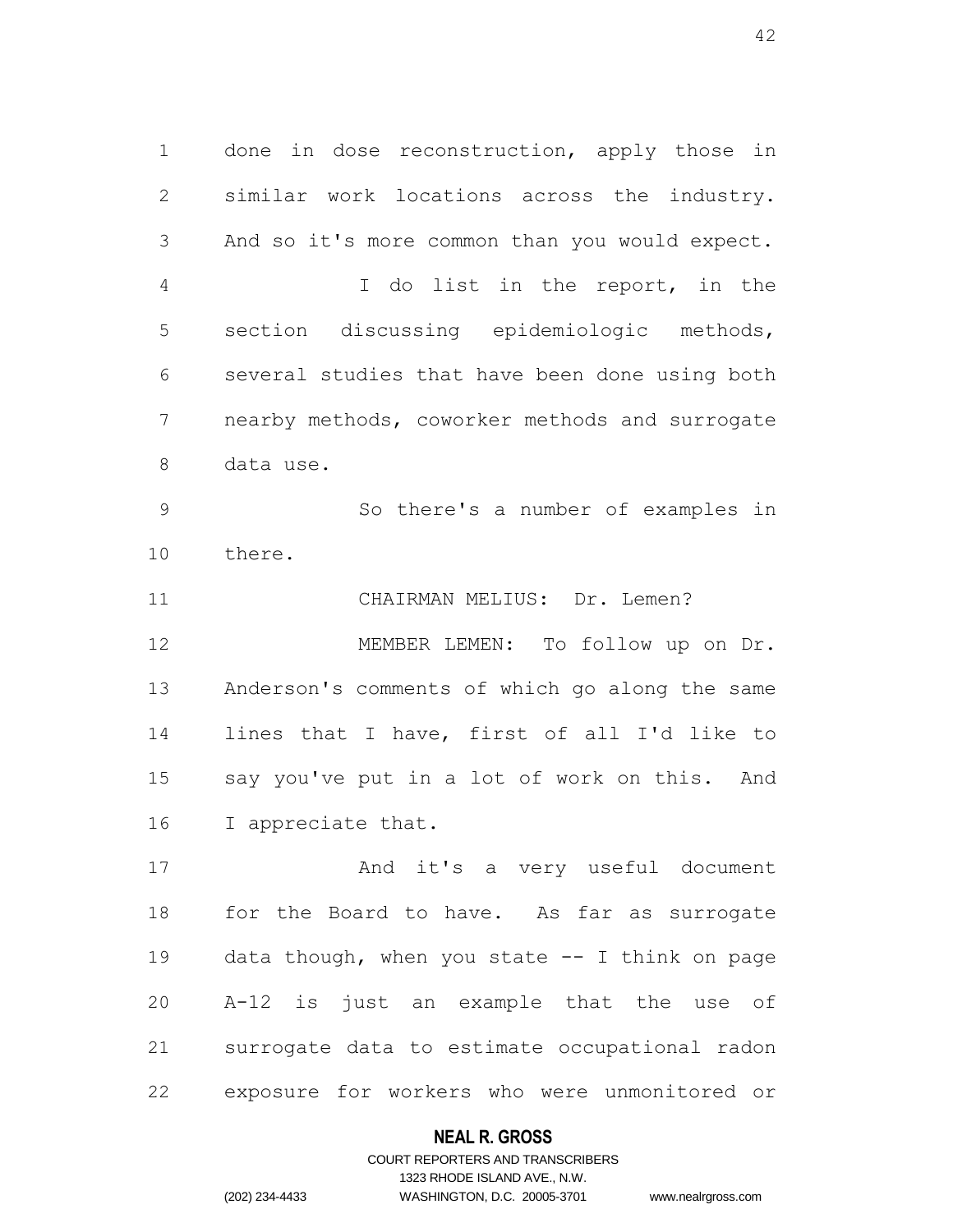inadequately monitored is a conventional practice that is successfully used by governmental agencies in epidemiological studies to determine risk to humans.

 I wouldn't totally disagree with that. But I would say is that I still think that NIOSH has not understood, in this program, that we're not doing epidemiological studies.

 What we're doing is compensating people. It may fine to use the surrogate data for an epidemiological study with all the caveats that are connected with that so that the reader can do it.

 But when we're dealing with compensating individuals in individual facilities, to me I still have a major problem with the surrogate data usage. And I think that it may be a welcome tool to epidemiological studies.

 But I don't think it's a welcome tool to those that are going to be

# **NEAL R. GROSS** COURT REPORTERS AND TRANSCRIBERS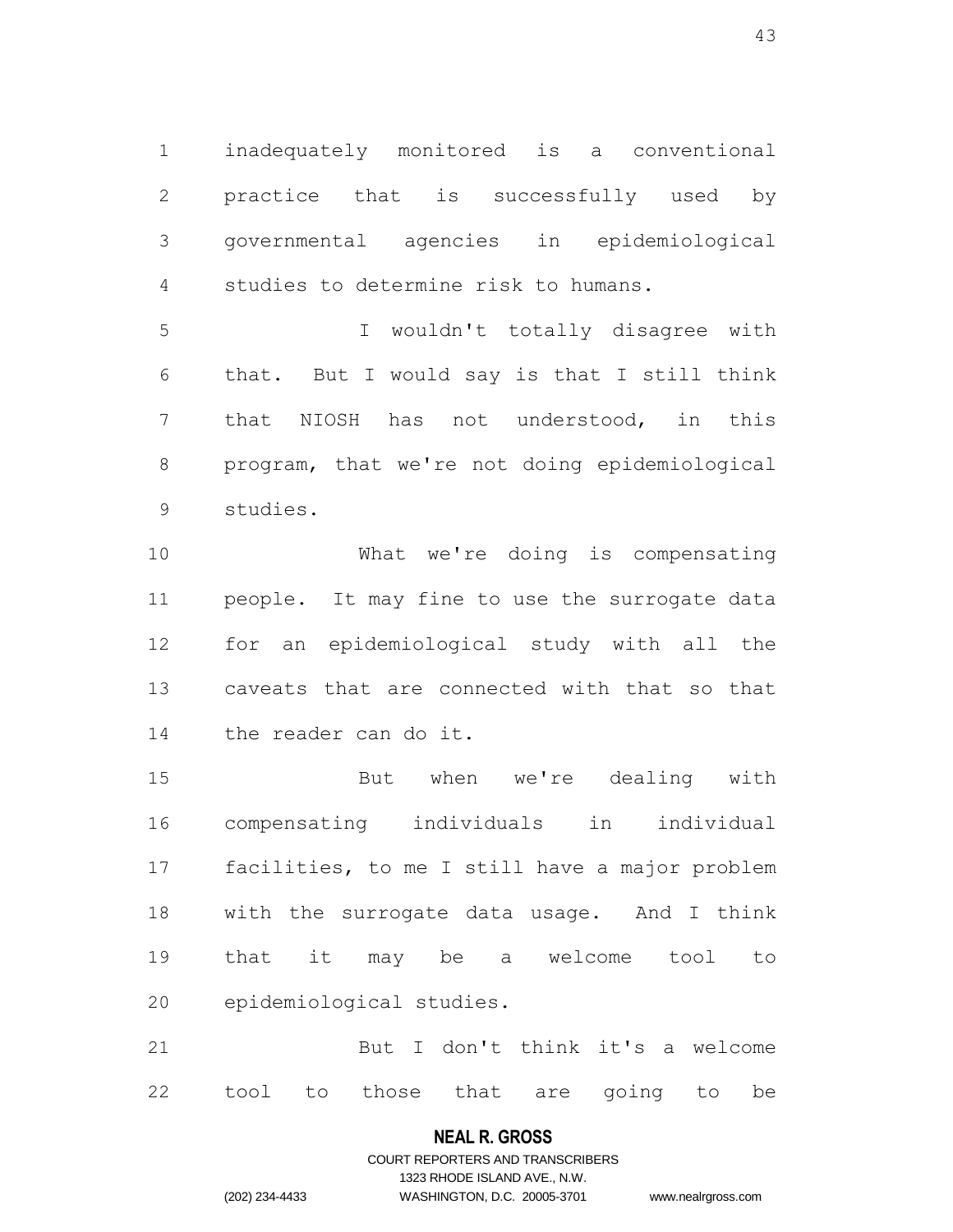compensated. And I'd really like to see this report focus more on the pitfalls of surrogate data than it has. Thank you.

 CHAIRMAN MELIUS: I mean, another way I thought about that is, because I share some of Dick's concerns, is that I wouldn't necessarily view what's been going on in the exposure assessment in epidemiological studies translate into dose assessment, and for this program, is necessarily the gold standard.

11 But I think the methods that -- I 12 think it may be the silver standard or it's -- it ought to be at least as good as that. And the way I thought what your recommendations were very helpful were helping to think about the kind of validation and the kind of evaluation that needs to go on at least achieve that.

19 19 It ought to include that, because when we have disagreements within the Board or our contractor and DCAS over, it's usually questions of whether it's uncertainty or lack

### **NEAL R. GROSS**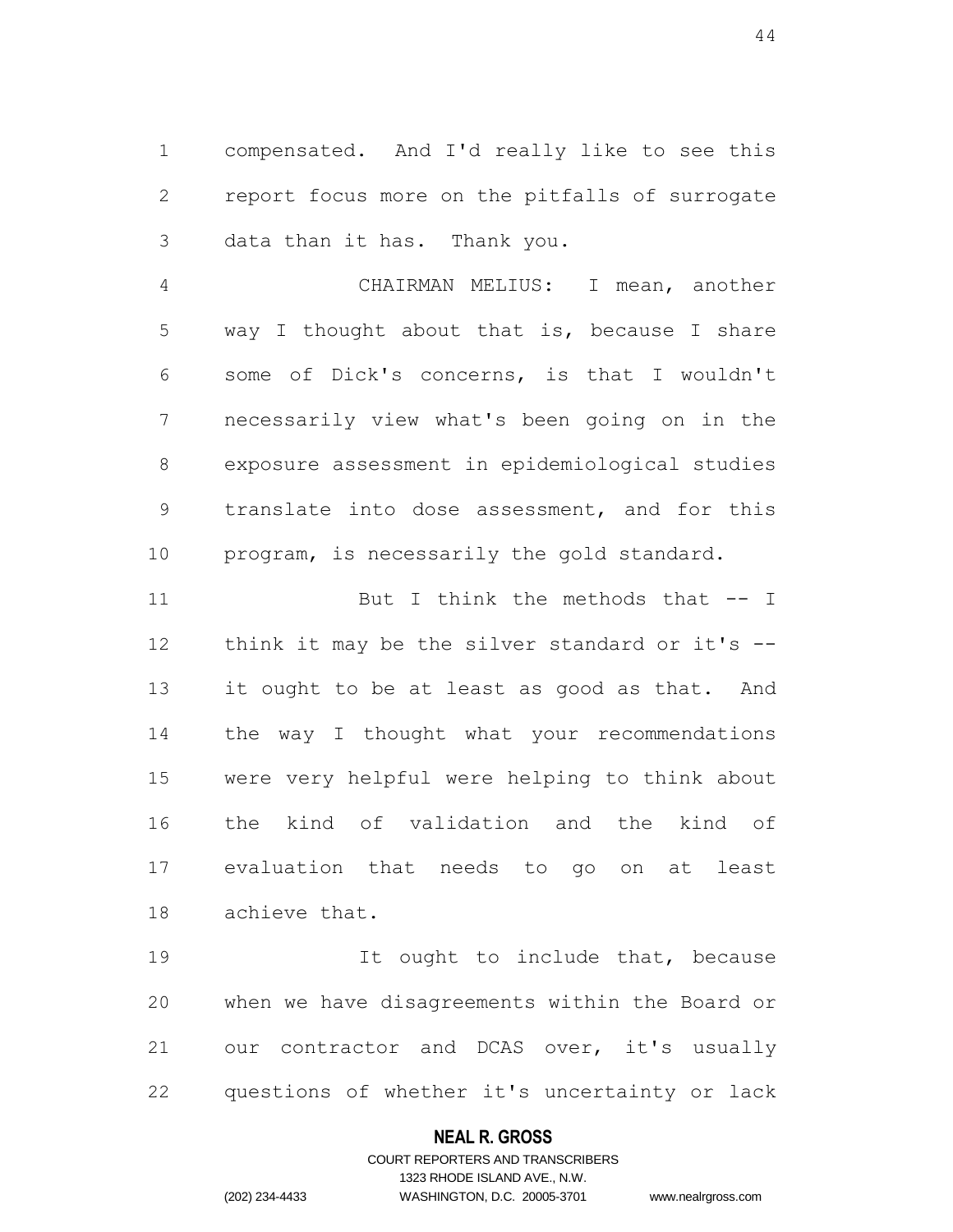of information and we're trying to apply a new method or a different approach.

 And we really haven't undergone the kind of review and validation in a broad sense that would be helpful for that. And I thought that your comments were -- some of the analysis that you were very helpful in that regard.

 You know, thinking of the example you used on benzene. And actually, in epidemiology you have the same sort of problem we face. It's limited data in a lot of facilities.

14 And if you look at, at least, the criteria the Board came up with, and I believe somewhere with NIOSH came up with for evaluating surrogate data, those criteria for evaluating are similar.

 You know, how similar are the facilities? Were they built the same time, same kind of industry. I think it's -- may be more variabilities or pretty special

#### **NEAL R. GROSS**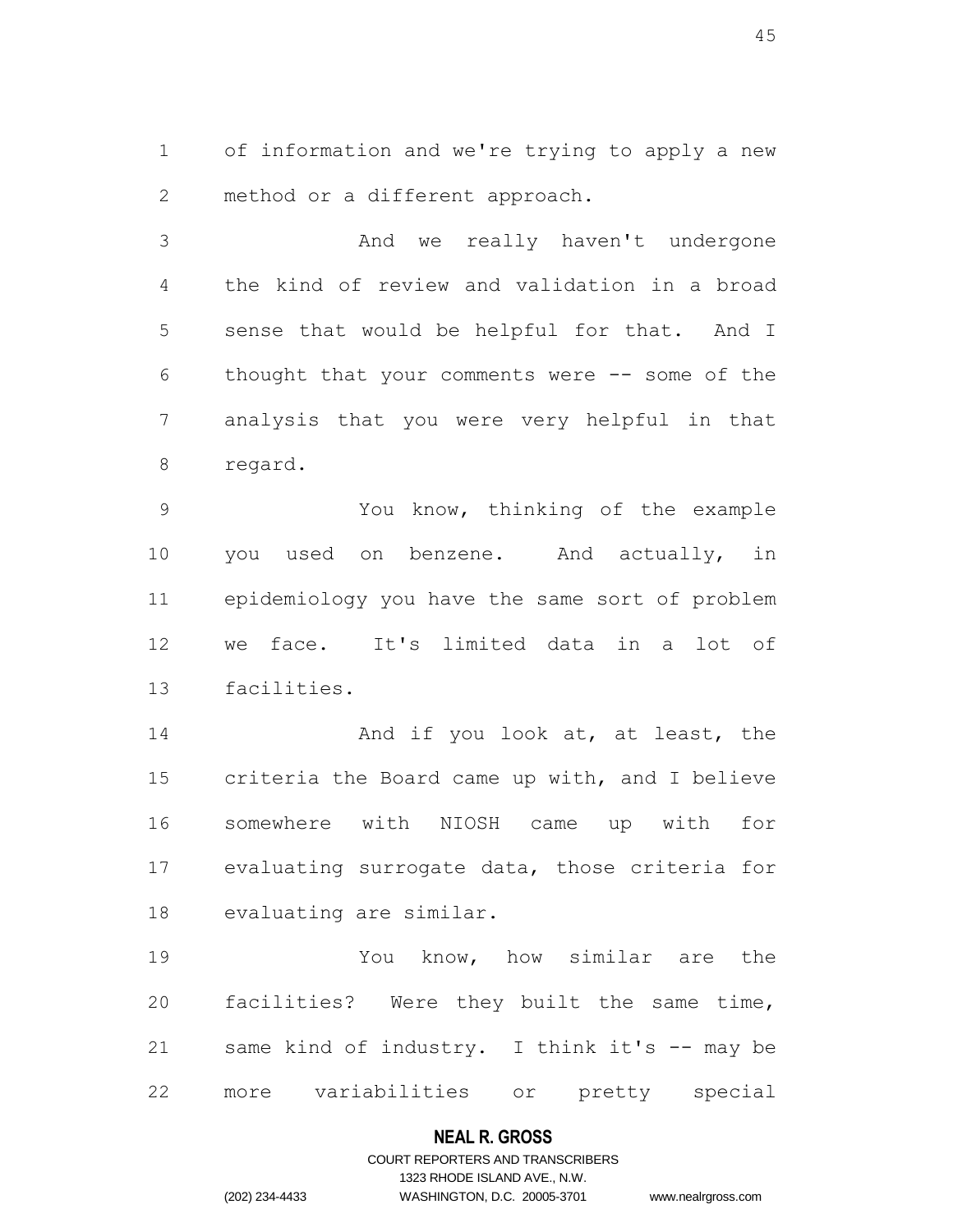facilities.

| $\overline{2}$  | You know, the DOE facilities, if               |
|-----------------|------------------------------------------------|
| 3               | you're familiar with. But, you know, there     |
| 4               | are similarities to what may be found in       |
| 5               | industry. There are other studies. I can       |
| 6               | think of where, you know, you may be doing     |
| $7\phantom{.0}$ | epidemiologic study at multiple facilities.    |
| 8               | You may have good exposure information for     |
| $\mathsf 9$     | three or four. You apply that to the two that  |
| 10              | don't, you know, that have weaker data.        |
| 11              | Or you may do it on the basis of               |
| 12              | who have done a better assessment of a certain |
| 13              | part of the workforce or something. And it's   |
| 14              | clearly a gradation.                           |
| 15              | It's not, you know, yes or no or               |
| 16              | black and white in terms of evaluating that.   |
| 17              | But -- but I think some of that thinking       |
| 18              | transferred over, I think, would be very       |
| 19              | helpful.                                       |
| 20              | MR. DANIELS: I agree. You know,                |
| 21              | and I do understand your concern about using   |
| 22              | surrogate data for individual risk assessment, |

# **NEAL R. GROSS**

# COURT REPORTERS AND TRANSCRIBERS 1323 RHODE ISLAND AVE., N.W. (202) 234-4433 WASHINGTON, D.C. 20005-3701 www.nealrgross.com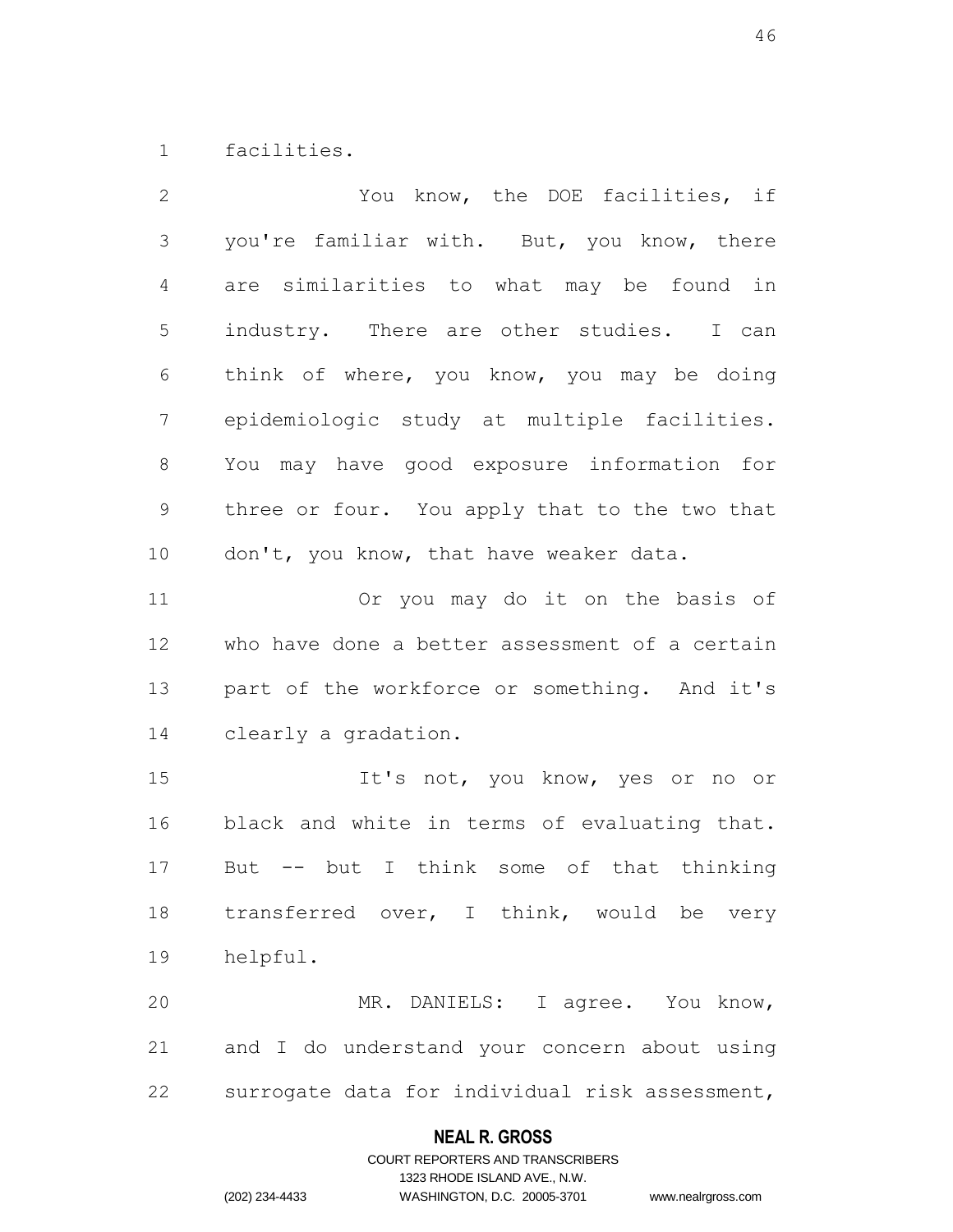1 you know. The slides -- I tried to keep the slides short.

 But there is a section on the report talking about differences between epidemiologic approaches and individual risk assessment. I think key to this is the fact that, you know, small biases and individual exposure assignments in support of an epidemiologic study really won't play a large role in the outcome of the risk that you get from that health effect study.

 But that's not true in the case of individual exposure assessment. Small biases could certainly have an effect on adjudication. So when you're working in the tail end of an exposure distribution, as you are in the case of trying to determine bounding doses, you know, a lot of the assumptions that you make in modeling fall apart.

21 And so we got to be wary of that. And that's why, I think, the validation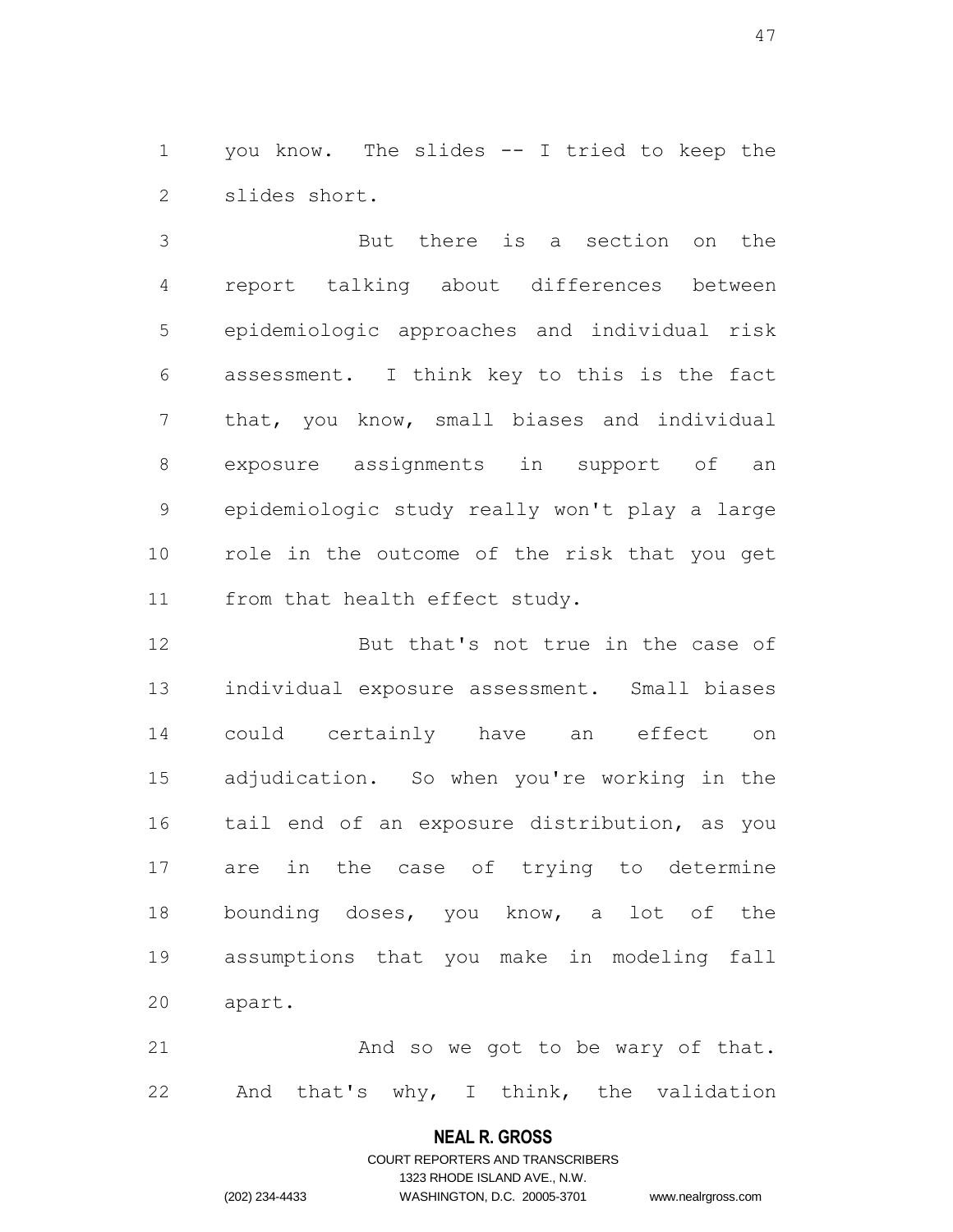component is so important, because we aren't working with means and medians anymore. We're working at the tail of distribution. And we need to be sure that what we say is bounding is indeed bounding.

 CHAIRMAN MELIUS: No, I thought 7 that was a very good way of looking at -- looking at that. The other part of your 9 report that I thought was -- was helpful, and I don't know if there's others have reaction to, was sort of the document updating issue and then science and so forth, because I think due, you know, largely to how busy and how much work there is in this program, we've not kept up with that.

16 And I think, frankly, the Board is 17 at fault also. You know, we've -- we've tended to divide up our reviews. We do dose reconstructions reviews. We look at certain issues. We do Site Profiles. We look at certain issues.

We do procedures. We look at

#### **NEAL R. GROSS**

### COURT REPORTERS AND TRANSCRIBERS 1323 RHODE ISLAND AVE., N.W. (202) 234-4433 WASHINGTON, D.C. 20005-3701 www.nealrgross.com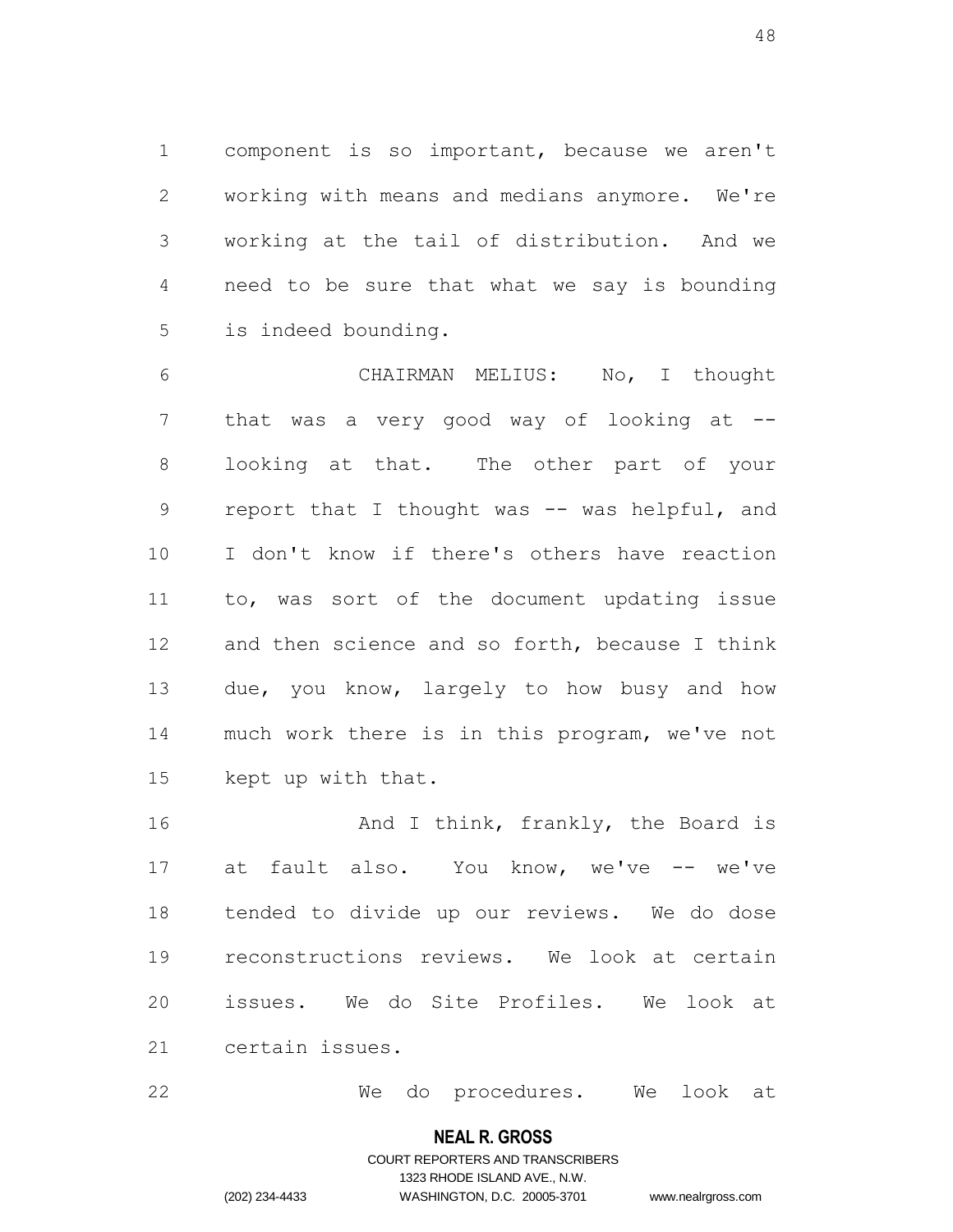certain issues. We don't always pull those altogether. And we often do those reviews in isolation. And we struggle with the issue of continually updating and -- and so forth.

 And I think some more systematic approach that would involve, you know, you said not only -- so the current structure of the Board, the Board's contract. But additional, you know, external peer review, I think, would be very helpful to this program.

11 Dr. Ziemer, Brad Clawson you're on the phone? I don't know if you have questions. I'll give you the opportunity then. Got a couple more.

 MEMBER ZIEMER: Paul Ziemer here. And I just have a couple I'll at least have, you know, one question and make a comment if that's all right.

 CHAIRMAN MELIUS: Go ahead. MEMBER ZIEMER: Well, first I wanted to thank Dr. Daniels for an excellent presentation. My sort of question right now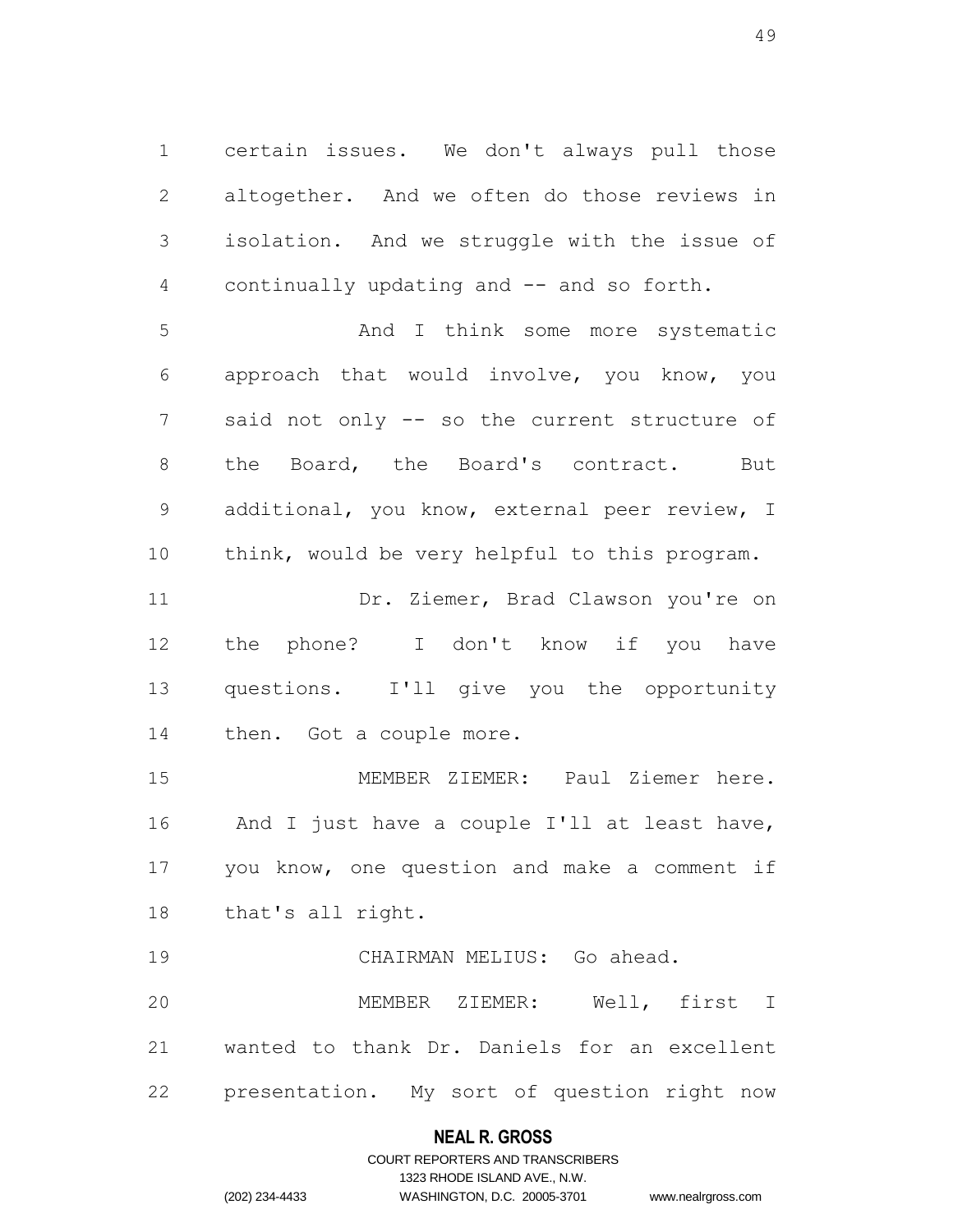is I like the question you raised, how bounding is bounding.

 In your mind, is that the same issue as the quantitation of claimant favorability? Is that another way of stating it or are you thinking of two different things here?

8 MR. DANIELS: No. That was the same. That's the same.

10 MEMBER ZIEMER: Okay. That's -- that's what I thought, but I wanted to make sure that that was just another way of talking about quantitating claimant favorability.

14 The other -- if I can just have one other minor question right now. And this relates to slide 14 and the -- the discussion on -- on what you call the weakly defined process comment resolution.

 I did notice that you were focusing a lot there on public comment resolution, which we're starting to do a little better, I think, with our matrix of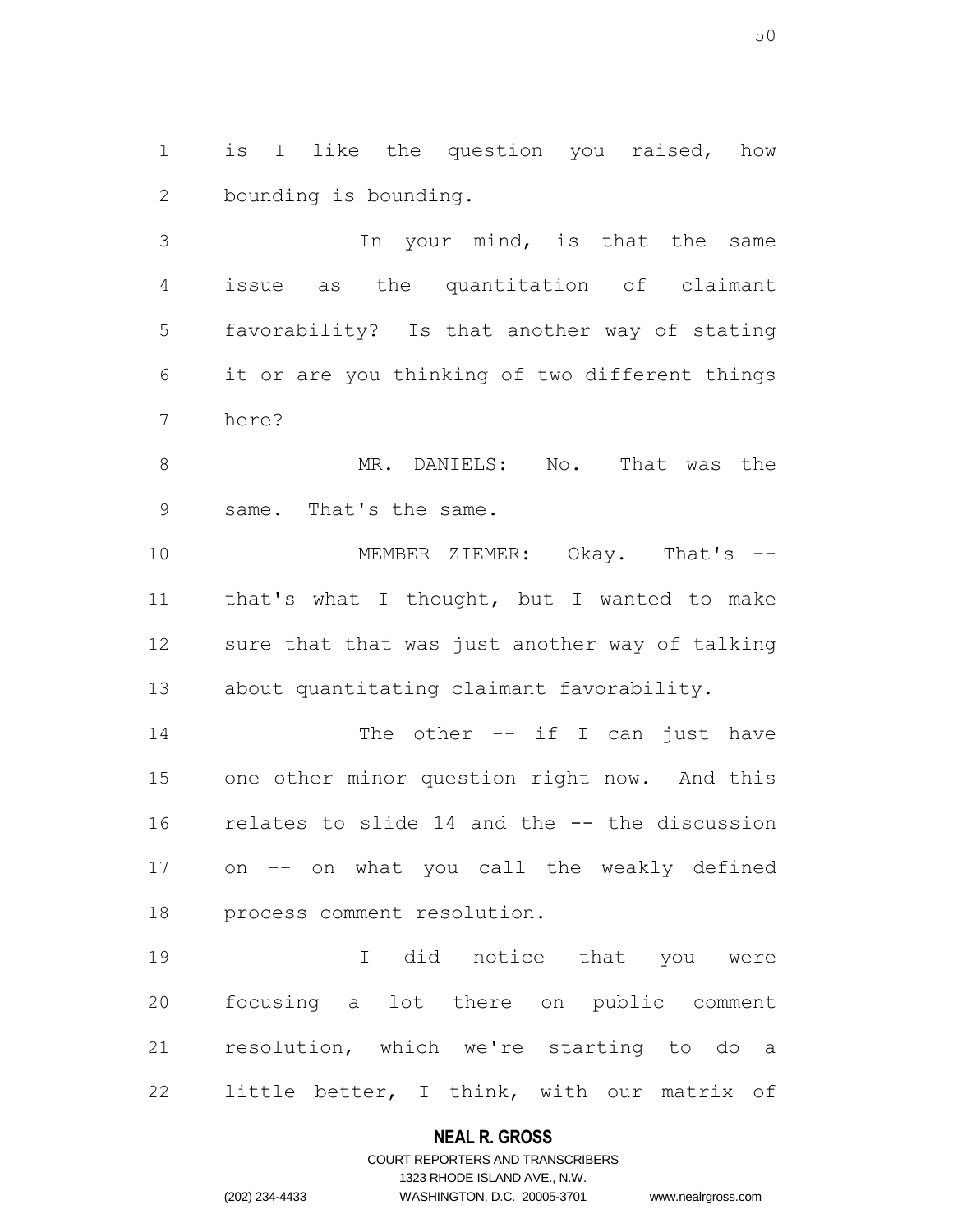tracking these.

 But is -- were your comments here today mainly focused on that sort of thing or 4 what -- what was the -- what was your conclusion in terms of comment resolution as it's formerly done with our contractors and the agencies and the Board? 8 We have a rather elaborate -- it's not necessarily well-defined. It may be weakly defined. But it operates much like peer review in science where you have a -- a give and take and try to resolve specific issues and questions. Did you have any particular comment on that part of the -- of the methodology that is used to resolve scientific issues? MR. DANIELS: Yes. We did look into that, and we noted that the Board tends to resolve -- have scientific debate in resolve issues in a Work Group format. And not all Work Groups are equal. Not all Work

#### **NEAL R. GROSS**

# COURT REPORTERS AND TRANSCRIBERS 1323 RHODE ISLAND AVE., N.W. (202) 234-4433 WASHINGTON, D.C. 20005-3701 www.nealrgross.com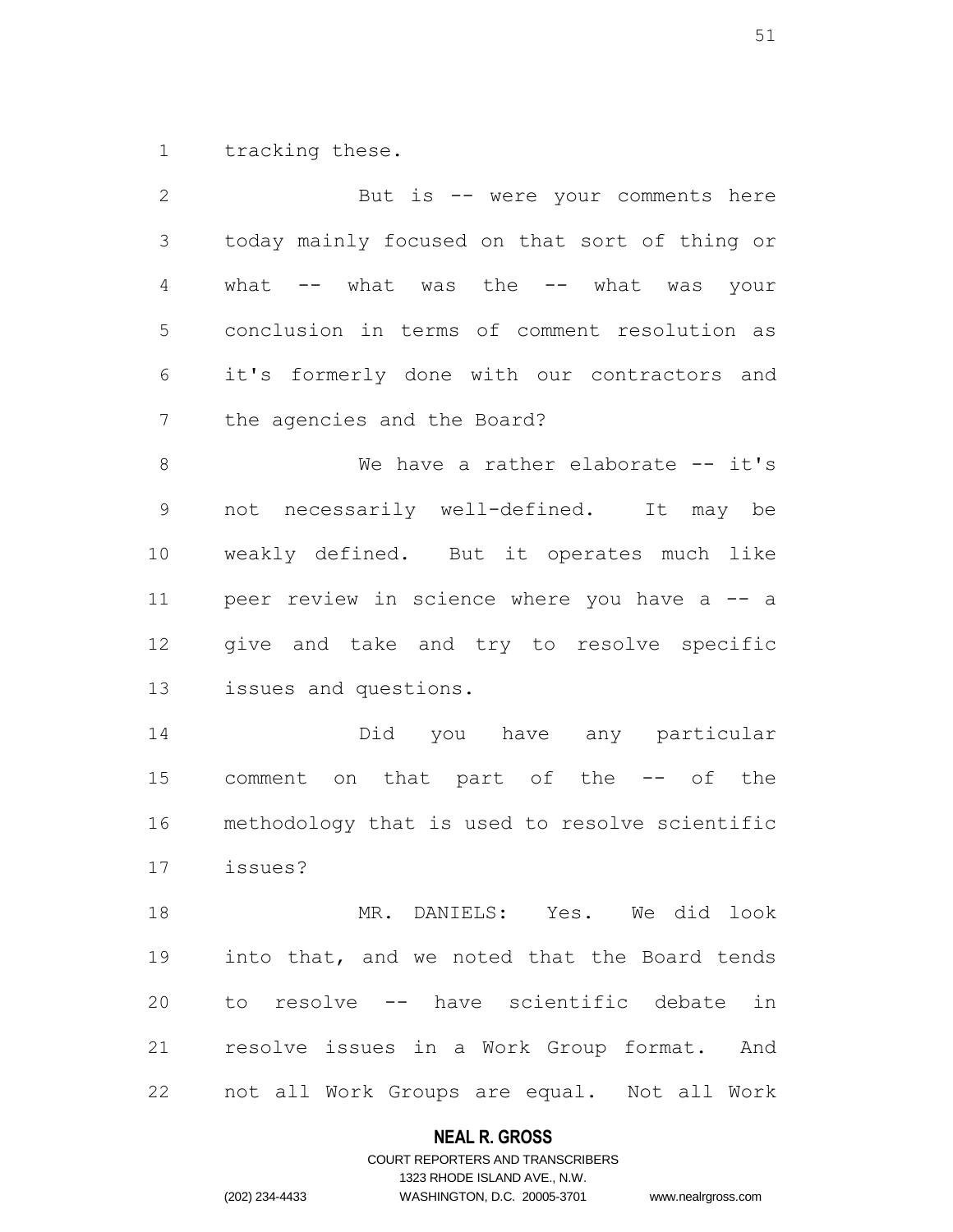Groups manage themselves the same way.

 So what happens in some cases is - - is there have been instances where comments have -- have come about, which may have been transferred to another Work Group or may be sitting in a Work Group or may be or not as well documented in that Work Group, the process of resolving them as another Work Group. So there's a lot of, you know, 11 personal -- the Work Groups themselves, there's a lot of individuality in the Work Groups. So what we're suggesting is a better way, maybe would be at least reporting to a centralized place to where you could track

 accordingly, and -- and show some, you know, expediency in getting things revised.

these comments and track the resolutions

 So -- so that's what we saw in that part B MEMBER ZIEMER: Right. It seems

to me that that may be every bit as important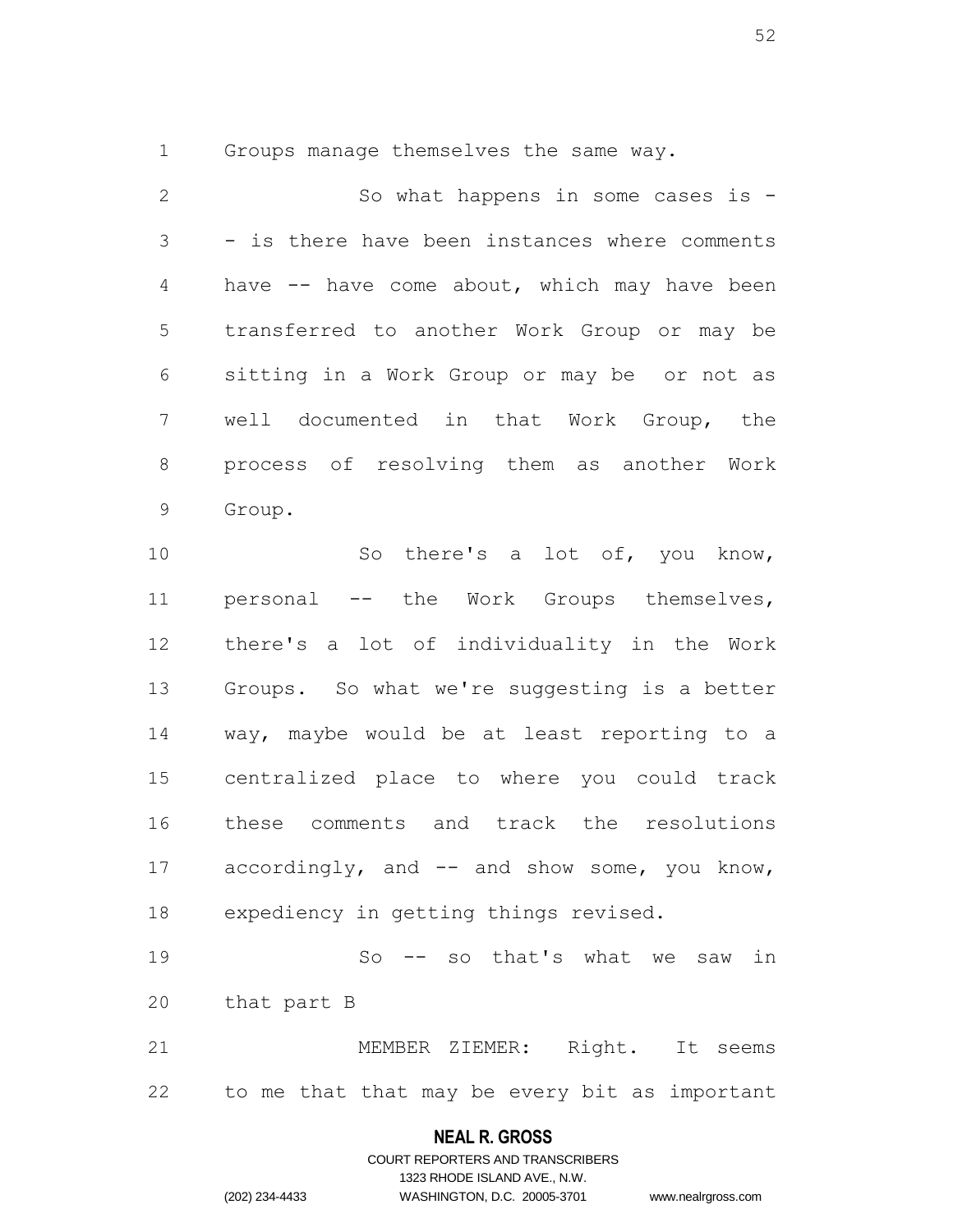as the process for handling the public comments, many of which in the public arena have to do with how the program operates rather than necessarily scientific issues.

 But certainly some consistency from Work Group to Work Group in terms of identifying those issues and having a more of a structured process for resolving them. And thank you.

 CHAIRMAN MELIUS: Brad, do you have questions?

 MEMBER CLAWSON: Well, yes. I would also like to thank him for bringing his report, because, you know, it's given us all food for thought on this and while we were just talking about of the Work Groups being individual differences.

 You know, we can always see that and we can always improve. I'd like to echo what Dr. Lemen said that I have an awful lot of issues. I know that we have to be able to use coworker data and so forth like that.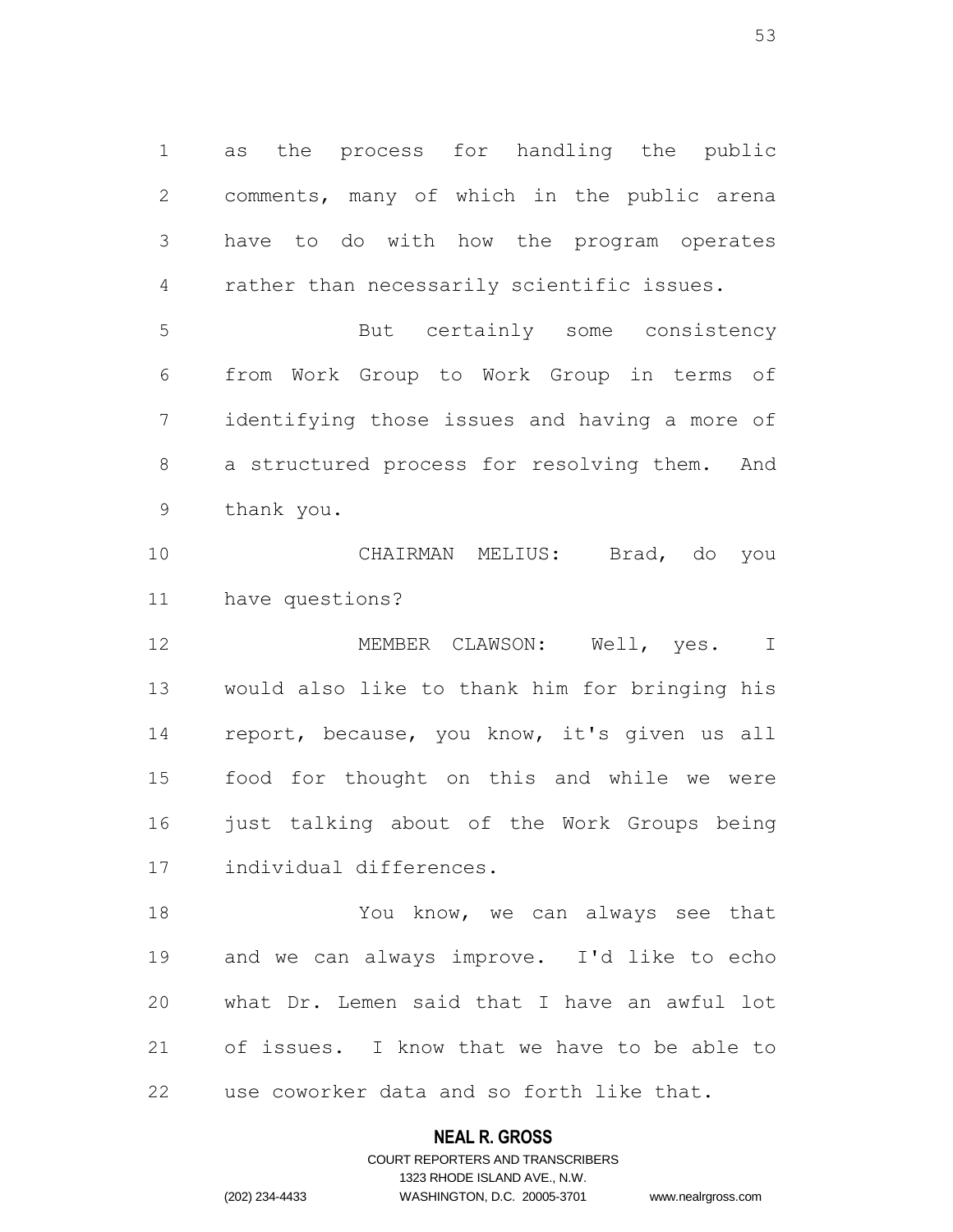But one of the other ones that bothers me is the coworker data. When a lot of these plants were looking back, 40, 50 years, the names have changed and so forth like that.

 And working in the industry myself, I've seen so many times that you may call somebody a chemical operator or a fuel handling operator or whatever. But their name has changed and their tasks have changed over time of what -- what they actually did and where they went.

 They sometimes feel that because they can put this name on them and put them into these buildings. But these, you know, we need to spend a little bit more time. And I feel to check out where they've been.

18 I know that we've got to use coworker data. But sometimes we generalize them too much, and I don't think that we really capture what really goes on in there. 22 But I  $-$  I think as  $-$  as what you said, the

### **NEAL R. GROSS**

### COURT REPORTERS AND TRANSCRIBERS 1323 RHODE ISLAND AVE., N.W. (202) 234-4433 WASHINGTON, D.C. 20005-3701 www.nealrgross.com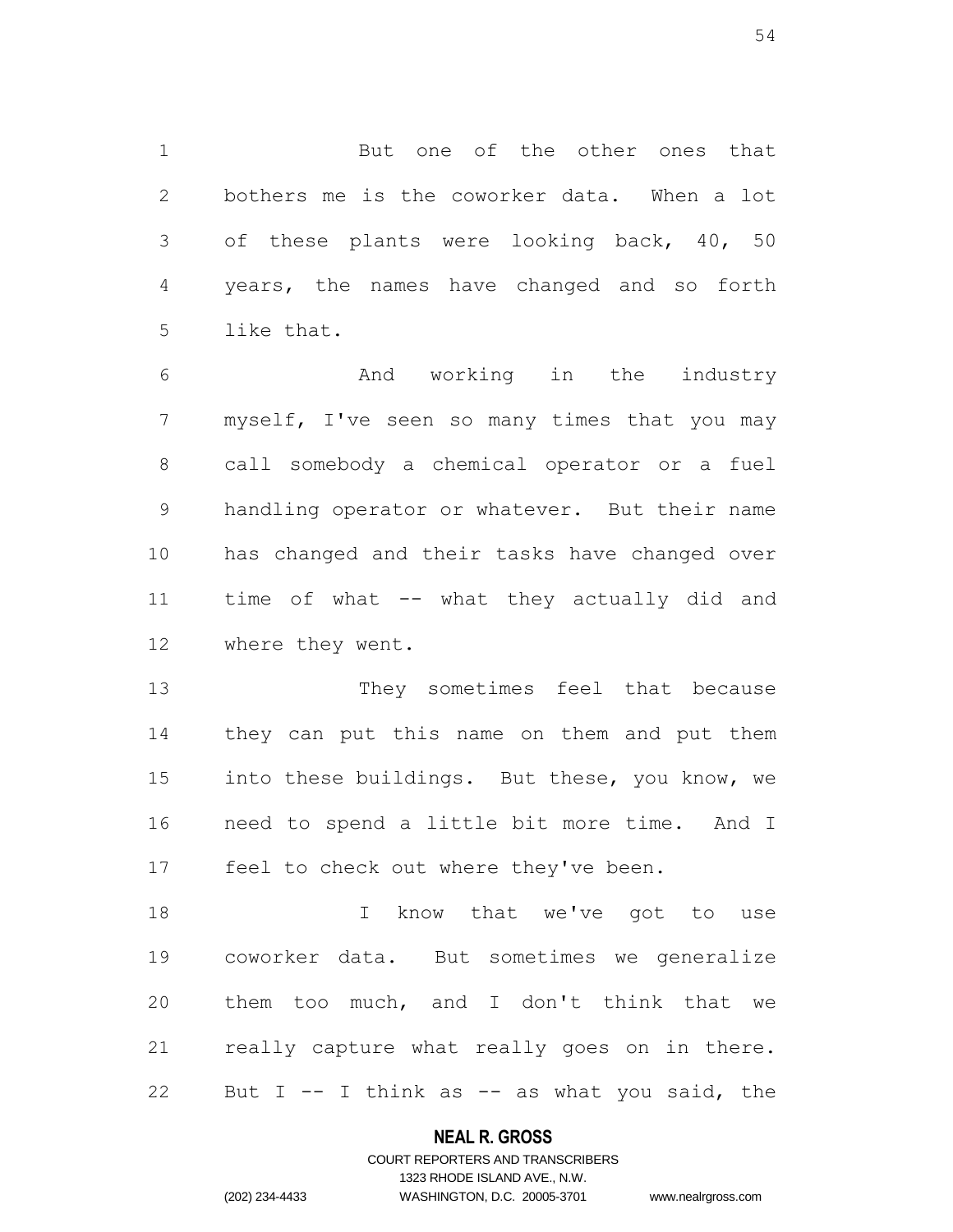Board takes a little bit of criticism on this too.

 I know this was a NIOSH review. But also two of those areas we can improve. And I appreciate what was brought to us instead. That's it.

CHAIRMAN MELIUS: Phil?

 MEMBER SCHOFIELD: I'd like to think coworker data particularly gives me a lot of -- I'm a little suspect at times on that. But surrogate date, in particular though, because you have the issues of time, distance and shielding.

14 And from one facility to another, even with similar materials there's a good chance of large variabilities, particularly 17 when you're looking back 20, 30 years or more. This becomes a real factor and what people are exposed to, in particular when it comes to their compensation.

 CHAIRMAN MELIUS: Wanda, would you like the last -- no? Bill?

#### **NEAL R. GROSS**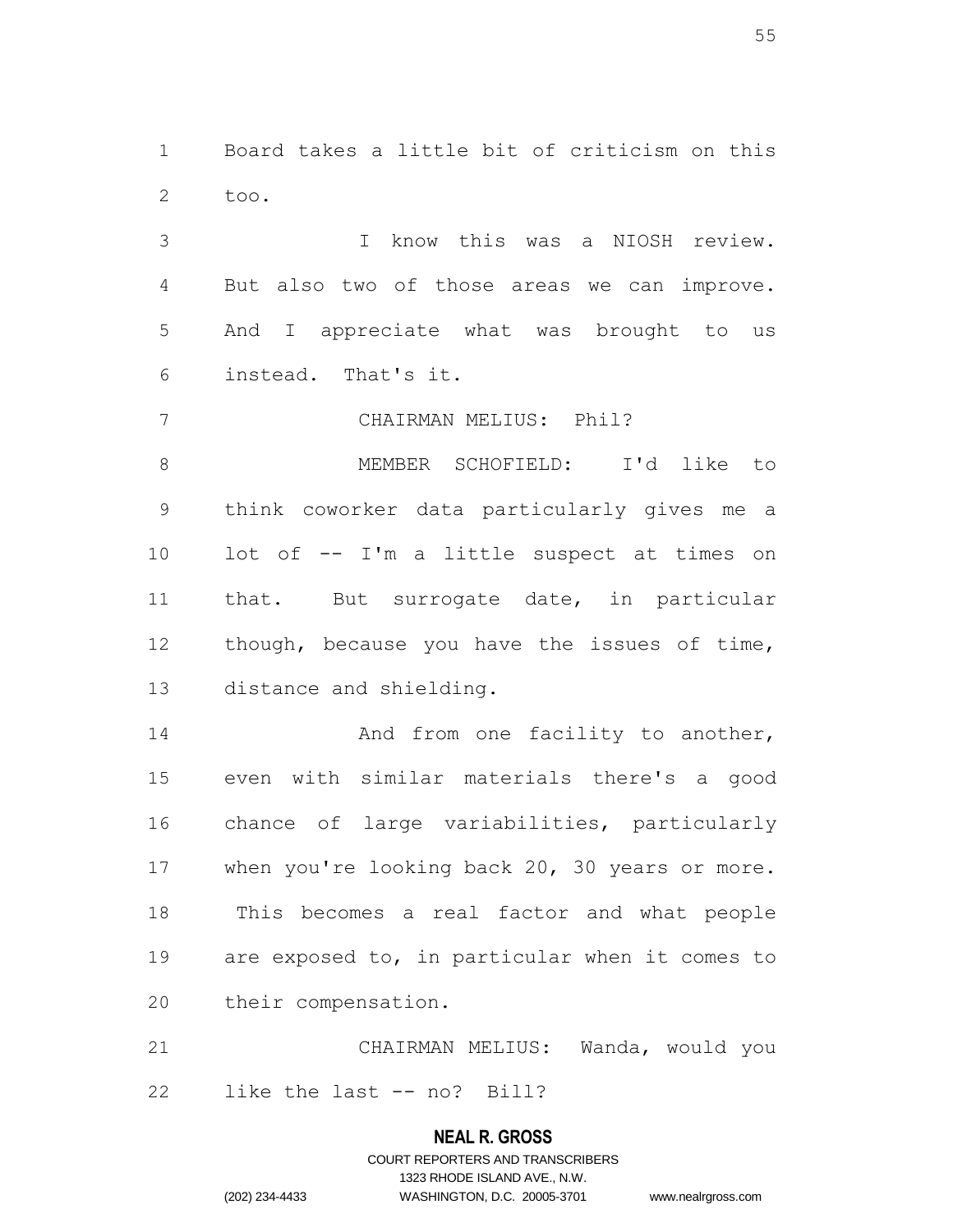MEMBER MUNN: I think not. Futile. Thank you.

 CHAIRMAN MELIUS: I knew you'd never forgive me.

 MEMBER FIELD: Dr. Daniels, I thank you. I think this is -- this is very helpful to have a fresh look. Someone coming from of sort of the outside and giving it a fresh look and sort of a different perspective.

11 11 I have a question on slide number seven. I just -- probably just more of a clarification. But at the bottom it says the use of surrogate data is an acceptable scientific approach provided that the data complement but not supplant information from preferred sources.

18 And I'm just wondering for the word supplant, do you mean take the place of? 

MR. DANIELS: Yes.

22 MEMBER FIELD: Okay. And what --

### **NEAL R. GROSS**

COURT REPORTERS AND TRANSCRIBERS 1323 RHODE ISLAND AVE., N.W. (202) 234-4433 WASHINGTON, D.C. 20005-3701 www.nealrgross.com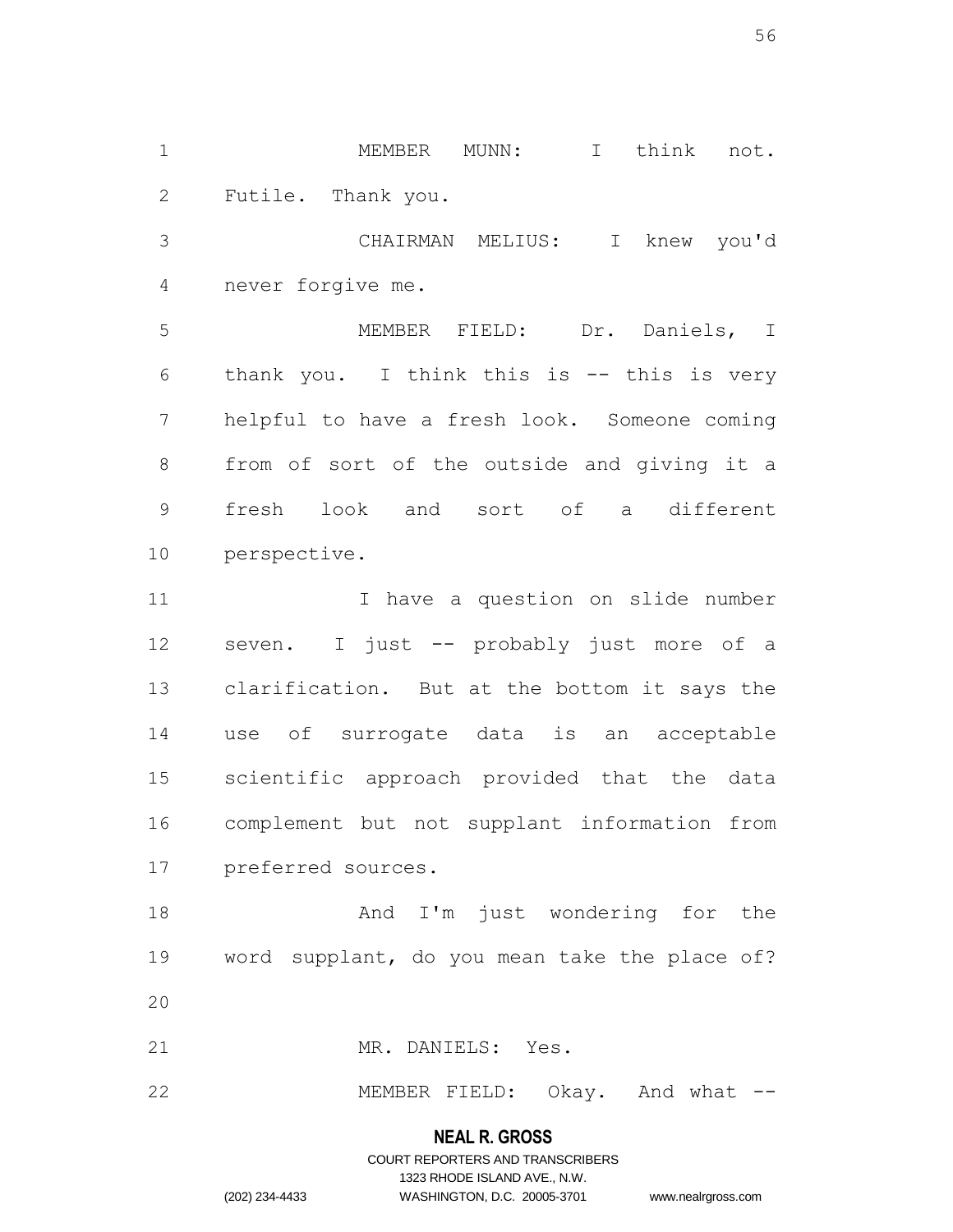what happens in the case from your reviews if you don't have data to complement, that there's just a lack of data?

 MR. DANIELS: Well, I think there's a process in place. If you don't have data to do dose reconstruction then that -- that process is Special Exposure Cohort. So I think that's what's laid out in the Act. And that would be the direction to go.

 CHAIRMAN MELIUS: I believe Dr. Wade wants the last comment.

 DR. WADE: I'd like to just very quickly. Four things. I'd like to Doug personally for his efforts in coming here and being with us. Doug did end his opening speak to the fact that he was focusing on indirect exposure assessments.

18 But I think if you read the report he was commenting upon the quality of science in the program overall. And the lastly, with regard to comments, the external review of the document is open.

#### **NEAL R. GROSS**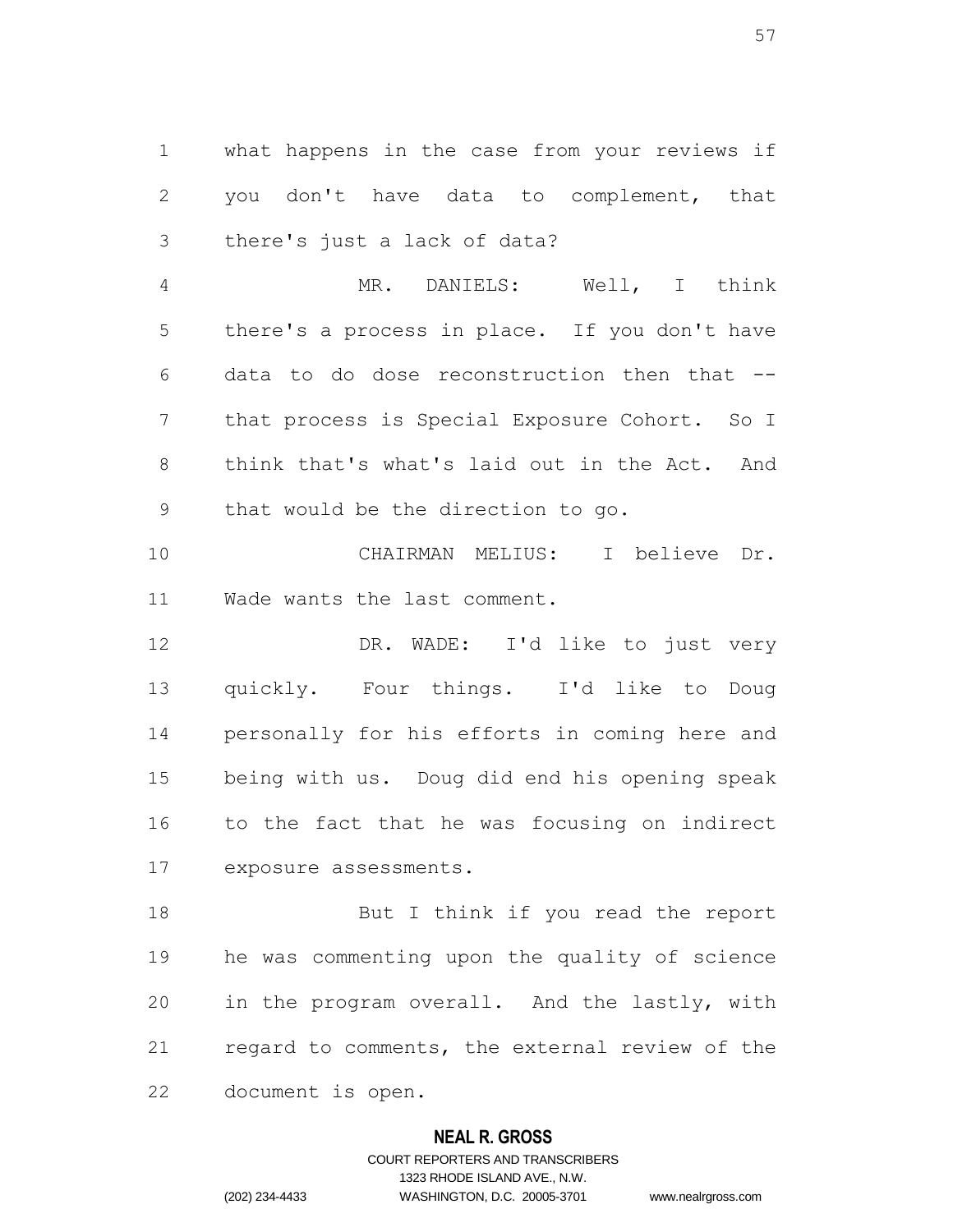So if anyone would like to make a comment or a suggestion, I'm sure that Doug would take that to heart and modify his report based upon what you would say. So I think you have the ability to impact the substance of Doug's report.

 We then have the ability to impact what John Howard would do relative to the recommendations that Doug makes by commenting upon those as well. So there's opportunity for this process to continue to improve in ways that Board Members might like to see it.

13 And I would ask you to take 14 advantage of that. And thank you again.

 CHAIRMAN MELIUS: Yes. Yes. Thanks very much. I told Lew that I and maybe others had questions about sort of using internal people to do some of these -- these 19 reviews. And I thought that your report, and in fact, some of the others also sort of showed that someone withing NIOSH could do a 22 fair and, you know, I thought very good

#### **NEAL R. GROSS**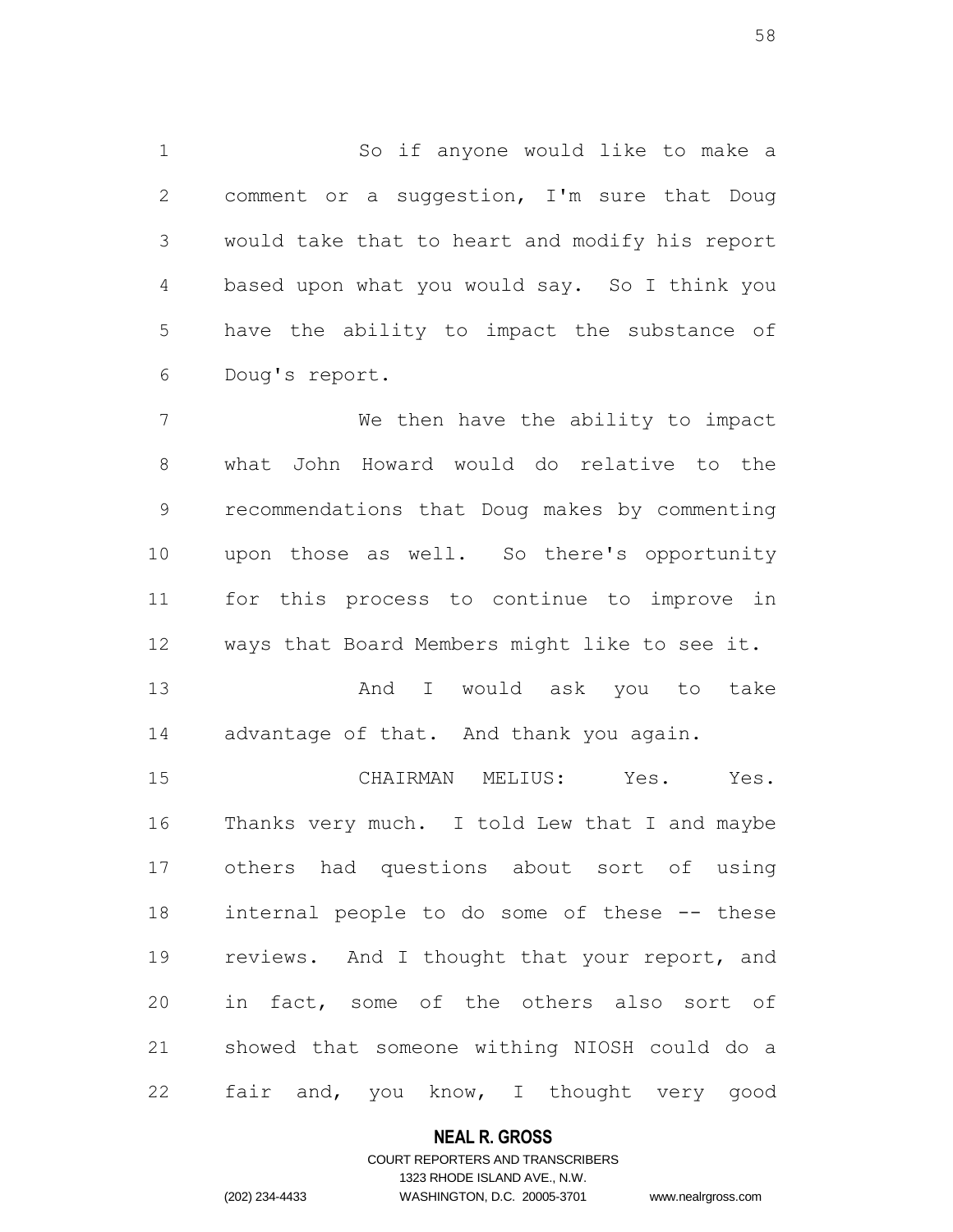assessment of the program.

| $\mathbf{2}$    | So in the spirit of peer review,               |
|-----------------|------------------------------------------------|
| $\mathfrak{Z}$  | which I think we're used to, but it's not      |
| 4               | always done in other settings as well. But it  |
| 5               | was a very good -- good report that you and    |
| 6               | Dr. Spitz did.                                 |
| $7\phantom{.0}$ | And I thought some very good                   |
| $8\,$           | recommendation, very perceptive about -- about |
| $\mathsf 9$     | the program. And we do appreciate that.        |
| 10              | MR. DANIELS: Thank you.                        |
| 11              | CHAIRMAN MELIUS: We have anything              |
| 12              | else? Okay. Yes, Josie?                        |
| 13              | MEMBER BEACH: I just wanted to                 |
| 14              | make sure that we had tasked SC&A for Sandia   |
| 15              | National Labs. It wasn't really clear to do a  |
| 16              | -- the Site Profile Review and prepare a       |
| 17              | matrix.                                        |
| 18              | CHAIRMAN MELIUS: Yes, we did it                |
| 19              | yesterday.                                     |
| 20              | Okay. I<br>just<br>MEMBER BEACH:               |
| 21              | wanted to make sure.                           |
| 22              | CHAIRMAN MELIUS:<br>We<br>set<br>up the        |

**NEAL R. GROSS**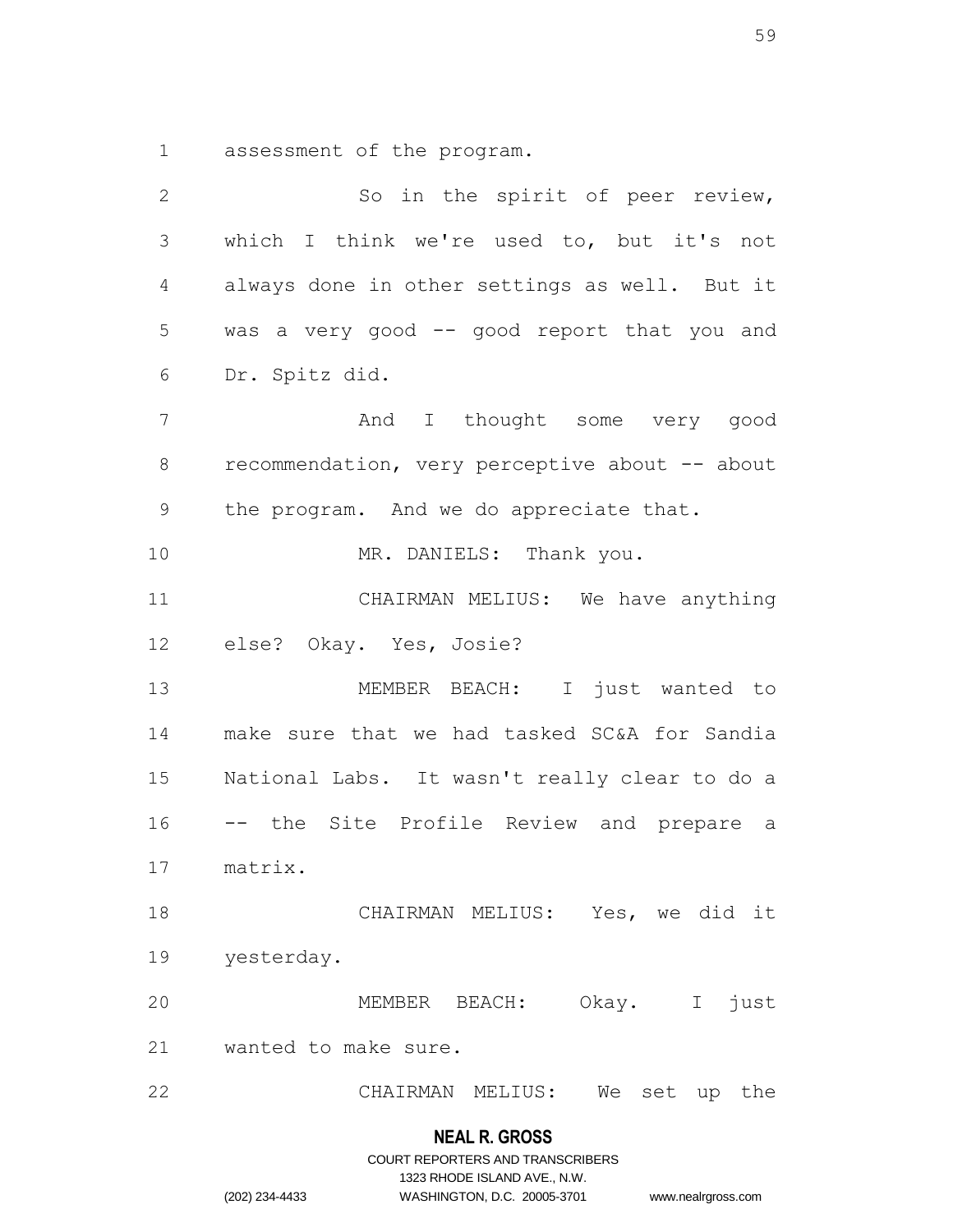Work Group.

 MEMBER BEACH: Well, the Work Group was going to be set up at the next meeting. CHAIRMAN MELIUS: Meanwhile we tasked SC&A. Yes. MEMBER BEACH: Just wanted to be clear. Thank you. CHAIRMAN MELIUS: SC&A has already done the Site Profile. MEMBER BEACH: The review would be just do the matrix? 13 CHAIRMAN MELIUS: The matrix, correct. Yes. 15 MEMBER BEACH: Okay. Thanks. CHAIRMAN MELIUS: Good. Anyway, thanks, everybody. And hope everyone makes it out of here fine. And we will see you all in -- for an extended -- possibly extended visit to, hopefully not extended by the weather, but extended by the agenda in the Tri-Cities. MEMBER MUNN: In the Tri-Cities.

> **NEAL R. GROSS** COURT REPORTERS AND TRANSCRIBERS

> > 1323 RHODE ISLAND AVE., N.W.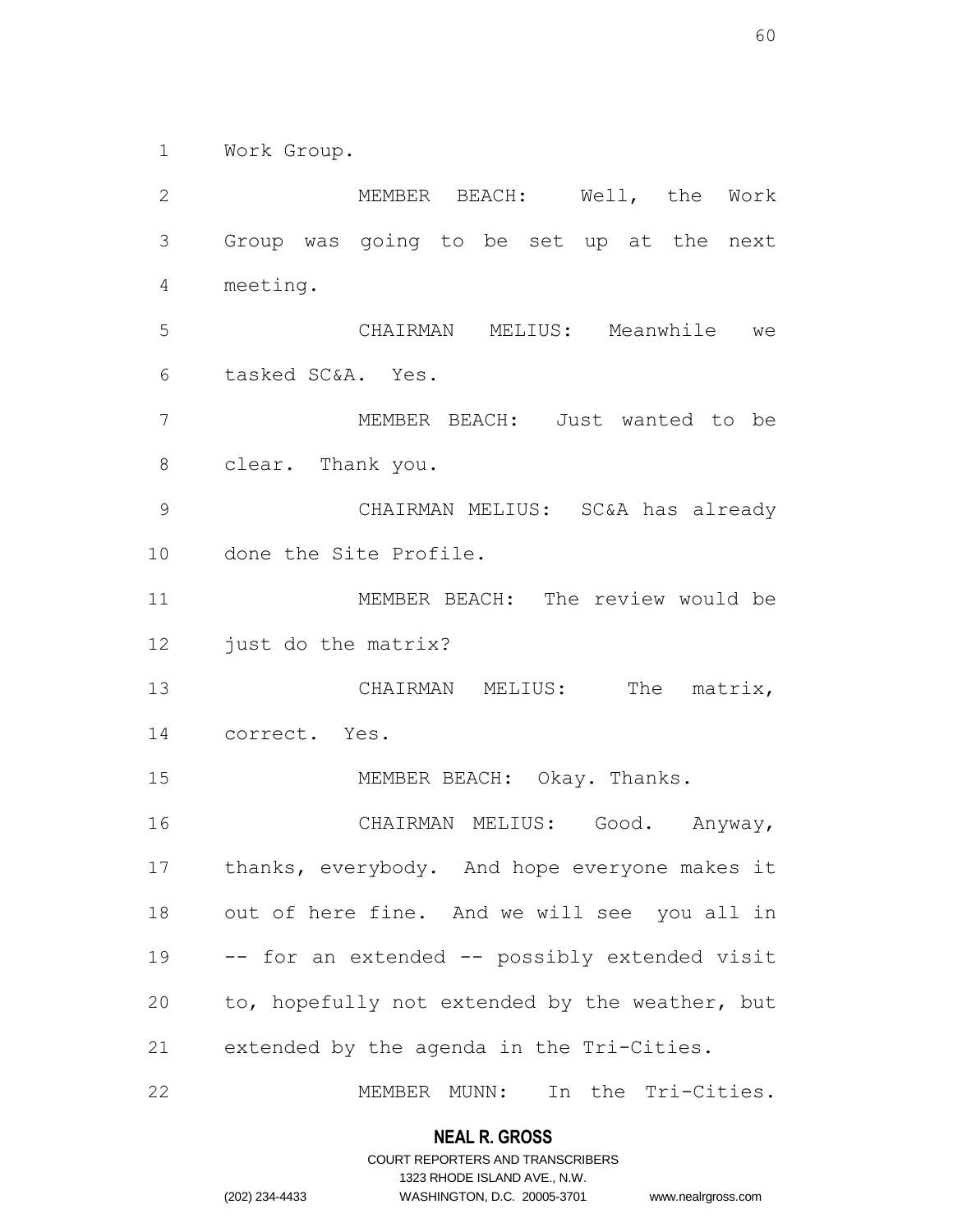And I will make every effort to see that the day prior to our meeting is a tour day. Something quick. Which I think we all should take into consideration in planning our -- I'll try to get back to you on that as quickly as possible. But you should keep it in mind. MR. KATZ: I mean DOE is working on setting up a tour -- 9 MEMBER MUNN: Yes. 10 MR. KATZ: -- for the day before. So that's -- that's a fact. And folks that are interested in having that tour on the Board, please let me know, as well as folks from SC&A who would like to join that and folks from DCAS. It would probably be good to get a head count of how many people are interested. MEMBER CLAWSON: Hanford has asked me that as soon as we can get a head count they'd appreciate it so they would be able to accommodate how many people want to be able to go.

### **NEAL R. GROSS**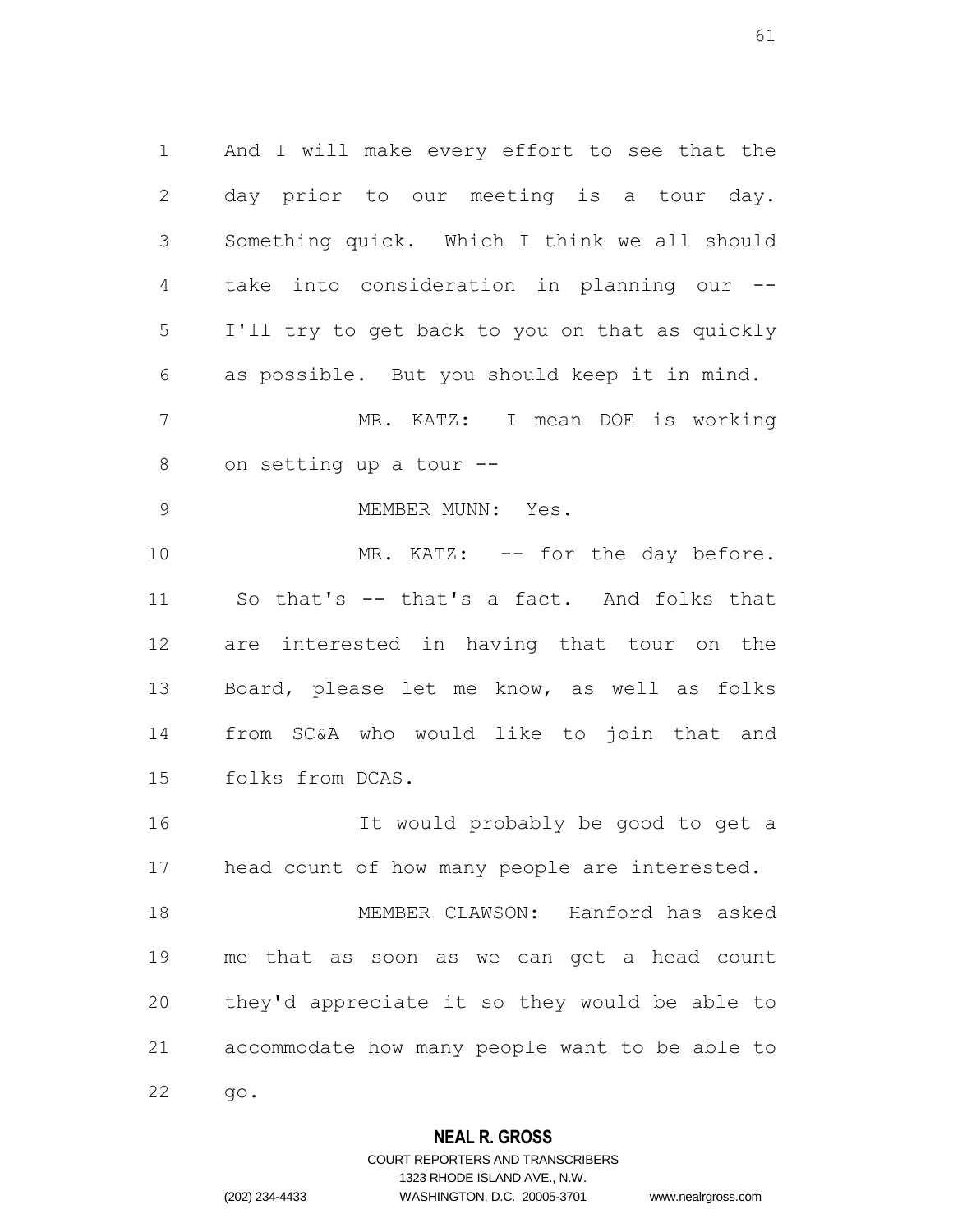MEMBER MUNN: Brad, if you're doing this, I'm not.

 MEMBER CLAWSON: Well, I started this a couple of months ago for the tour. And I've been in contact with our point out there, and she -- we've already got it set up for the day before, but she just wanted to get a head count the closer we got to this so she could make sure if she needs big bus or just a van. 10 So I would really encourage, especially the new Board Members that haven't been there. This is an excellent tour that 13 they do. And Hanford's marvelous site, and they've accomplished a lot of things in their in their life up there. I highly recommend it to anybody.

17 MEMBER MUNN: Brad, why don't you send an email and tell me what you have planned, because I would like to coordinate your plan with what I had anticipated for the rest of the day. Thank you.

MEMBER CLAWSON: Okay. I'll be in

### **NEAL R. GROSS**